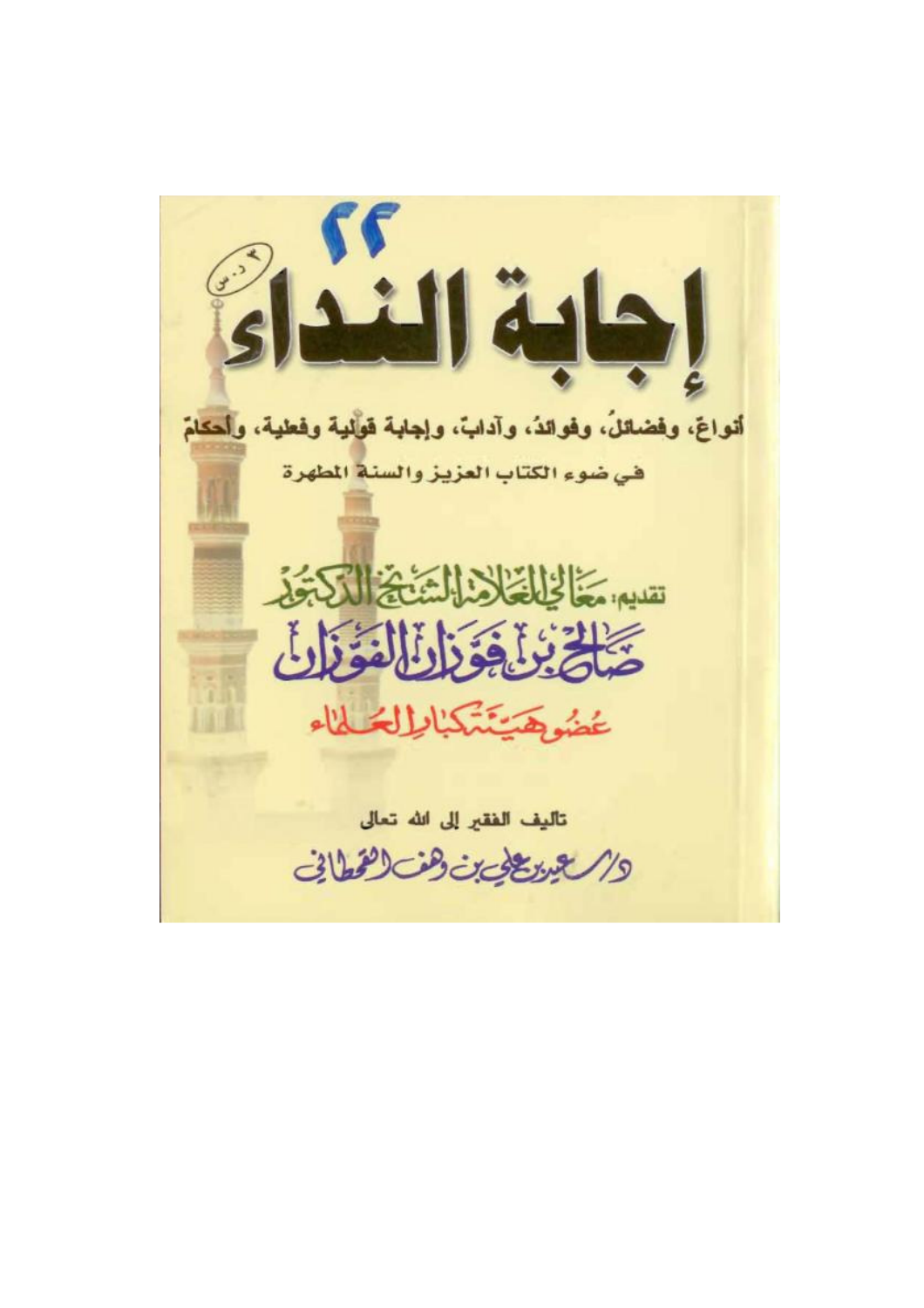# slailläh

# أنواعٌ، وفضائلُ، وفوائدُ، وآدابٌ، وإجابة قولية وفعلية، وأحكامٌ وضوع السنةالمطهرة

تأليف الفقير إلى الله تعالى

د. سعيد بن علي بن وهف القحطاني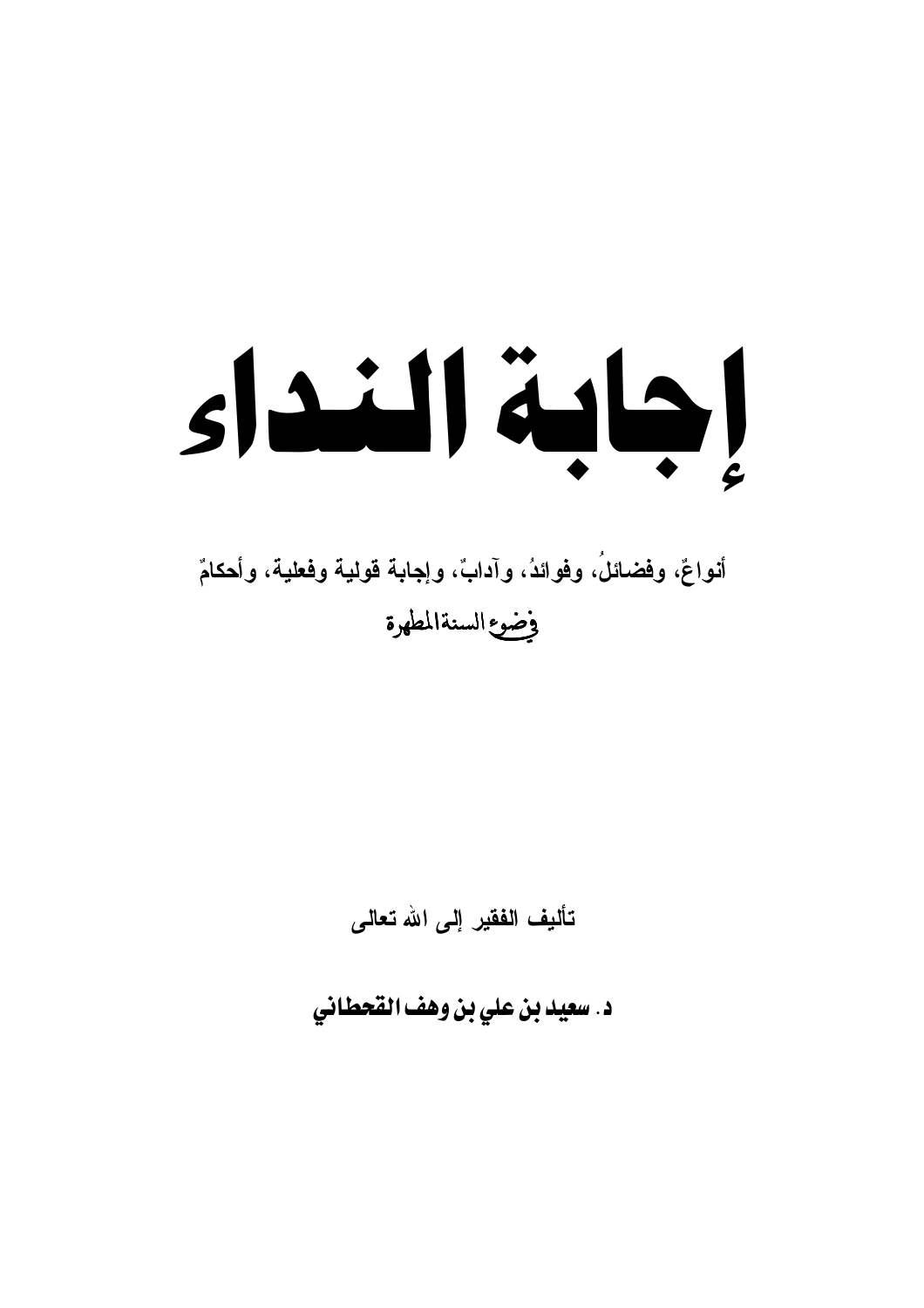#### بِيِّيْتِ لِنَبْرُ الْجَزَالِجَيْرًا

### المقدمة

إن الحمد لله، نحمده، ونستعينه، ونستغفره، ونعوذ بالله من شرور أنفسنا، ومن سيئات أعمالنا، من يهده الله فلا مضلَّ له، ومن يُضلل فلا هادي له، وأشهد أن لا إله إلا الله وحده لا شريك له، وأشهد أن محمداً عبده ورسوله، صلَّى الله عليه وعلى آله، وأصحابه، ومن تبعهم بإحسان إلى يوم الدين، وسلَّم تسليماً كثيراً. أما بعد:

فهذه رسالة لطيفة في: ((إجابة النداء)) حررتها تذكرة لي، ولمن شاء الله من عباده المؤمنين، بينت فيها باختصار: فضائل النداء، وفضائل إجابة الأذان بالقول، وأنواعها، وفوائدها، وآدابها، وأحكامها، ووجوب إجابة النداء بالفعل، والله أسأل أن ينفعني بها في حياتي وبعد مماتي، وأن يجعل هذه الكلمات اليسيرات مباركة، نافعة، خالصة لوجهه الكريم، وأن ينفع بها من انتهت إليه؛ فإنه خير مسؤول، وأكرم مأمول، وهو حسبنا ونعم الوكيل، ولا حول ولا قوة إلا بالله العلي، العظيم، وصلى الله وسلم على عبده ورسوله، نبينا محمد وعلى آله، وأصحابه ومن تبعهم بإحسان إلى يوم الدين، وسلم تسليماً كثيراً.

المؤلف: أبو عبد الرحمن

سعيد بن على بن وهف القحطاني حرر عصر يوم السبت الموافق ١٢/ ٤/ ١٤٢٩هـ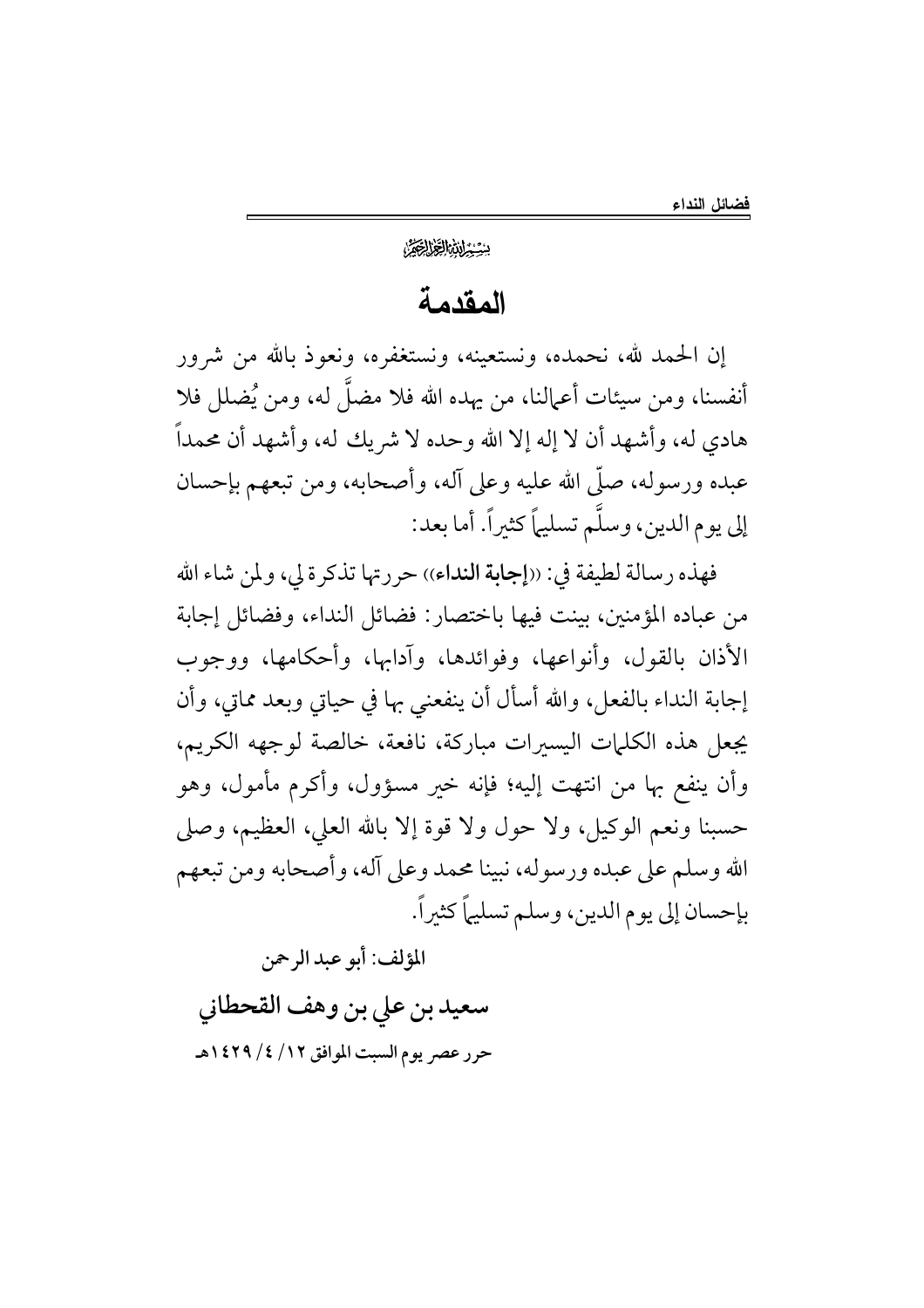## المبحث الأول: فضائل النداء

ثبت في فضائل النداء نصوص كثيرة'')، منها الفضائل الآتية: ١ – المنادي من الدعاة إلى الله،قال الله تعالى: ﴿ وَمَنْ أَحْسَنُ قَوْلاً مِّنَّن دَعَا إِلَى الله وَعَمِلَ صَالحًا وَقَالَ إِنَّنِي مِنَ الْـمُسْلِمِينَ ﴾ (٢).

٢–المؤذِّنون أطول أعناقًا يوم القيامة؛لحديث معاوية بن أبي سفيان رّْضِيًّا؛ قال: سمعت رسول الله ﷺ يقول: «المؤذنون أطول الناس أعناقًا يوم القيامة))(7).

٣- يطرد الشيطان؛ لحديث أبي هريرة ﷺ أن رسول الله ﷺ قال: «إذا نُودي للصلاة أدبر الشيطان له ضُراط حتى لا يسمع التأذينَ، فإذا قُضِيَ النداءُ أقبل حتى إذا ثُوِّب للصلاة أدبَرَ حتى إذا قُضِيَ التَّنْويبُ<sup>(؛)</sup> أقبلَ حتى يَخطُّرُ بين المرء ونفسه،يقول له:اذكر كذا واذكر كذا لما لم يكن يذكر من

- (١) اكتفيت في هذه الرسالة بذكر فضائل النداء، وما يتعلق بحُكم إجابة النداء قولاً وفعلاً، وأما ما بقى من أحكام النداء فقد وفق الله تعالى لكتابة رسالة بالتفصيل، بعنوان: ((الأذان والإقامة: المفْهوم، والفضَّائل، والآداب، والشروط في ضوء الكتاب والسنة))، وهي في ٤٦ صفحة من الحجم المتوسط، وهي أيضاً قد أدرجتها ضمن صلاة المؤمن، ١/ ١٤١- ١٦١، فمن أراد التفصيل فليرجع إليها إن شاء. (٢) سورة فصلت، الآية: ٣٣. (٣) أخرجه مسلم، في كتاب الصلاة، باب فضل الأذان وهروب الشيطان عند سماعه، برقم ٣٨٧.
	- (٤) التثويب: الإقامة.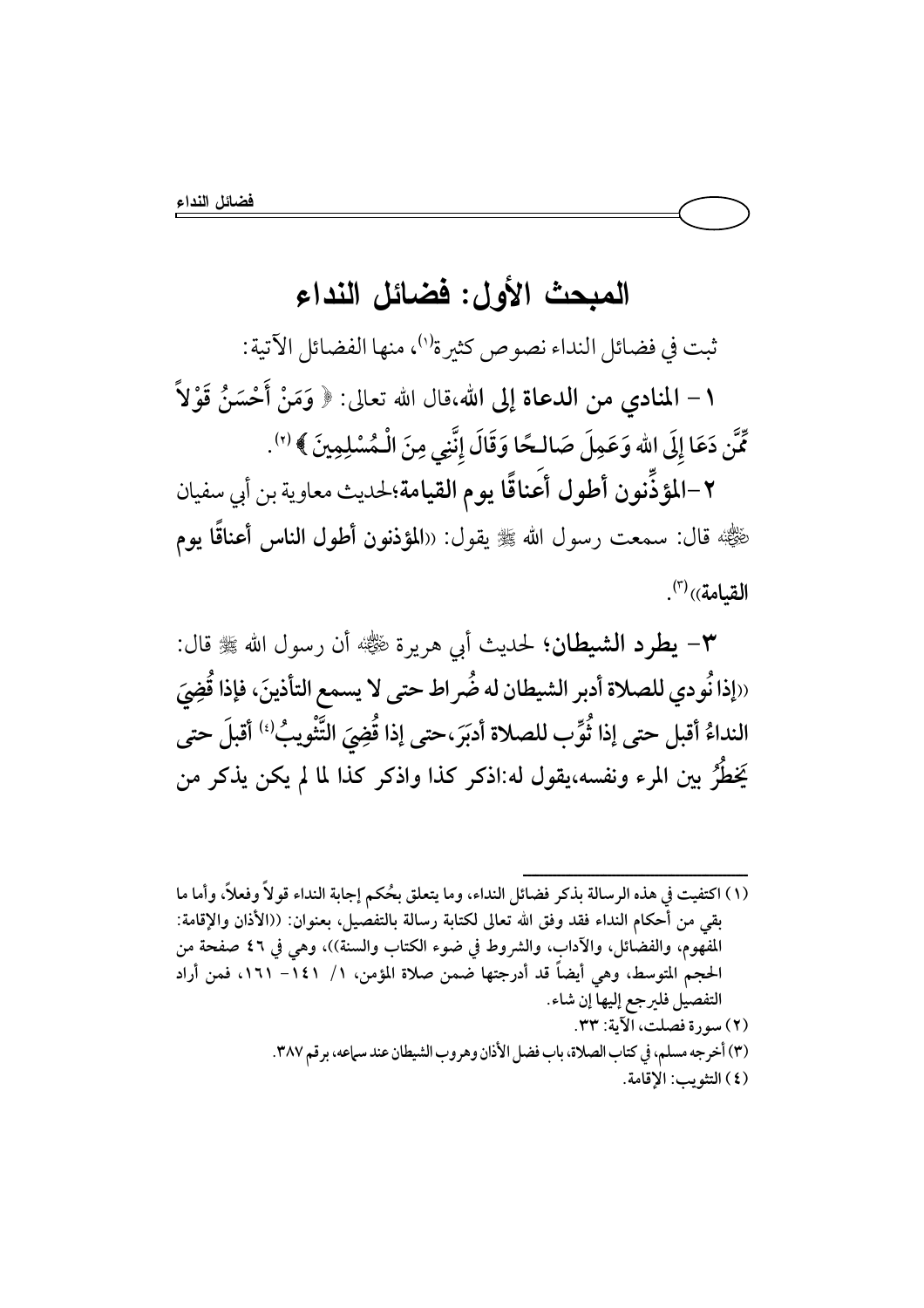قبل،حتى يظلُّ الرجلُ لا يدري كم صلى)الك

٤- لو يعلم الناس ما في النداء لاستهموا عليه؛ لحديث أبي هريرة ضِّيُّهُ أن رسول الله ﷺ قال: ((لو يعلمُ الناسُ ما في النداء والصف الأول ثم لم يجدوا إلا أن يستهموا عليه لاستهموا، ولو يعلمون ما في التهجيرا ا لاستبقوا إليه، ولو يعلمون ما في العتمة'r' والصبح لأتوهما ولو حبوًا))'.

٥- لا يسمع صوت المؤذِّن شيء إلا شهد له، قال أبو سعيد الخدري ﷺ لعبد الله بن عبد الرحمن بن أبي صعصعة الأنصاري: «إني أراك تحب الغنم والبادية، فإذا كنت في غنمك أو باديتك فأذنت بالصلاة فارفع صوتك بالنداء؛ فإنه لا يسمعُ مدى صوت المؤذّن جنٌّ ولا إنسٌ، ولا شيء إلا شهد له يوم القيامة، قال أبو سعيد: سمعته من رسول الله ﷺ ›› (٥).

٦ - يُغفر للمؤذن مدى صوته وله مثل أجر من صلى معه؛ لحديث البراء بن عازب رضوالله عنهما أن نبي الله ﷺ قال: ((إن الله وملائكته يصلون على الصف المقدَّم، والمؤذنُّ يغفرُ له بمدٍّ صوته، ويصدقه من سمعه من رطبِ ويابسِ وله مثلٌ أجر من صلى معه))لاَ .

(١)متفق عليه: البخاري، كتاب الأذان، باب فضل التأذين، برقم ٢٠٨، ومسلم، كتاب الصلاة، باب فضل الأذان وهروب الشيطان عند سباعه، برقم ٣٨٩. (٢) التهجر: التبكر إلى الصلاة. (٣) العتمة: صلاة العشاء. (٤) متفق عليه: البخاري، كتاب الأذان، باب الاستهام في الأذان، برقم ٢١٥، ومسلم، كتاب الصلاة، باب تسوية الصفوف وإقامتها، برقم ٤٣٧ . (٥) البخاري، كتاب الأذان، باب رفع الصوت بالنداء، برقم ٢٠٩. (٦) النسائي، كتاب الأذان، باب رفع الصوت بالأذان، ٢/ ١٣، برقم ٦٤٦، وأحمد، ٤/ ٢٨٤، وقال المنذريّ في الترغيب والترهيب، ١ / ٢٤٣: «رواه أحمد والنسائي بإسناد حسن جيد». وصححه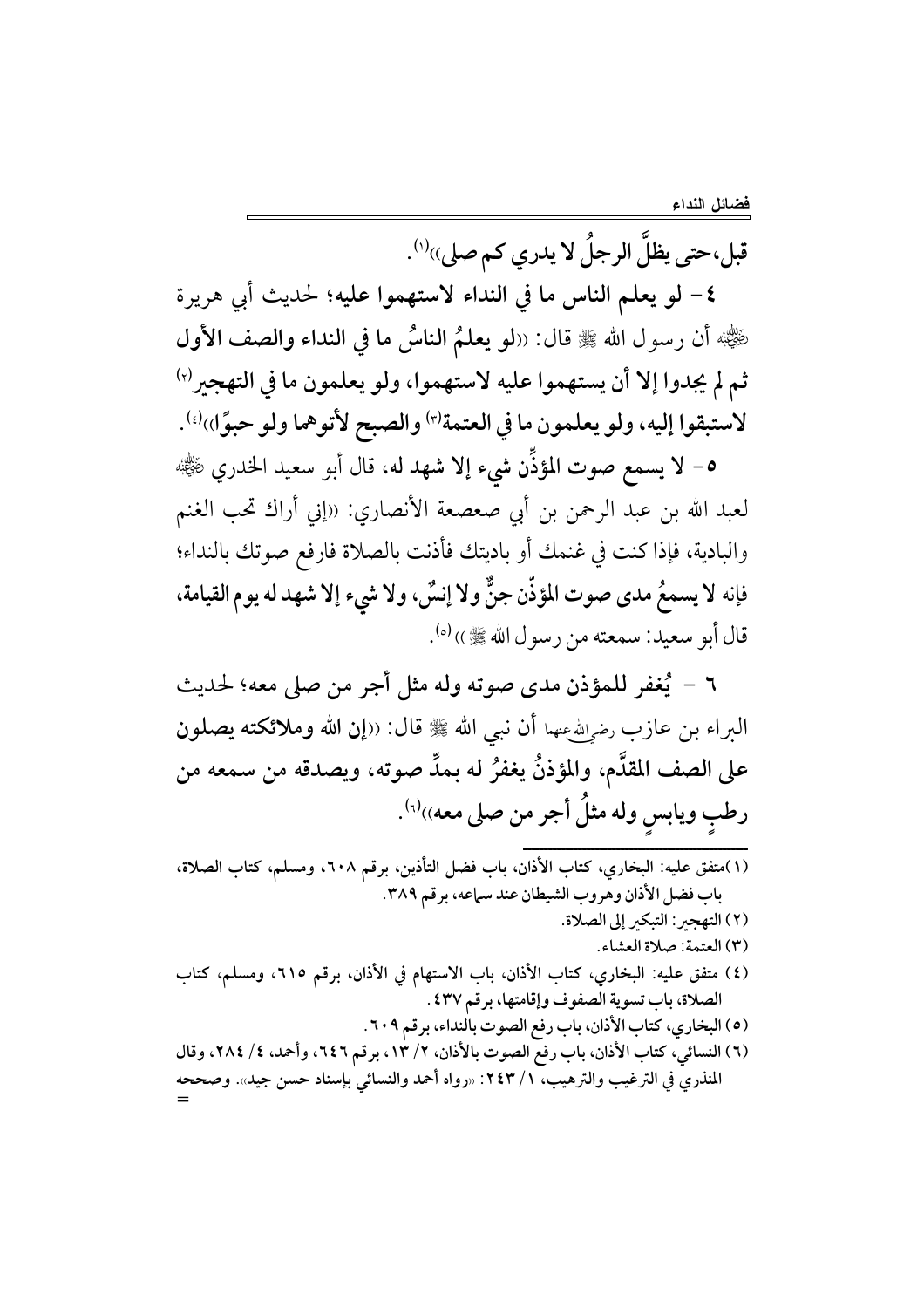٧- دعاء النبي ﷺ له بالمغفرة؛ لحديث أبي هريرة راي الله عليه الله عنه الله ﷺ: ((الإمام ضامنٌ `` والمؤذن مؤتمن ``، اللهم أرشد الأئمة واغفر للمؤذنين )) ``.

٨- الأذان تُغفر به الذنوب ويُدخِل الجنة؛ لحديث عقبة بن عامر رضي الله عنه: قال: سمعت رسول الله ﷺ يقول: «يعجب ربكم من راعي غنم في رأس شظيَّة" بجبل يؤذن بالصلاة ويصلي، فيقول الله ﷺ: انظروا إلى عبدي هذا يؤذنٌ ويقيمٌ يُخاف مني، فقد غفرتٌ لعبدي وأدخلته الجنة)، ۚ . ٩- من أذَّن اثنتي عشرة سنة وجبت له الجنة؛ لحديث ابن عمر

- (٢) مؤتمن: أمين الناس على صلاتهم وصيامهم. انظر: النهاية في غريب الحديث لابن الأثير، باب الهمزة مع الميم، ١/ ٧١.
- (٣) أبو داود، كتاب الصلاة، باب ما يجب على المؤذن من تعاهد الوقت، ١/ ١٤٣، برقم ٥١٧، والترمذي، كتاب الصلاة، باب ما جاء أن الإمام ضامن والمؤذن مؤتمن، ١/ ٤٠٢، برقم ٢٠٧، وابن خزيمة برقم ٥٢٨، وصححه الألباني في صحيح الترغيب والترهيب، ١/ ١٠٠، وله شاهد من حديث عائشة رضوالله عها عند ابن حبان بسند صحيح، برقم ١٦٦٩.
- (٤) الشظية: القطعة تنقطع من الجبل ولم تنفصل منه. انظر: النهاية في غريب الحديث لابن الأثير، باب الشين مع الظاء، ١ / ٧١.
- (٥) أبو داود، كتاب الصلاة، باب الأذان في السفر، ٢/ ٤، برقم ١٢٠٣، والنسائي، كتاب الأذان، باب الأذان لمن يصلى وحده، ٢/ ٢٠، برقم ٦٦٦، وصححه الألباني في صحيح الترغيب والترهيب، ١ / ١٠٢، وسلسلة الأحاديث الصحيحة،رقم ٤١.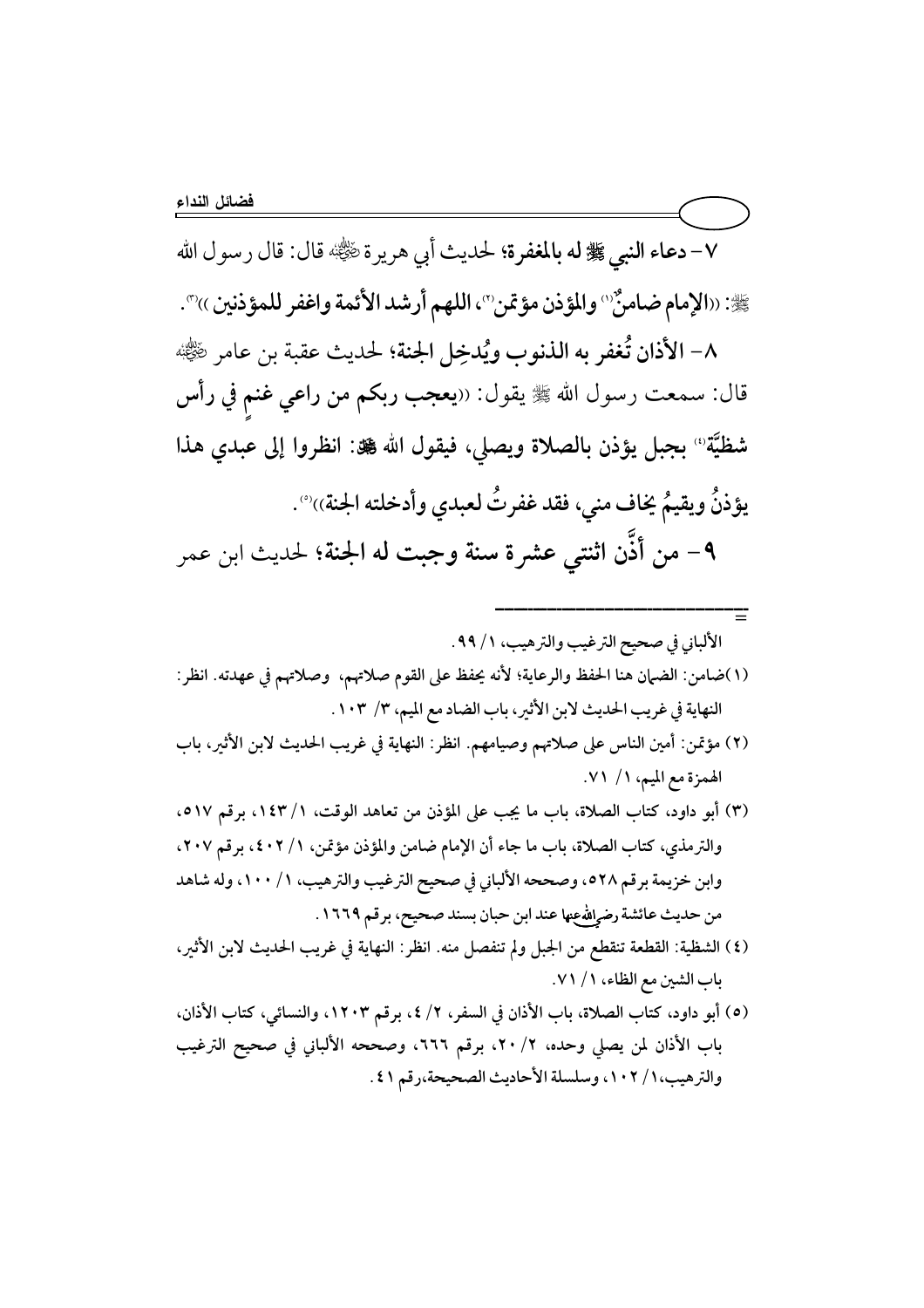رضرالله عنهما أن رسول الله ﷺ قال: ((من أُذَّن ثنتَى عشرةَ سنةً وجبتْ له الجنة، وكتب له بتأذينه في كلِّ يوم ستونَ حسنةً، ولكلِّ إقامةٍ ثلاثونَ حسنةً)) ``.

١٠ - المؤذَّن خيار عباد الله؛ لحديث ابن أبي أوفى ﷺ: أن النبي قال: «إن خيار عباد الله الذين يراعون الشمس والقمر والنجوم لذكر  $\ket{(\check{\mathbb{A}})}^{(7)}$ .

١١– المؤذِّن إذا أذَّن وأقام صلى خلفه من جنود الله ما لا يُرى طرفاه؛ لحديث سلمان الفارسي ﷺ، قال: قال رسول الله ﷺ: ((إذا كان الرجل بأرض قِيٌّ<sup>(٣)</sup>، فحانت الصلاة، فليتوضأ، فإن لم يجد ماءً فليتيمّم، فإن أقام صلى معه ملكاه، وإن أذن وأقام صلى خلفه من جنود الله ما لا <sup>و</sup> ی طرفاه))<sup>(؛)</sup>.

- (١) ابن ماجه، كتاب الأذان والسنة فيها،باب فضل الأذان وثواب المؤذنين،برقم ٧٢٣، والحاكم في المستدرك، ١/ ٢٠٥، وقال:صحيح على شرط البخاري، ووافقه الذهبي، وقال المنذري في الترغيب والترهيب،١/ ١١١١:((وهو كما قال)).وصححه الألباني في سلسلة الأحاديث الصحيحة، برقم ٤٢، وفي صحيح ابن ماجه،١/ ٢٢٦.
- (٢) الطَّبراني في الكبير واللفظ له كما قاله المنذري في الترغيب والترهيب، قال: والبزار، والحاكم، ١/ ٥١، وقال: ((إسناده صحيح))، وقال الألباني في صحيح الترغيب ، ١/ ٢١٧: ((... في تصحيح الحاكم نظر من وجوه بينتها في الصحيحة، ٣٤٠٠))، وقال الهيثمي في مجمع الزوائد، ١/ ٢٢٧: ((رواه الطبراني في الكبير، والبزار، ورجاله موثقون، لكنه معلول ))، وحسنه الألباني لغيره في صحيح الترغيب، ١/ ٢١٧.
- (٣) القِيّ: بكسر القاف وتشديد الياء: هي الأرض القفر [الترغيب للمنذري]. (٤) أخرجه عبد الرزاق في مصنفه، ١٠/ ٥١٠ه، ٥١١م، والطبراني في المعجم الكبير، ٨/ ٣٠٥، برقم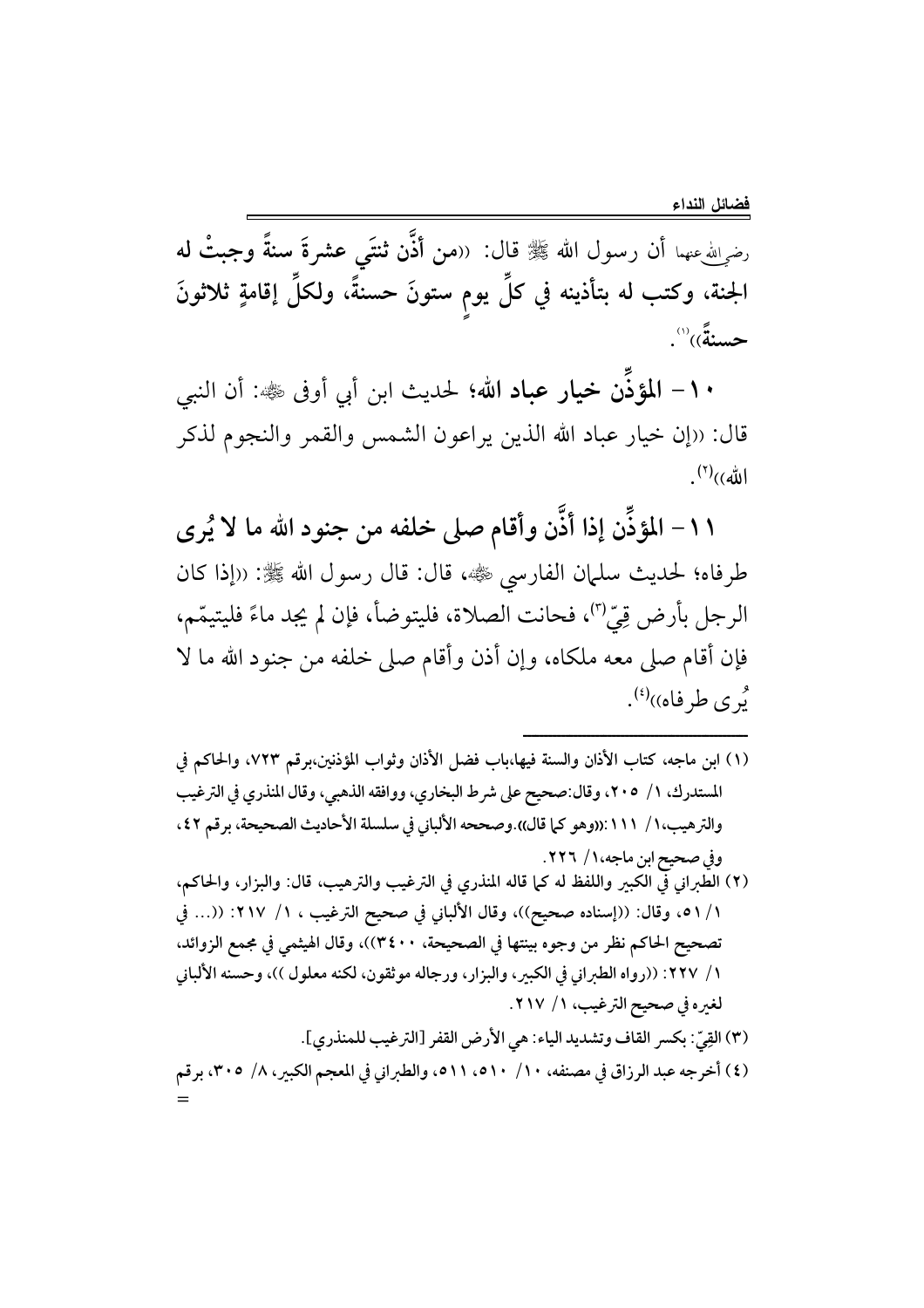فضائل النداء

Ξ

٢١٢٠، وابن أبي شيبة في مصنفه، ١/ ٢١٩، وصححه الألباني في صحيح الترغيب والترهيب،  $.719/1$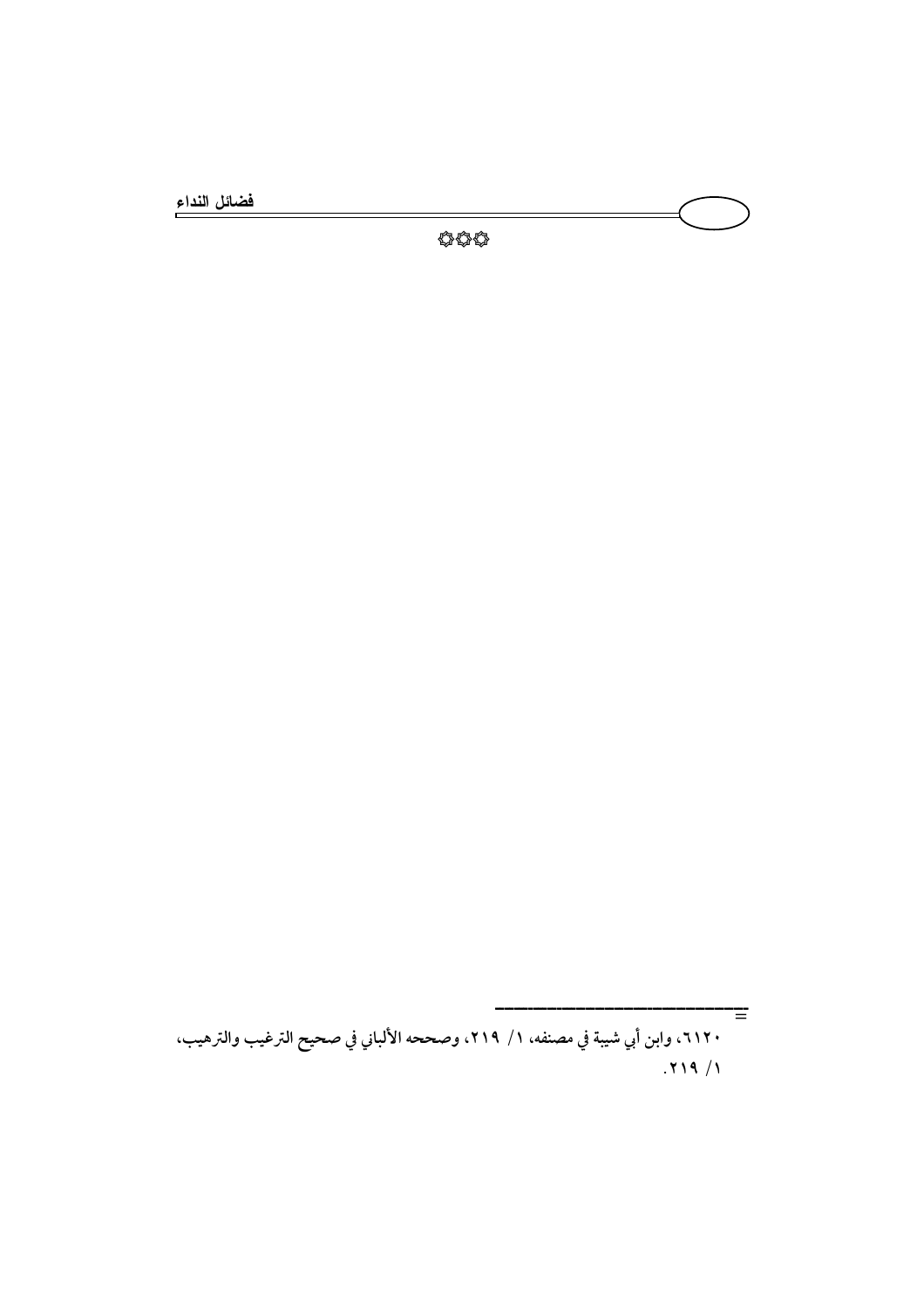## المبحث الثاني: أنواع إجابة النداء

يُسنُّ لمن سمع المؤذن والمقيم أن يتابعه سرًّا بقوله، فيقول مثله، إلا في الحيعلتين فيقول: ((لا حول ولا قوة إلا بالله))، ثم يصلي على النبي ﷺ، ويقول الأذكار المشروعة بعد الأذان، ولا شك أن النبي ﷺ شرع لأمته في الذكر عند الأذان وبعده خمسة أنواع'' على النحو الآتي:

النوع الأول: يقول السامع مثل ما يقول المؤذن إلا في لفظ: ((حي على الصلاة، وحي على الفلاح))، فيقول: ((لا حول ولا قوة إلا بالله))؛ لحديث أبي سعيد الخدري رضي الله عنه عنه عليه عنه الله عليه عنه النداء فقولوا مثل ما يقول المؤذَّن))<sup>(٢)</sup>.

وعن عمر بن الخطابِ ﷺ قال: قال رسو ل الله ﷺ: ((إذا قال المؤذن: الله أكبر الله أكبرُ، فقال أحدكم: الله أكبر الله أكبر، ثم قال: أشهد أن لا إله إلا الله قال: أشهد أن لا إله إلا الله، ثم قال: أشهد أن محمدًا رسول الله، قال: أشهد أن محمدًا رسول الله، ثم قال: حيَّ على الصلاة، قال: لا حول ولا قوة إلا بالله، ثم قال: حي على الفلاح، قال: لا حول ولا قوة إلا بالله، ثم قال: الله أكبر الله أكبر، قال: الله أكبر الله أكبر، ثم قال: لا إله إلا

- الذكر عند الأذان فشرع لأمته منه خمسة أنواع... )) ثم ذكر هذه الأنواع الآتية.
- (٢) متفق عليه: البخاري، كتاب الأذان، باب ما يقول إذا سمع المؤذن، برقم ٢١١، ومسلم، كتاب الصلاة، باب استحباب القول مثل قول المؤذن لمن سمعه، ثم يصلي على النبي ﷺ، ثم يسأل الله له الوسيلة، برقم ٣٨٣.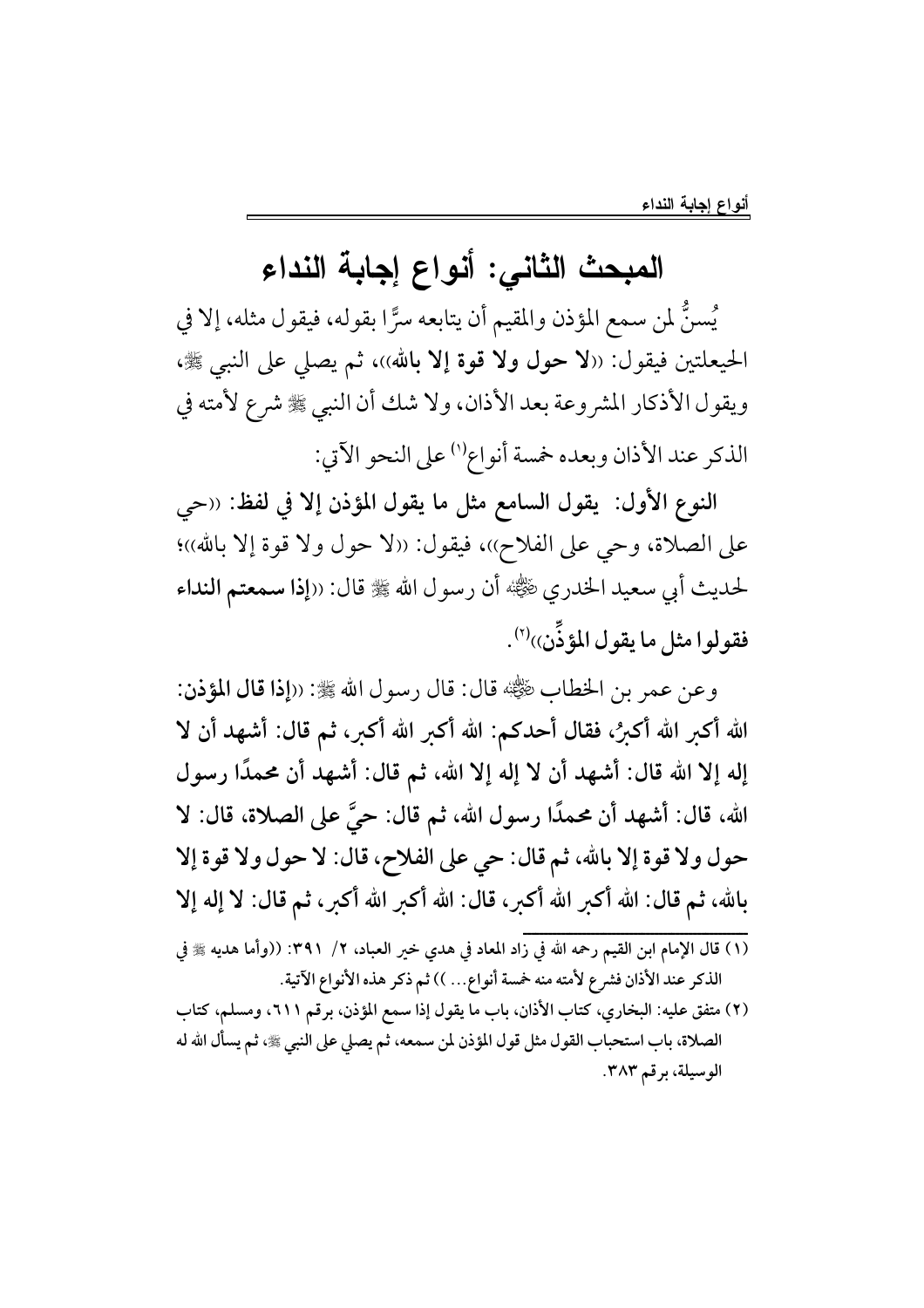الله، قال: لا إله إلا الله، من قلبه دخل الجنة))(').

النوع الثاني: يقول عقب تشهد المؤذن(٢): وأنا أشهد أن لا إله إلا الله وحده لا شريك له، وأن محمدًا عبده ورسوله، رضيت بالله ربًّا، وبمحمدٍ رسولاً، وبالإسلام دينًا، فعن سعد بن أبي وقاص ﷺ عن رسول الله ﷺ أنه قال: ((من قال حين يسمع المؤذن: أشهد أن لا إله إلا الله وحده لا شريك له، وأن محمدًا عبده ورسوله، رضيت بالله ربًّا، وبمحمد رسولاً، وبالإسلام دينًا، غُفِرَ له ذنبُهُ». وفي رواية: «من قال حين يسمع المؤذن وأنا أشهد... ))ا").

النوع الثالث: يصلى على النبي ﷺ بعد فراغه من إجابة المؤذن؛ لحديث عبد الله بن عمرو بن العاص رضٍالله عنهما أنه سمع النبي ﷺ يقول: ((إذا سمعتم المؤذن فقولوا مثل ما يقول، ثم صلُّوا على؛ فإنه من صلَّى عليّ صلاة صلى الله عليه بها عشرًا، ثم سلوا الله لي الوسيلة؛ فإنها منزلةٌ في الجنة لا تنبغي إلا لعبدٍ من عباد الله، وأرجو أن أكون أنا هو، فمن سأل لى الوسيلة حلت له الشفاعة))(2).

النوع الرابع: يقول بعد صلاته على النبي ﷺ ما ثبت في حديث جابر (١) مسلم،كتاب الصلاة،باب استحباب القول مثل قول المؤذن لمن سمعه،برقم ٣٨٥. (٢) انظر: صحيح ابن خزيمة، ١/ ٢٢٠، ومجموع فتاوى ابن عثيمين، ١٢/ ١٩٤، وهكذا سمعته من شيخنا ابن باز غير مرة، أن المجيب يقول هذا الذكر بعد قول المؤذن الشهادتين. (٣) مسلم، كتاب الصلاة، باب استحباب القول مثل قول المؤذن، برقم ٣٨٦. (٤) مسلم، كتاب الصلاة، باب استحباب القول مثل قول المؤذن، برقم ٣٨٤.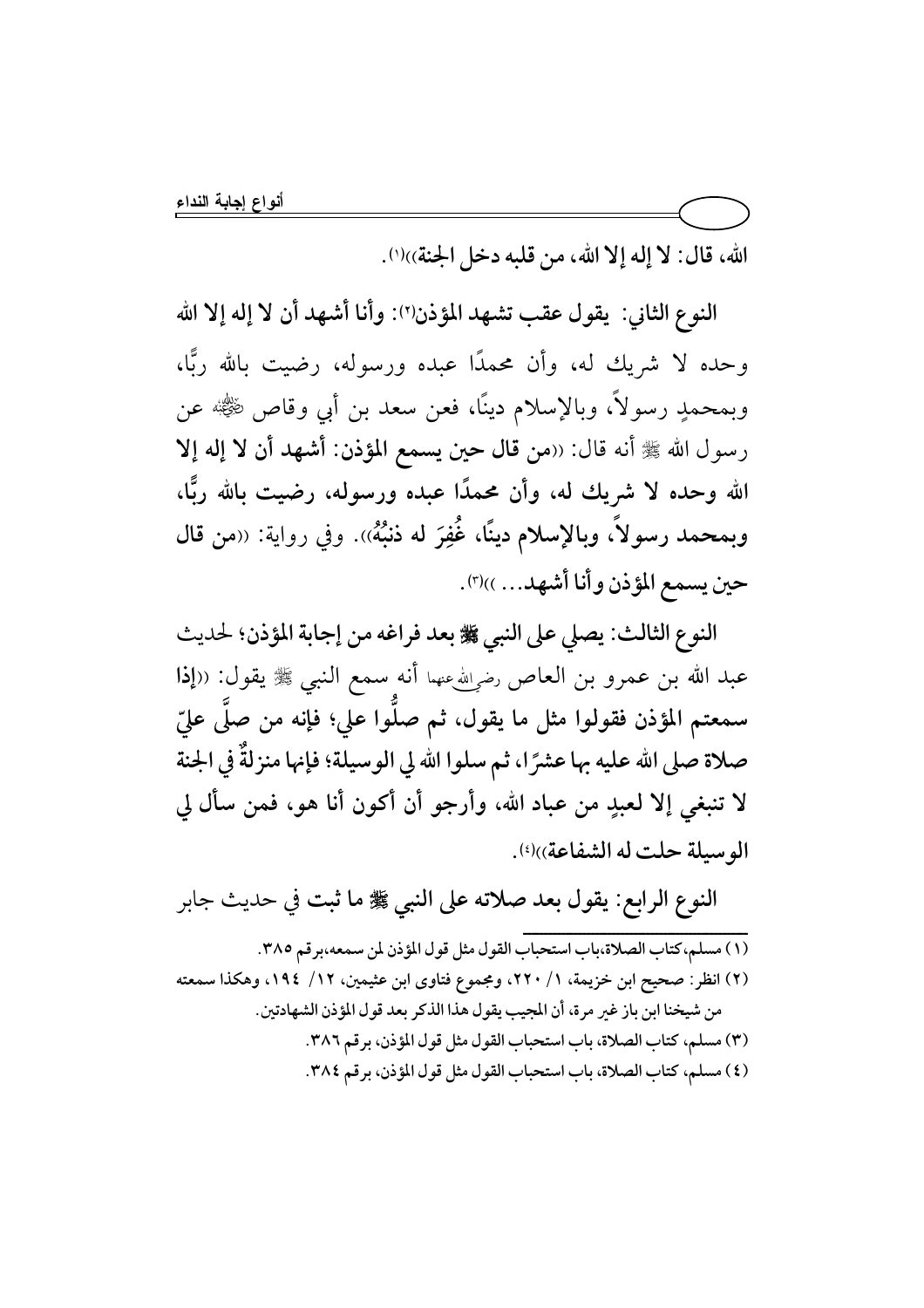هْيُّجْهُ أن رسول الله ﷺ قال: ((من قال حين يسمع النداء: اللهم ربَّ هذه الدعوة التامة، والصلاة القائمة، آتِ محمدًا الوسيلة والفضيلة، وابعثه مقامًا محمودًا الذي وعدته حلَّت له شفاعتى يوم القيامة))''.

وثبت عند البيهقي زيادة: ((إنك لا تخلف الميعاد))(٢).

النوع الخامس: يدعو لنفسه بعد ذلك، ويسأل الله من فضله؛ فإنه يستجاب له، فعن أنس ، قال: قال رسول الله ﷺ: ((الدعوة لا ترد بين الأذان والإقامة فادعو ١) (٣).

وسمعت شيخنا الإمام العلامة عبد العزيز بن عبد الله ابن باز – رحمه الله وقدس روحه – يقول: «هذه الأنواع تقال كلها مرة واحدة مجموعة مع كل أذان))(؛).

#### 44

(١) البخاري، كتاب الأذان، باب الدعاء عند النداء، برقم ٦١٤. (٢) سنن البيهقي، ١/ ٤١٠)، وحسن إسناده الإمام ابن باز في تحفة الأخيار، ص٣٨، وفي مجموع الفتاوي له، ٢٩/ ٣٠٥. (٣) أحمد في المسند،بلفظه،٣/ ٢٢٥،وأبو داود،في كتاب الصلاة بابٌ في الدعاء بين الأذان والإقامة،برقم ٥٢١،بلفظ:((لا يرد الدعاء بين الأذان والإقامة))،والترمذي، كتاب الصلاة،باب ما جاء أن الدعاء لا يرد بين الأذان والإقامة،برقم ٢١٢،وفي كتاب الدعوات، باب

في العفو والعافية،رقم ٣٥٩٤،وصححه الألباني في إرواء الغليل،١/ ٢٦٢.

(٤) سمعته أثناء شرحه لزاد المعاد: فصل في هديه ﷺ في الأذان وأذكاره، ٢/ ٣٩١.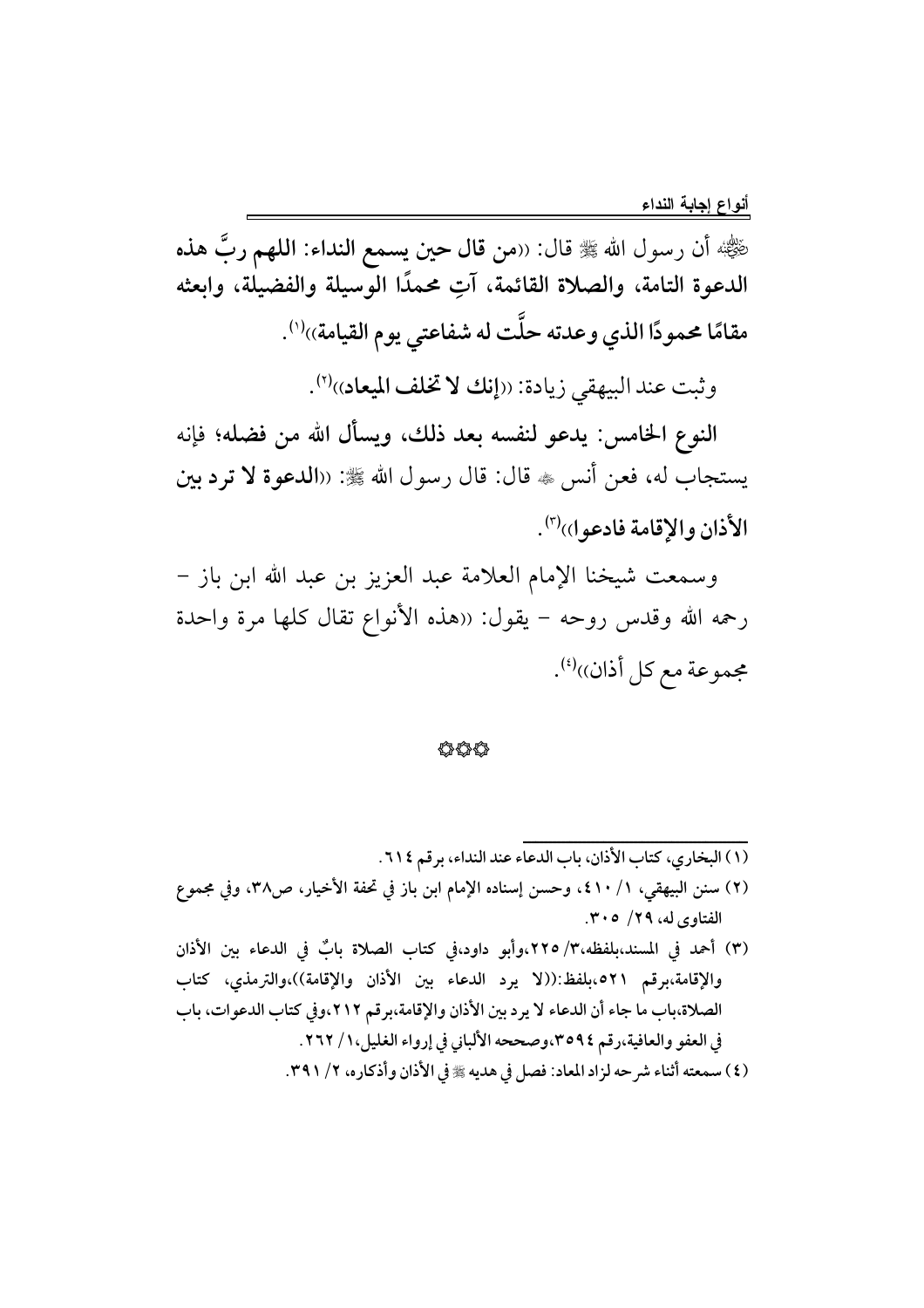## المبحث الثالث: فضائل إجابة المؤذن

فضائل إجابة المؤذن بالقول كثيرة، منها الفضائل الآتية:

١-مجيب المؤذن من الشهداء على الخير؛ لحديث أبي سعيد الخدري ﷺ يرفعه، وفيه: ((... لا يسمع مدى صوت المؤذن جنٌّ ولا إنسٌ، ولا شيءٌ إلا شهد له يوم القيامة ...(').

٢-مجيب المؤذن من قلبه يدخله الله الجنة؛ لحديث عمر بن الخطاب ﷺ، وفيه أن من قال مثل ما يقول المؤذن، فإذا قال المؤذن: لا إله إلا الله، قال: ((... لا إله إلا الله من قلبه دخل الجنة )) (٢).

٣-إجابة المؤذن يغفر الله بها الذنوب؛ لحديث سعد بن أبي وقاص ﷺ عن رسول الله ﷺ، وفيه: أن من قال عقب تشهد المؤذن: ‹‹وأناً أشهد أن لا إله إلا الله وحده لا شريك له، وأن محمداً عبده ورسوله، رضيت بالله رباً، وبمحمد رسولاً، وبالإسلام ديناً غُفِر له ذنبه ›› (٣).

٤- من أجاب المؤذن ثم صلى على النبي ﷺ صلى الله عليه بهذه الصلاة عشر صلوات؛ لحديث عبد الله بنِ عمرو رضالله عنها، عنِ النبي ﷺ: ((إذا ِسمعتم المؤذن فقولوا مثل ما يقول، ثم صلُّوا عليَّ؛ فإنه من صلَّى عليَّ صلاة صلَّى الله عٰليه بها عشراً…))<sup>(؛)</sup>، فصلاة الله على النبيّ: ثناؤه عليه عند الملائكة، قال أبو العالية: ((صلاة الله: ثناؤه عليه عند الملائكة، وصلاة الملائكة: الدعاء ))<sup>(ه)</sup>.

فعلى هذا من صلى على النبي ﷺ صلاة واحدة ذكره الله باسمه، وأثنى عليه عند الملائكة عشر مرات؛ لأن الصلاة من الله الثناء. فهذا فضل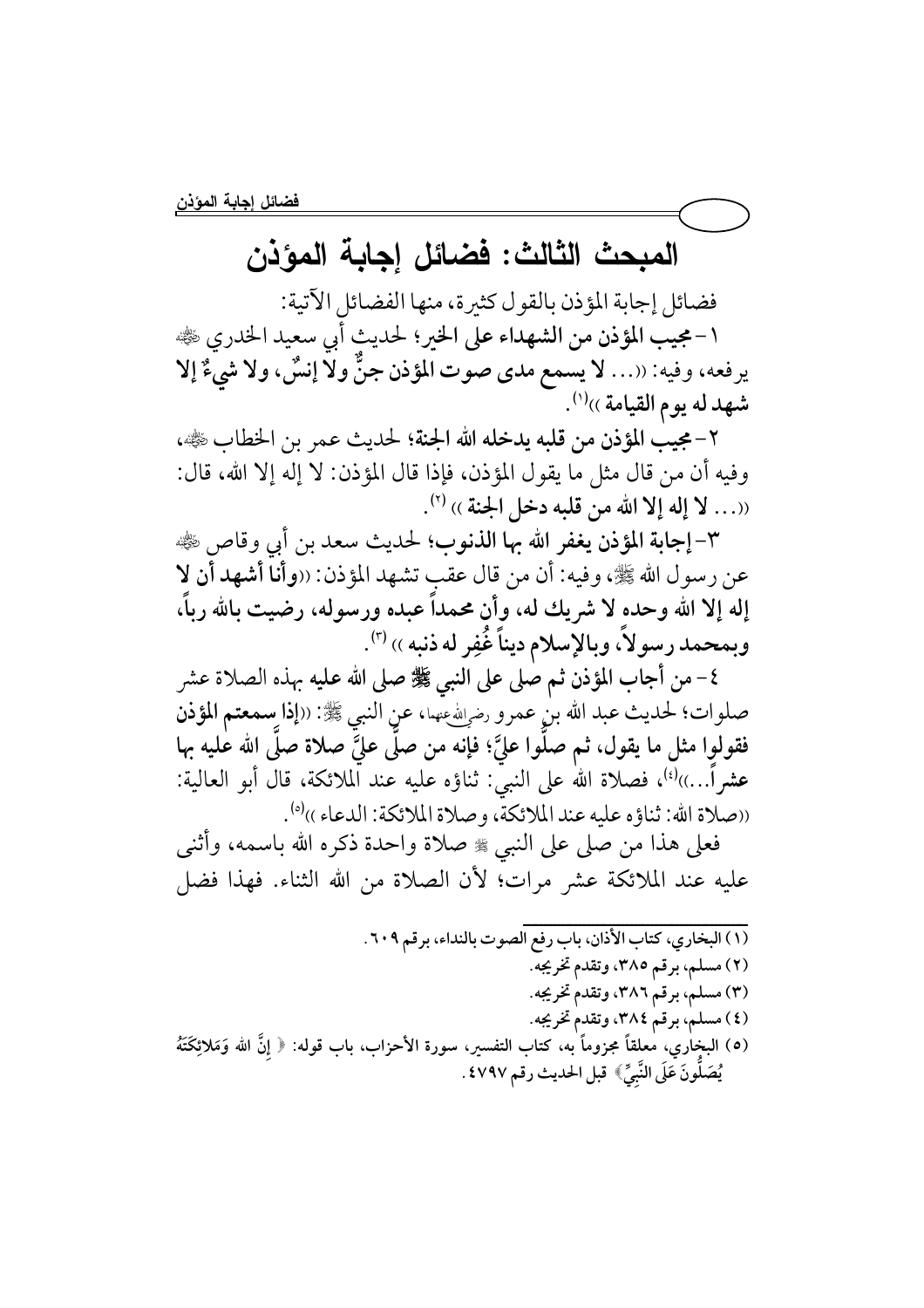عظيم، ومن تركه حرمه، والله المستعان.

٥-من سأل الله تعالى الوسيلة للنبي ﷺ بعد الأذان، حلت له شفاعته، ووجبت له، ونالته<sup>(١)</sup>؛ لحديث عبد الله بن عمرو المذكور آنفاً، وفيه: «ثم سلوا الله لي الوسيلة، فإنها منزلة في الجنة لا تنبغي إلا لعبدٍ من عباد الله، وأرجو أن أكون أنا هو، فمن سأل لي الوسيلة حلتٌ له الشفاعة ››(٢).

٦ –من سأل الله تعالى للنبي ﷺ: أن يبعثه مقاماً محموداً وجبت له شفاعة النبي ﷺ؛ لحديث جابر ﷺ أن رسول الله ﷺ قال: ((من قال حين يسمع النداء: اللهم ربَّ هذه الدَّعوة التامّة والصلاة القائمة آتِ محمداً الوسيلة والفضيلة، وابعثه مقاماً محموداً الذي وعدته حلت له شفاعتى يوم القيامة ››''.

٧–ثواب من قال مثل ما يقول المؤذن يقيناً، عن أبي هريرة ﷺ، قال: كُنَّا مع رسول الله ﷺ، فقام بلال ينادي، فلما سكت قال رسول الله ﷺ: «من قال هذا يقيناً دخل الجنة))<sup>(؛)</sup>.

٨-إجابة دعوة مجيب المؤذن؛ لحديث عبد الله بن عمر رضرالله عنها: أن رجلاً قال: يا رسول الله إن المؤذنين يفضلوننا، فقال رسول الله ﷺ: «قل كما يقولون، فإذا انتهيت فسل تُعطه))(°).

٩- لا يردُّ الدعاء عند النداء، وتفتح أبواب السماء؛ لحديث سهل بن سعد ﷺ، قال: قال رسول الله ﷺ: ((ساعتان تفتح فيهما أبواب السماء،

(١) انظر: شرح النووي على صحيح مسلم، ٤/ ٣٢٨. (٢) مسلم، برقم ٣٨٤، وتقدم تخريجه. (٣) البخاري، برقم ٢١٤، وتقدم تخريجه. (٤) النسائي، كتاب الأذان، باب القول مثل ما يقول المؤذن [و] ثواب ذلك، برقم ٦٧٣، وحسنه الألباني في صحيح سنن النسائي، ١/ ٢٢١، وصححه في صحيح الترغيب، ١/ ٢١٨. (٥) أبو داود، كتاب الصلاة، باب ما يقول إذا سمع المؤذن، برقم ٥٢٤ه، وقال العلامة الألباني في صحيح سنن أبي داود، ١/ ١٥٧: ((حسن صحيح)).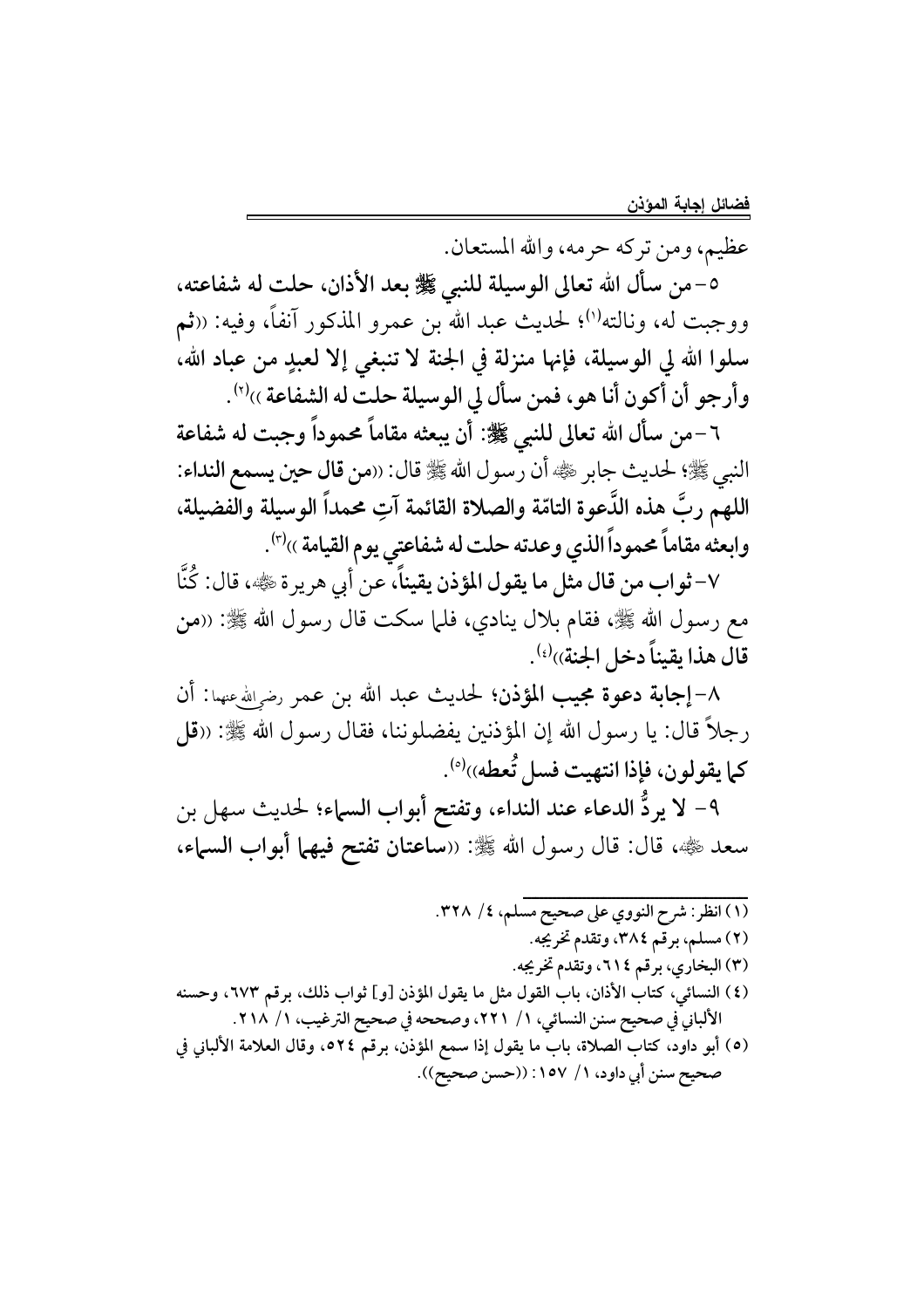وقلَّها تُردُّ على داع دعوته: عند حضور النداء'''، والصف في سبيل الله ))، وفي لفظ، قال:(أَثنتان لا تُرَدَّان – أو قلَّما تُرَدَّان-: الدعاء عند النداء، وعند البأس حين يُلحم بعضهم بعضاً ››''.

١٠- الدعاء لا يردُّ بين الأذان والإقامة؛ لحديث أنس ﷺ، قال: قال رسول الله ﷺ: «الدعوة لا ترد بين الأذان والإقامة، فادعوا)،، وفي لفظ أبي داود: ((لا يردُّ الدعاء بين الأذان والإقامة ))(٣).

١١-مجيب المؤذِّن متَّبِعٌ للنبي ﷺ في هذه السنة العظيمة، ممتثل لأمره، يُرجى له الهداية، ويرجى أن يدخل في قوله تعالى: ﴿ وَإِنْ تُطِيعُوهُ تَهْتَدُوا وَمَا عَلَى الرَّسُولِ إِلَّا الْبَلاغُ الْمُبينُ﴾ (''.

١٢-مجيب المؤذن يرجو الله واليوم الآخر، ويذكر الله كثيرٍاً؛ لأنه اتخذ النبي ﷺ أسوةً له، قال الله تعالى: ﴿ لَقَدْ كَانَ لَكُمْ فِي رَسُولِ الله أَسْوَةٌ حَسَنَةٌ ۚ لِـمَنَّ كَانَ يَرْجُو الله وَالْيَوْمَ الْآخِرَ وَذَكَرَ الله كَثِيراً﴾ [°).

١٣-فضل الله تعالى ورحمته على عباده؛ فالأذان عبادة جليلة، ولن يدركها ويدرك فضلها كل أحد، فعوِّض من لم يؤذن بالإجابة؛ ليحصل على أجر الإجابة<sup>(٦)</sup>.

你你你

- (١) قال الألباني في صحيح الترغيب، ١/ ٢٢٥:((هذا اللفظ ((النداء)) هو الذي تشهد له الأحاديث الأخرى...دون لفظ ((حين تقام الصلاة))... وهذا الحين ليس وقتاً للدعاء، وإنها لتسوية الصفوف...)).
- (٢) أبو داود باللفظ الثاني، كتاب الجهاد، باب الدعاء عند اللقاء، برقم ٢٥٤٠، وصححه الألباني في صحيح سنن أبي داود، ٢/ ١٠٨، وابن خزيمة، ١/ ٢١٩، برقم ٤١٩، والحاكم، ١/ ١٩٨، ٢/ ١٣]، والبيهقي، ١/ ٤١٠، و٣/ ٣٦٠، والطبراني في الكبير، ٦/ ٥٧٥٦، وصححه الألباني أيضاً لغيره، في صحيح الترغيب والترهيب، ١/ ٢٢٤. (٣) أبو داود، برقم ٥٢١، والترمذي، برقم ٢١٢، ورقم ٣٥٩٤، وتقدم تخريجه. (٤) سورة النور، الآية: ٥٤. (٥) سورة الأحزاب، الآية: ٥٦. (٦) توضيح الأحكام من بلوغ المرام، للبسام، ١/ ٤٢١.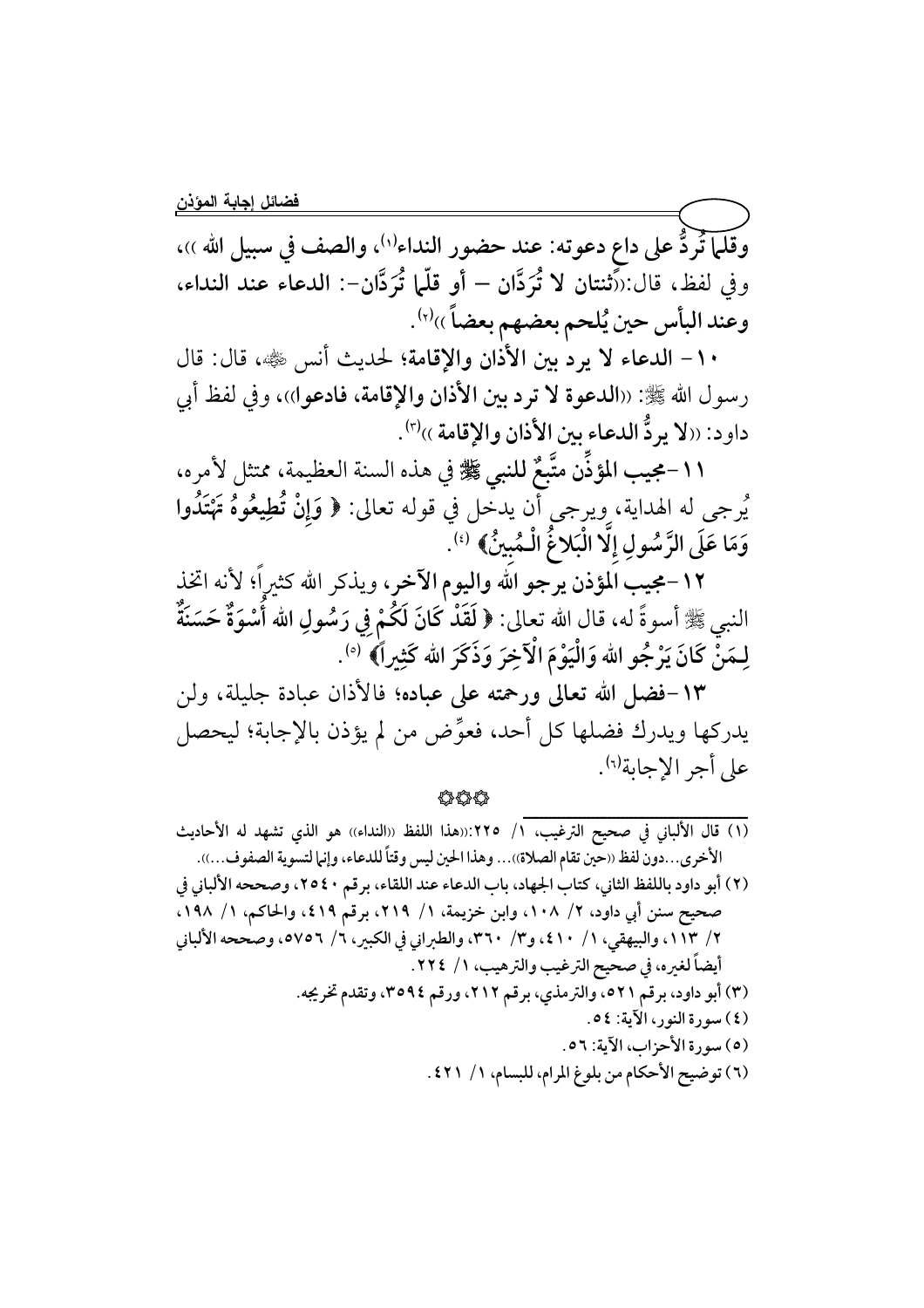## المبحث الرابع: فوائد إجابة النداء

فوائد إجابة المؤذن بالقول كثيرة لا تحصر، ولكن منها الفوائد الآتية:

١-قوله ﷺ: «إذا سمعتم النداء فقولوا مثل ما يقول المؤذن ))، قال الحافظ ابن حجر رحمه الله: «قوله: «ما يقول)) قال الكرماني: قال: «ما يقول)) ولم يقل مثل ما قال؛ ليشعر بأنه يجيبه بعد كل كلمة، مثل كلمتها ))، ثم قال: «قلت والصريح في ذلك ما رواه النسائي من حديث أم حبيبة: «أنه ﷺ كان يقول كما يقول المؤذن حتى يسكت»<sup>(١)</sup> «فلو لم يجاوبه حتى فرغ استحب له التدارك إن لم يطل الفصل ))(٢).

٢-ما دل علية حديث عمر بن الخطاب ﷺ، وفيه: ((... ثم قال: ((حي على الصلاة قال: لا حول ولا قوة إلا بالله، ثم قال: حي على الفلاح، قال: لا حول ولا قوة إلا بالله))'')، وحديث عثمان، وفيه أنه لما قال المؤذن: حي على الصلاة، قال عثمان ﷺ: لا حول ولا قوة إلا بالله، وقال: هكذا سمعنا نبيكم ﷺ يقول ))<sup>(٤)</sup>، وهذان الحديثان يدلان على أنه يستثنى من القول

(١) فتح الباري، لابن حجر، ٢/ ٩١. والحديث أخرجه أحمد، ٦/ ٣٢٦، وابن ماجه، برقم ٧١٩، وابن خزيمة، ١/ ٢١٥، برقم ٤١٢، وقال محققو المسند، ٤٤/ ٣٥٠، برقم ٢٦٧٦٧: ((صحيح لغيره، وهذا إسناد ضعيف... )). (٢) قال الحافظ ابن حجر في فتح الباري، ٢/ ٩١: ((قاله النووي في شرح المهذب، بحثاً )). (۳) مسلم، برقم ۳۸۰، وتقدم تخريجه. (٤) البخاري، كتاب الأذان، باب ما يقول إذا سمع المنادي، برقم ٦١٣.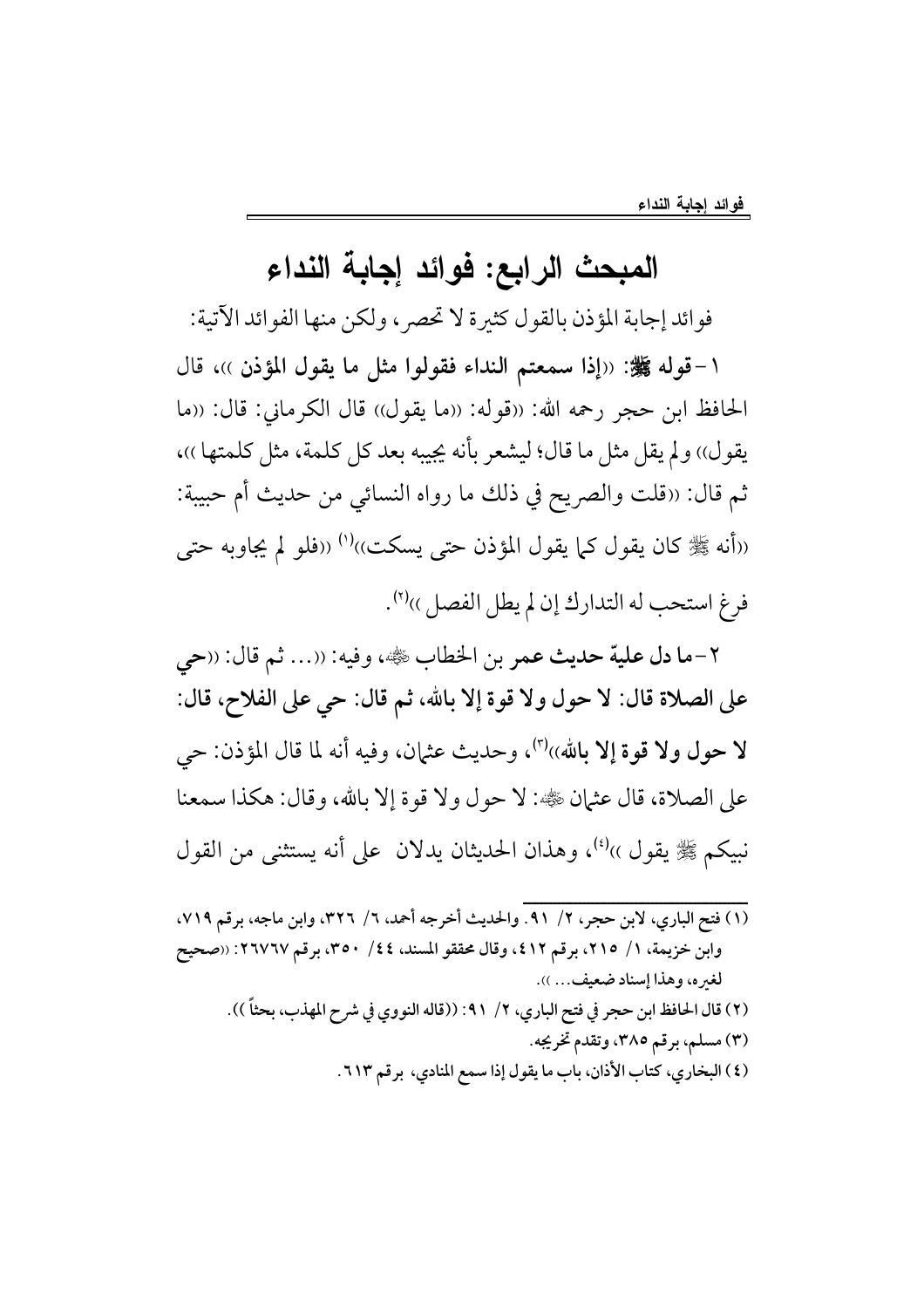مثل ما يقول المؤذن: ‹‹حيّ على الصلاة، وحيّ على الفلاح››، فيقول بدلها: ((لا حول ولا قوة إلا بالله ))(')، قال الإمام النووي رحمه الله: ((حديث أبي سعيد: «إذا سمعتم النداء فقولوا مثل ما يقول المؤذن » عام مخصوص؛ لحديث عمر: أنه يقول في الحيعلتين: ((لا حول ولا قوة إلا بالله ))(٢).

قال الإمام ابن الملقن رحمه الله: ((والمناسبة في جواب الحيعلة بالحوقلة: أن الحيعلة دعاء، فلو قالها السامع لكان الناس كلهم دعاة، فمن يبقى المجيب؟ فحسن من السامع الحوقلة؛ لأنها تفويض محض إلى الله ﷺ))'".

٣-دل حديث عمر بن الخطاب ﷺ: أن المشروع للمسلم أن يقول بعد تشهد المؤذن مثل قول المؤذن: فإذا قال المؤذن: ((أشهد أن لا إله إلا الله))؛ فإن المتابع للمؤذن يقول: «أشهد أن لا إله إلا الله » يكررها مرتين مثل قول المؤذن، فإذا قال: «أشهد أن محمداً رسول الله » قال المجيب: «أشهد أن محمداً رسول الله )) يكررها مرتين مثل قول المؤذن )) (4).

ودلٌّ حديث سعد بن أبي وقاص ﷺ: أن مجيب المؤذن يقول بعد انتهائه من إجابة المؤذن عند الشهادتين، يقول بعد ذلك: ((وأنا أشهد أن لا إله إلا الله وحده لا شريك له، وأن محمداً عبده ورسوله، رضيت بالله رباً،

- (١) انظر: فتح الباري، لابن حجر، ٢/ ٩١.
- (٢) شرح النووي على صحيح مسلم، ٤/ ٣٢٩، وانظر: الإعلام بفوائد عمدة الأحكام، لابن الملقن، ٢/ ٤٧١.
	- (٣) الإعلام بفوائد عمدة الأحكام، لابن الملقن، ٢/ ٤٧١. (٤) مسلم، برقم ٣٨٥، وتقدم تخريجه.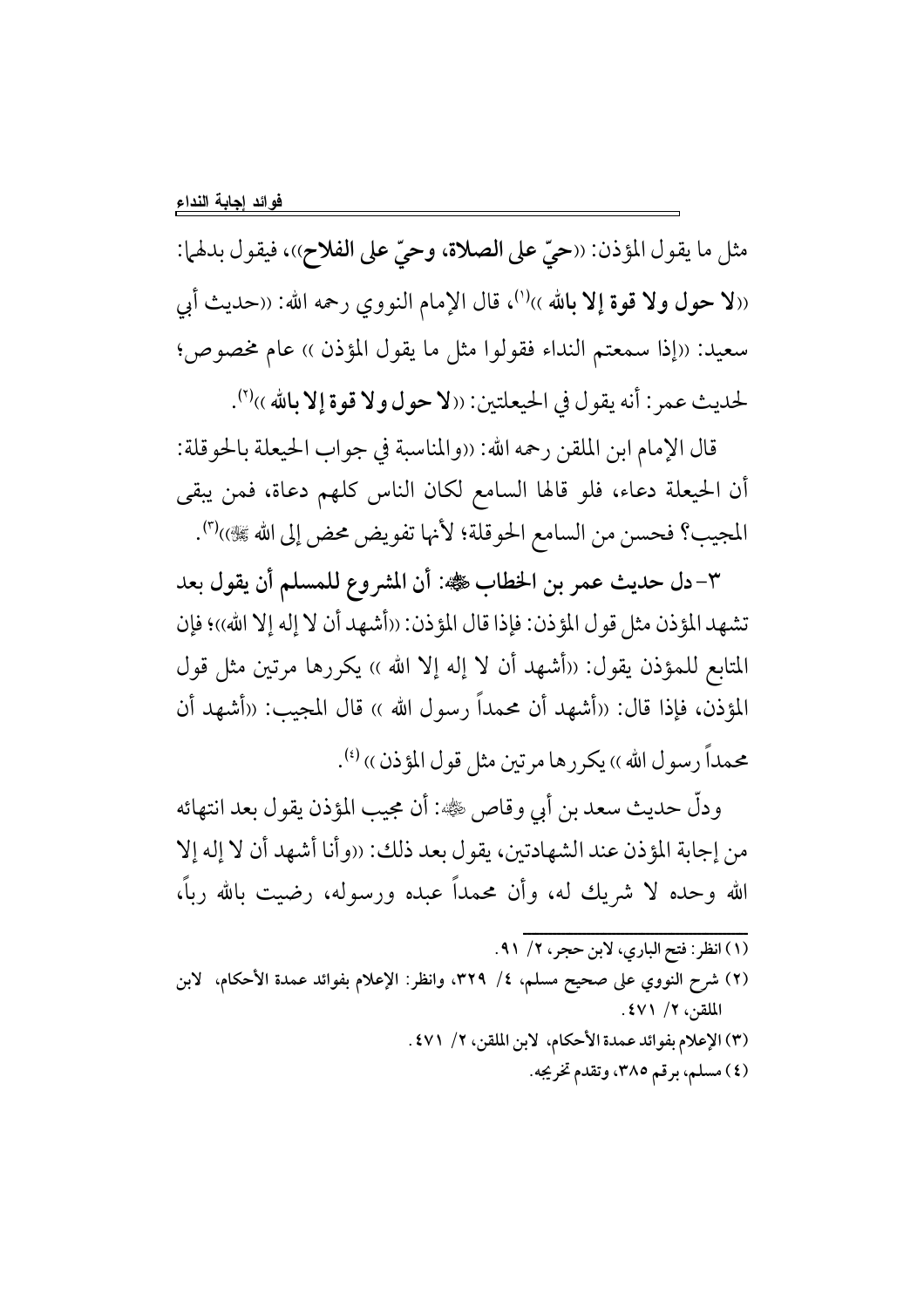وبمحمد رسولاً، وبالإسلام ديناً….)) (').

وقد ذُكِرَ موضعٍ هذا الذكر، وأنه بعد الشهادتين: في رواية ابن خزيمة في صحيحه، وفيه: أن رسول الله ﷺ قال: ((من سمع المؤذن يَتَشَهَّد... ))، وفيه: ((... فقال: ((أشهد أن لا إله إلا الله... )) الحديث(٢)، وهكذا سمعت شيخنا ابن باز رحمه الله يقرر أن قول هذا الذكر بعد انتهاء المؤذن من الشهادتين، وكذا رجحه العلامة محمد بن صالح العثيمين(٣).

٤ – ظاهر حديث جابر ﷺ: ((من قال حين يسمع النداء: اللهمَّ ربَّ هذه الدعوة التامة، والصلاة القائمة، آت محمداً الوسيلة والفضيلة، وابعثه مقاماً محموداً الذي وعدته حلّت له شفاعتي يوم القيامة ›› <sup>(؛)</sup>: أنه يقول هذا الذكر حال سماع الأذان، ولا يتقيد بفراغه، ولكن قد بين المراد من حديث جابر، حديث عبد الله بن عمرو؛ فإنه قال فيه: ((إذا سمعت المؤذن فقولوا مثل ما يقول، ثم صلوا عليّ؛ فإنه من صلَّى عليّ صلاةً صلَّى الله عليه بها عشراً، ثم سلوا لي الوسيلة؛ فإنها منزلة في الجنة لا تنبغي إلا لعبد من عباد الله، وأرجو أن أكون أنا هو، فمن سأل لي الوسيلة حلت له الشفاعة)) (٥).

فدل هذا الحديث أن حديث جابر: ((اللهم رب هذه الدعوة التامة...)) يقال بعد الفراغ من الأذان بعد الصلاة على النبي ﷺ. قال الحافظ ابن

> (١) مسلم، برقم ٣٨٦. (٢) صحيح ابن خزيمة، ١/ ٢٢٠. (٣) انظر: مجموع فتاوى ابن عثيمين، ١٢/ ١٩٤. (٤) البخاري، برقم ٢١٤، وتقدم تخريجه. (٥) مسلم، برقم ٣٨٤، وتقدم تخريجه.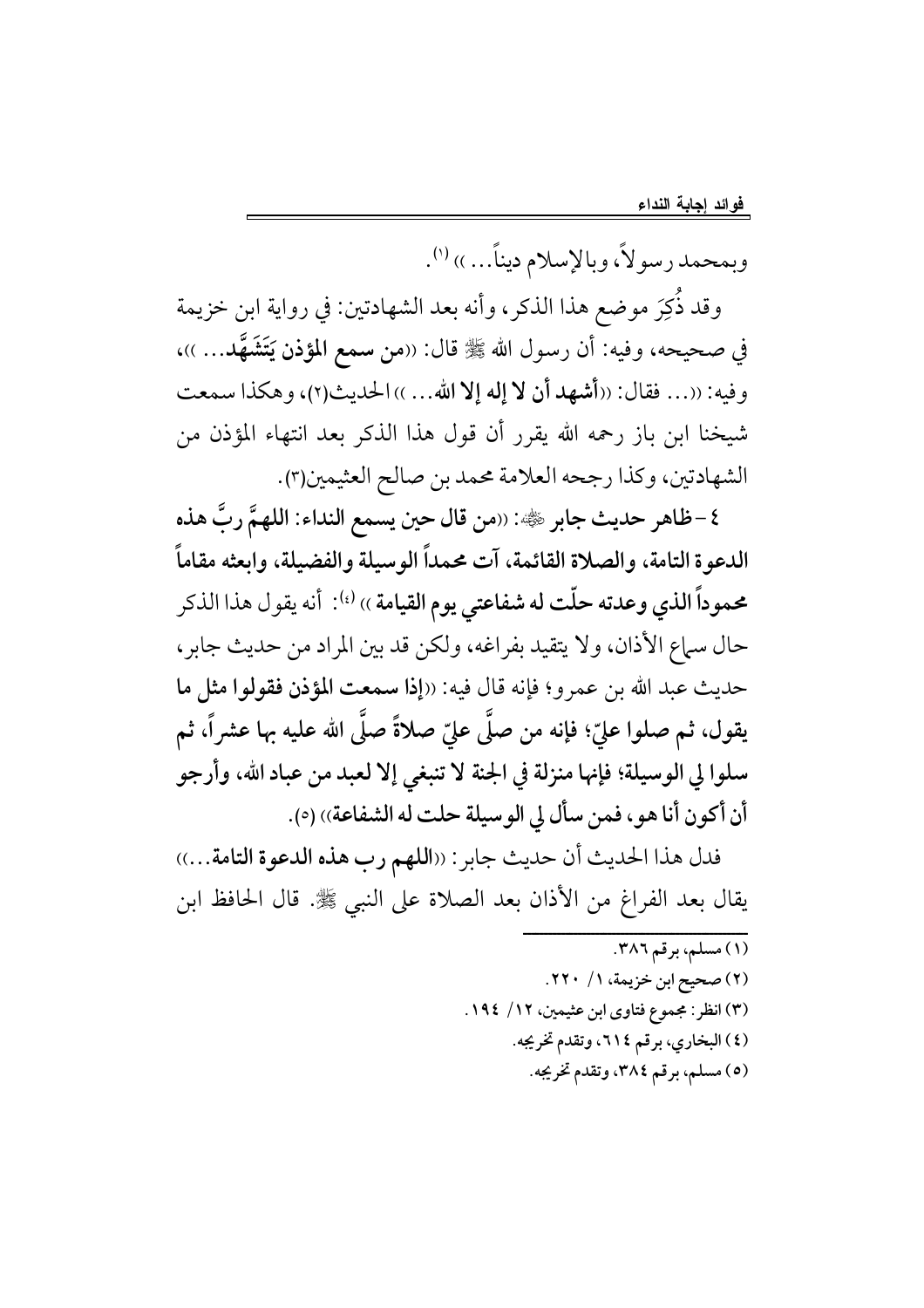حجرٍ رحمه الله: «وقد بين حديث عبد الله بن عمرو المراد، وأن الحين محمول على ما بعد الفراغ... )) (١).

٥-إجابة المؤذن تدل على عظيم الرغبة في الفوز بالفلاح، فإن معنى: ((حيَّ على الصلاة، حي على الفلاح )) معنى عظيم، قال الإمام النووي رحمه الله تعالى: «ومعنى حيَّ على كذا: أي تعالوا إليه، والفلاح: الفوز، والنجاة، وإصابة الخير، قالوا: وليس في كلام العرب كلمة أجمع للخير من لفظة الفلاح... فمعنى حيَّ على الفلاح: أي تعالوا إلى سبب الفوز، والبقاء في الجنة، والخلود في النعيم... ))(٢).

٦-إجابة المؤذن، بـ: «لا حول ولا قوة إلا بالله ›› فيها الالتجاء إلى الله تعالى، واعتياد القلب عليه، فلا حول ولا قوة للعبد إلا به سبحانه، قال الإمام النووي رحمه الله: «قال أبو الهيثم: الحول الحركة، أي لا حركة ولا استطاعة، إلا بمشيئة الله... وقيل: لا حول في دفع شر ، ولا قوة في تحصيل خير إلا بالله، وقيل: لا حول عن معصيته إلا بعصمته، ولا قوة على طاعته إلا بمعونته، وحكى هذا عن ابن مسعود ١٤٠٠).

وقال الحافظ ابن حجر رحمه الله: «وقال الطيبي: معنى الحيعلتين: هلُمَّ بوجهك وسريرتك إلى الهدى عاجلاً، والفوز بالنعيم آجلاً، فناسب أن يقول هذا أمر عظيم لا أستطيع مع ضعفي القيام به إلا إذا وفقني الله

- (١) فتح الباري، لابن حجر، ٢/ ٩٤، وشرح النووي، ٤/ ٣٢٩.
	- (٢) شرح النووي على صحيح مسلم، ٤/ ٣٢٨- ٣٢٩.
		- (٣) المصدر السابق، ٤/ ٣٢٨- ٣٢٩.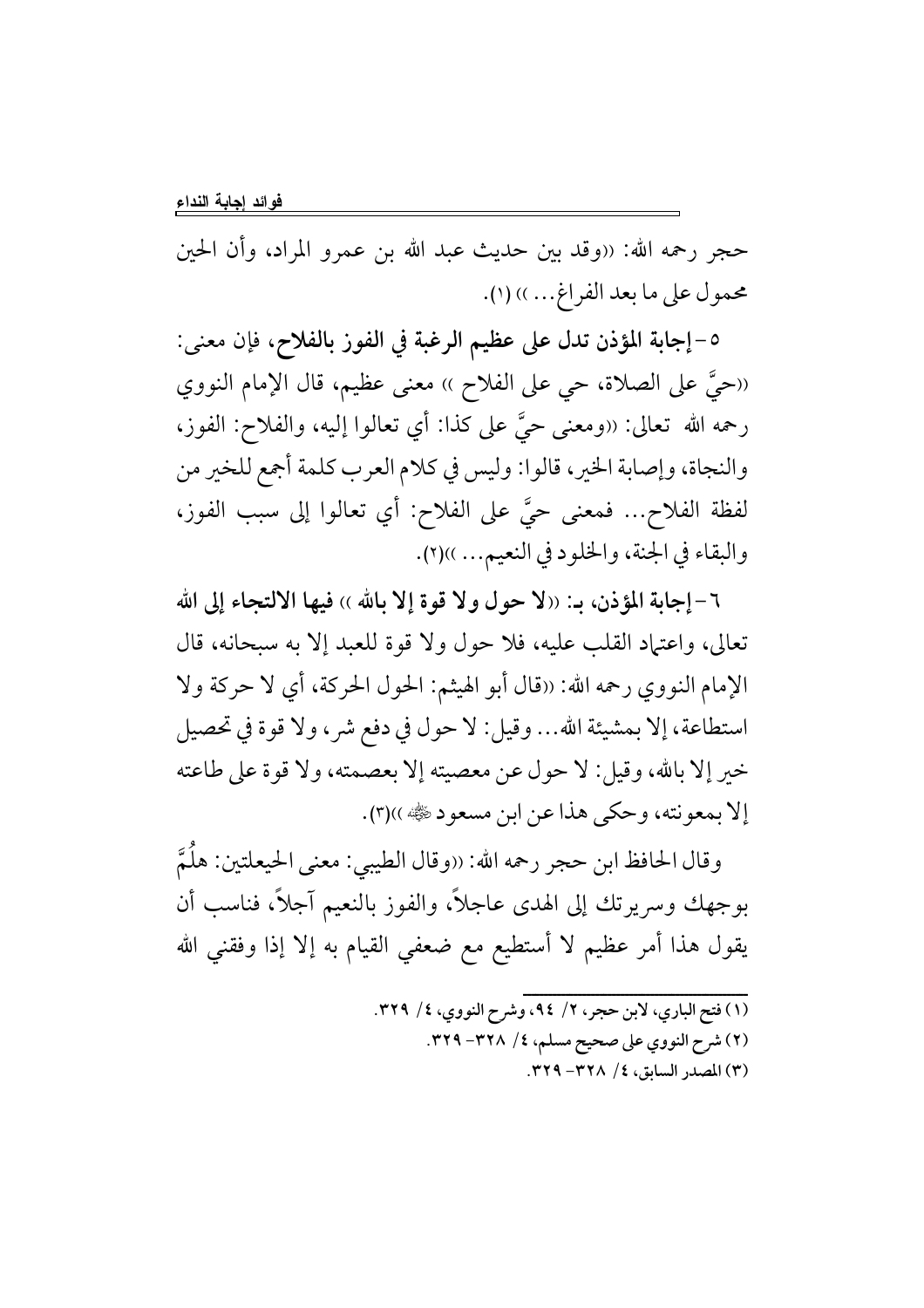بحوله و قوَّته ))<sup>(۱</sup>).

٧-الوسيلة: المنزلة عند الملك'')، وهي منزلة للنبي ﷺ في الجنة، من سألها للنبي ﷺ حلت له الشفاعة، أي وجبت له، وقيل: نالته الشفاعة'")، والوسيلة: ما يتقرب به إلى الكبير، وتطلق على المنزلة العليَّة، ويقال: توسلت: تقربت، والواصل إلى تلك المنزلة قريب من الله، وهي عَلَمٌ على أعلى منزلة في الجنة، وهي منزلة رسول الله ﷺ وداره، وهي أقرب أمكنة الجنة إلى عرش الرحمن ﷺ (٤).

٨-الأعمال يشترط لها القصد والإخلاص، لقوله ﷺ: ((... ثم قال: لا إله إلا الله من قلبه دخل الجنة »(٥).

٩-«الدعوة التامة »:دعوة التوحيد،كقوله تعالى:﴿لَهُ دَعْوَةُ الْحَقَّ﴾(٦)، وقيل: لدعوة التوحيد تامة؛ لأن الشِّرْكَ نقصٌ، أو التامة: التي لا يدخلها تغيير ولا تبديل، بل هي باقية إلى يوم النشور، أو لأنها هي التي تستحق صفة التيام، وما سواها فمعرَّضٌ للفساد، وقال ابن التين: وصفت لأن فيها أتم القول: «لا إله إلا الله ))، وقال الطيبي: من أوله [ أي الأذان] إلى

(١) فتح الباري، لابن حجر، ٢/ ٩٢. (٢) شرح النووي على صحيح مسلم، ٤/ ٣٢٨. (٣) المصدر السابق، ٤/ ٣٢٨. (٤) فتح الباري، لابن حجر، ٢/ ٩٥، والروض المربع، ١/ ٤٥٧، وحاشية ابن قاسم على الروض المربع، ١/ ٤٥٧. (٥) شرح النووي على صحيح مسلم، ٤/ ٣٢٩. (٦) سورة الرعد، الآية: ١٤.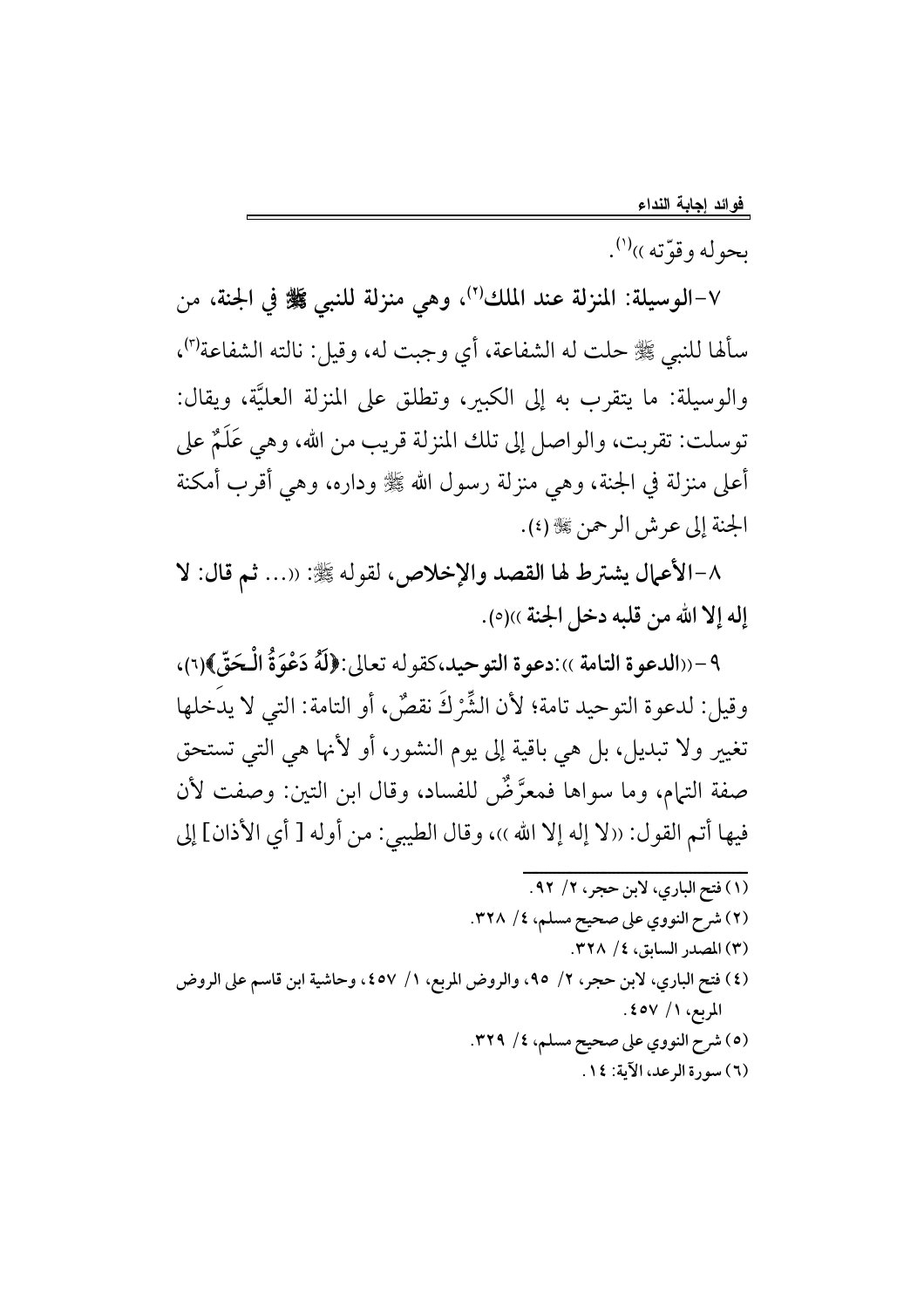قوله: «محمد رسول الله ›› هي الدعوة التامة(١)، وقيل: الدعوة التامة: هي الأذان، والتامة: أي الكاملة السالمة من كل نقص يتطرق إليها؛ لكمالها وعظم موقعها؛ لاشتهالها على تعظيم الله وتوحيده، والشهادة بالرسالة والدعوة إلى الخير(٢).

١٠-((الصلاة القائمة )): الحيعلة: هي الصلاة القائمة في قوله: ﴿ يُقِيمُونَ الصَّلاةَ)، ويحتمل أن يكون المراد بالصلاة الدعاء، وبالقائمة: الدائمة، مِنْ قام على الشيء إذا داوم عليه، وعلى هذا فقوله: «والصلاة القائمة »: بيان للدعوة التامة، ويحتمل أن يكون المراد بالصلاة: الصلاة المعهودة المدعو إليها حينئذ، وهو أظهر(٣). وقيل: الصلاة القائمة: التي ستقوم وتُفْعَل بصفاتها(٤).

١١-الفضيلة: المرتبة الزائدة على سائر الخلائق، ويحتمل أن تكون منزلة أخرى، أو تفسيراً للوسيلة(٥).

وأما ما يقوله بعض الناس: «والدرجة الرفيعة » فيها يقال بعد ذكر الفضيلة فقال السخاوي: «وأما الدرجة الرفيعة فيها يقال بعد الأذان، فلم أره في شيء من الروايات))(٦).

١٢–مقاماً محموداً: أي يُحمد القائم فيه، أي: ابعثه يوم القيامة فأقمه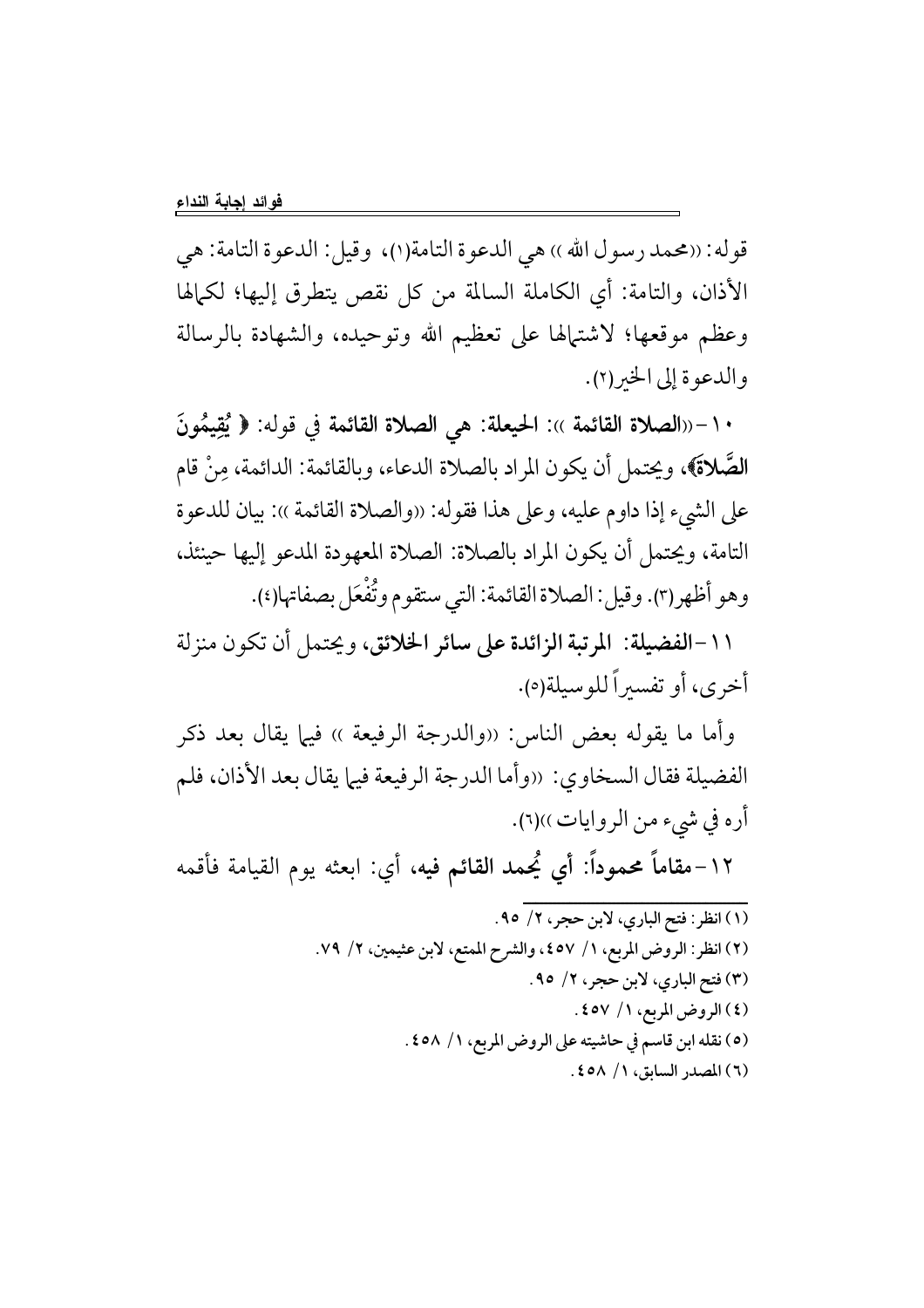مقاماً محموداً، ونكَّره للتعظيم، مقاماً محموداً بكل لسان، وقوله: «الذي وعدته ›› [زاد في رواية البيهقي: «إنك لا تخلف الميعاد ››، والمراد بذلك قوله تعالى: ﴿ عَسَى أَنْ يَبْعَثَكَ رَبُّكَ مَقَاماً مَحْمُوداً﴾ (١) وأطلق عليه الوعد؛ لأن عسى من الله واقع كما صح عن ابن عيينة وغيره(٢).

ومقاماً محموداً: هي الشفاعة العظمى في موقف القيامة؛ لأنه يحمَدُهُ فيه الأولون والآخرون، ثم يدعو، لتعجيل الحساب والراحة من طول الموقف في المحشر ، وهذه الشفاعة خاصة به ﷺ (٣).

١٣- قال الحافظ ابن حجر رحمه الله: «الأذكار الزائدة على الحيعلة يشترك السامع والمؤذن في ثوابها، وأما الحيعلة فمقصودها الدعاء إلى الصلاة، وذلك يحصل من المؤذن، فعوِّض السامع عما يفوته من ثواب الحيعلة بثواب الحوقلة، ولقائل أن يقول: يحصل للمجيب الثواب لامتثاله الأمر، ويمكن أن يزداد استيقاظاً وإسراعاً إلى القيام إلى الصلاة، إذا تكرر على سمعه الدعاء إليها من المؤذن، ومن نفسه))".

44

(١) سورة الإسراء، الآية: ٧٩. (٢) فتح الباري، لابن حجر، ٢/ ٩٥. (٣) الروض المربع، ١/ ٤٥٨. (٤) فتح الباري، لابن حجر، ٢/ ٩١.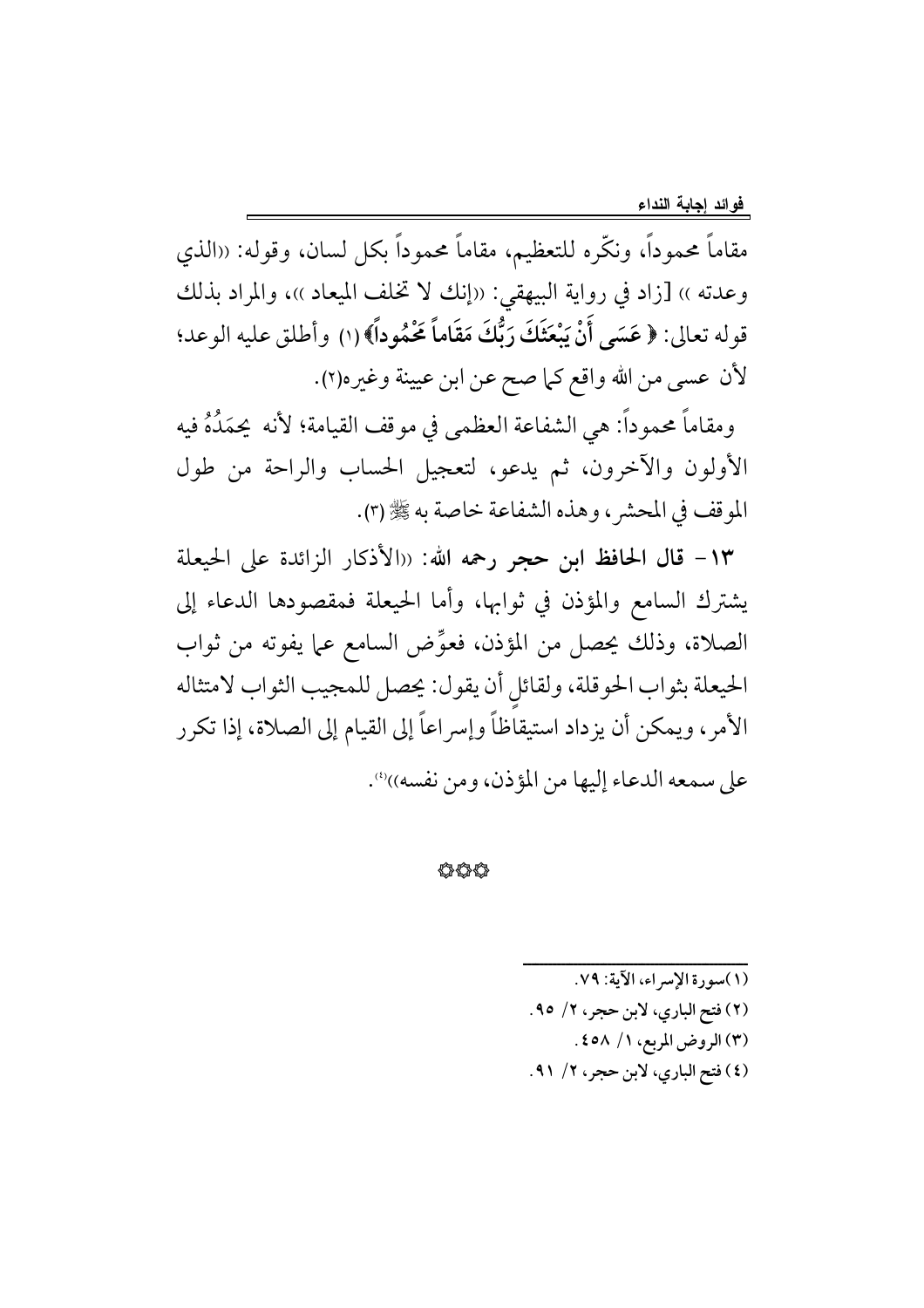# المبحث الخامس: أحكام إجابة المؤذن

أحكام إجابة المؤذن بالقول كثيرة، وهي على النحو الآتي:

١ – إجابة المؤذن مستحبة بإجماع أهل العلم، قال الإمام ابن قدامة رحمه الله: ((لا أعلم خلافاً بين أهل العلم في استحباب ذلك ))(١)، فعلى هذا يستحب لمن سمع المؤذن أن يقول مثل ما يقول إلا في الحيعلتين فيقول: ((لا حول ولا قوة إلا بالله))(٢).

وهذا الاستحباب قول جمهور أهل العلم(٣).

وقال جماعة من أهل العلم بوجوب القول مثل ما يقول المؤذن وإجابته؛لقول النبي ﷺ:((إذا سمعتم النداء فقولوا مثل ما يقول المؤذن))(٤)؛ ولقوله ﷺ:((إذا سمعتم المؤذن فقولوا مثل ما يقول،ثم صلوا على...))(٥).

قال الإمام القرطبي رحمه الله: «حكى الطحاوي: أنه اختُلِفَ في حكمه، فقيل: واجب، وقيل: مندوب إليه، وهو الذي عليه  $\pm 1)$  ( ... )) ( ...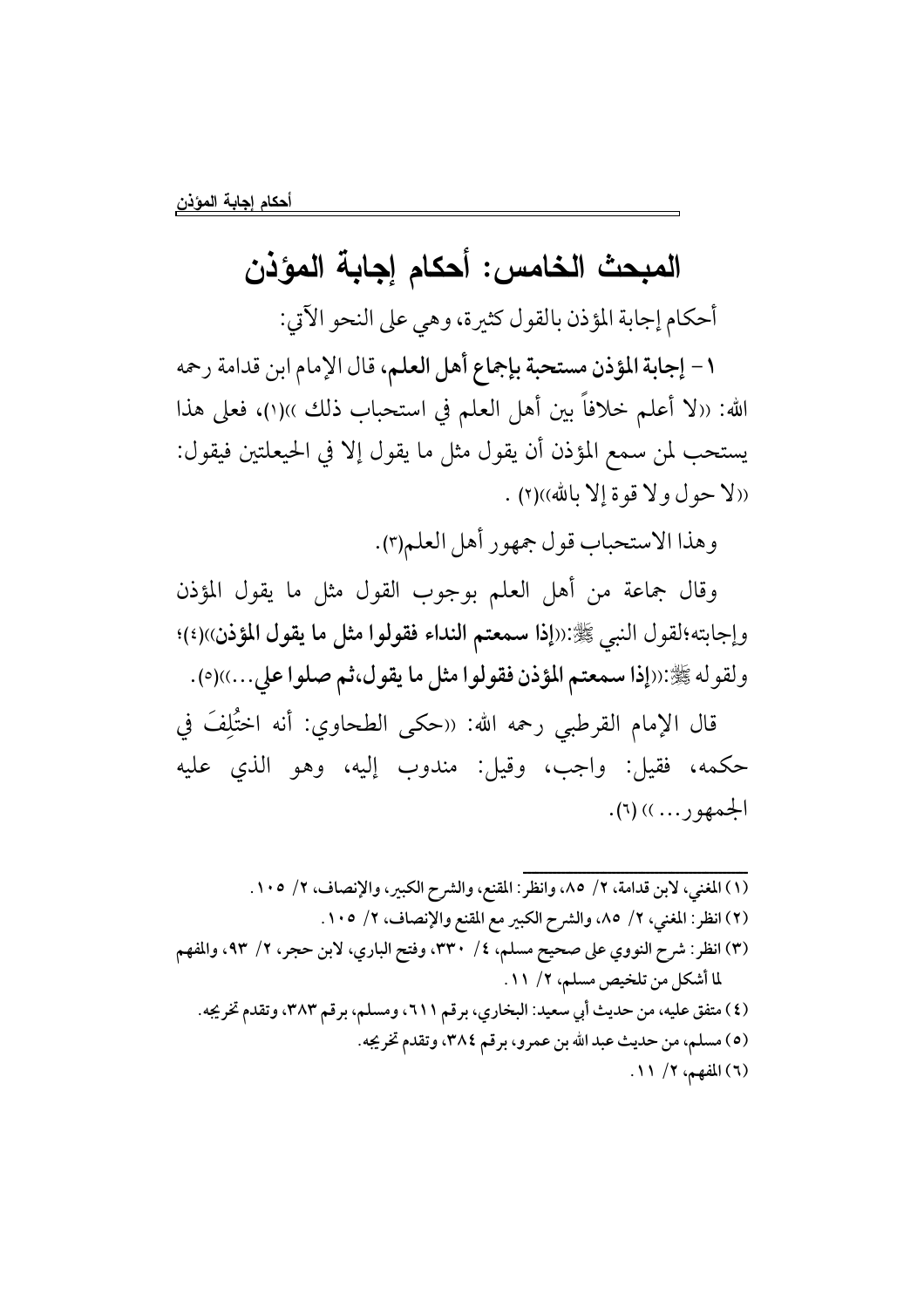وقال الإمام النووي رحمه الله: «وهل هذا القول مثل قول المؤذن واجب على من سمعه في غير الصلاة أم مندوب؟ فيه خلاف حكاه الطحاوي، الصحيح الذي عليه الجمهور أنه مندوب... ))(١).

وقال العلامة الحافظ عمر بن على، الشافعي، المعروف بابن الملقن: ((هذا الأمر للندب، وقيل: للوجوب، حكاه الخطابي، والجمهور على الأول))'۰٪.

وقال الحافظ ابن حجرٍ رحمه الله في شرحه لحديث أبي سعيد: ((إذا سمعتم النداء فقولوا مثل ما يقول )): «واستدل به على وجوب إجابة المؤذن، حكاه الطحاوي عن قوم من السلف، وبه قال أبو حنيفة، وأهل الظاهر، وابن وهب، واستُدِلُّ للجمهور بحديثٍ أخرجه مسلم وغيره: ((أنه ﷺ سمع مؤذناً، فليَّا كبَّر قال: ((على الفطرة ))، فلما تشهَّد قال: ((خرجت من النار )) (٣)، فلما قال عليه الصلاة والسلام غير ما قال المؤذن علمنا أن ذلك للاستحباب، وتُعُقُّب بأنه ليس في الحديث أنه لم يقل مثل ما قال، فيجوز أن يكون قاله ولم ينقله الراوي اكتفاء بالعادة ونقل القول الزائد، وبأنه يحتمل أن يكون ذلك وقع قبل صدور الأمر، … قيل: ويحتمل أن الرجل لم يقصد الأذان، لكن يردّ هذا الأخير أن في بعض طرقه أنه حضر ته الصلاة )) (٤).

(١)شرح النووي على صحيح مسلم، ٤/ ٣٣٠، وطبعة دار التراث، ٤/ ٨٨. (٢) الإعلام بفوائد عمدة الأحكام، لابن الملقن، ٢/ ٤٧٠. (٣) مسلم،كتاب الصلاة،باب الإمساك عن الإغارة على قوم في دار الكفر إذا سُمِع فيهم الأذان، برقم ٣٨٢. (٤) فتح الباري،لابن حجر،٢/ ٩٣،وانظر :المحلَّى،لابن حزم،٣/ ١٤٨،ونيل الأوطار، للشوكاني، ١/ ٥٥٠.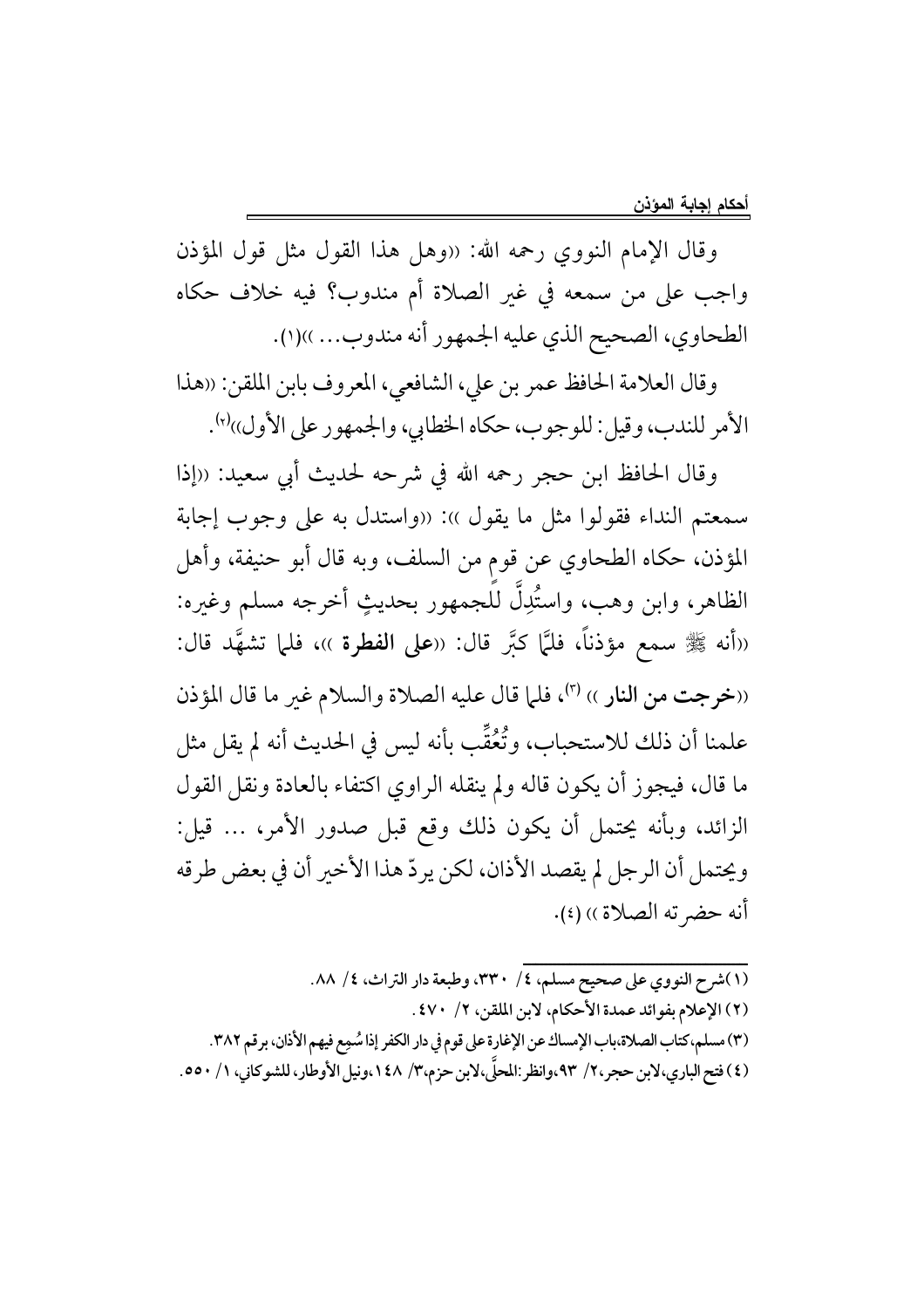وقال الحافظ في موضع آخر: «... لفظ الأمر في رواية مسلم'') تمسَّك به من يدَّعي الوجوب، وبه قال الحنفية، وابن وهب من المالكية، وخالف الطحاوي أصحابه فوافق الجمهور ))(٢).

والأقرب – والله تعالى أعلم – أن إجابة المؤذن، والقول مثل ما يقول سنة مؤكدة ينبغي لكل مسلم سمعه أن يجيبه إلا لمانع يعذر به؛ ولهذا قال شيخ الإسلام والمسلمين ابن تيمية رحمه الله تعالى: ((… ولا ينبغي لأحد أن يدع إجابة المؤذن... فإن السنة لمن سمع المؤذن أن يقول مثل ما يقول، ثم يصلى على النبي ﷺ، ويقول: ((**اللهم رب هذه الدعوة التامة.**.. )) إلى آخره، ثم يدعو ))(٣).

وقال سماحة شيخنا ابن باز رحمه الله: «إجابة المؤذن والدعاء بعده سنة في حق جميع من سمعه من المسلمين: المؤذن، والمستمع، من الرجال والنساء، والحاضرة، والبادية ))(٤).

٢- إجابة المؤذن سنة قولية كما تقدم، وهي سنة فعلية كذلك، فعلها رسول الله ﷺ؛ لحديث علقمة بن وقاص قال: إني عند معاوية، إذ أذن مؤذنه، فقال معاوية [ﷺ] كما قال المؤذن، حتى إذا قال: حيَّ على الصلاة، قال: لا حول ولا قوة إلا بالله، فلما قال: حي على الفلاح، قال: لا حول

(١) يعني قول النبي ﷺ في حديث عمرو بن العاص: ((إذا سمعتم المؤذن فقولوا مثل ما يقول، ثم صلُّوا عليَّ… )) [مسلم، برقم ٣٨٤]. (٢) فتح الباري، لابن حجر، ٢/ ٩٥، وانظر: الشرح الممتع، لابن عثيمين رحمه الله، ٢/ ٧٥. (٣) مجموع فتاوى شيخ الإسلام ابن تيمية، ٢٣/ ١٢٩. (٤) مجموع فتاوى ابن باز، ١٠/ ٣٣٦.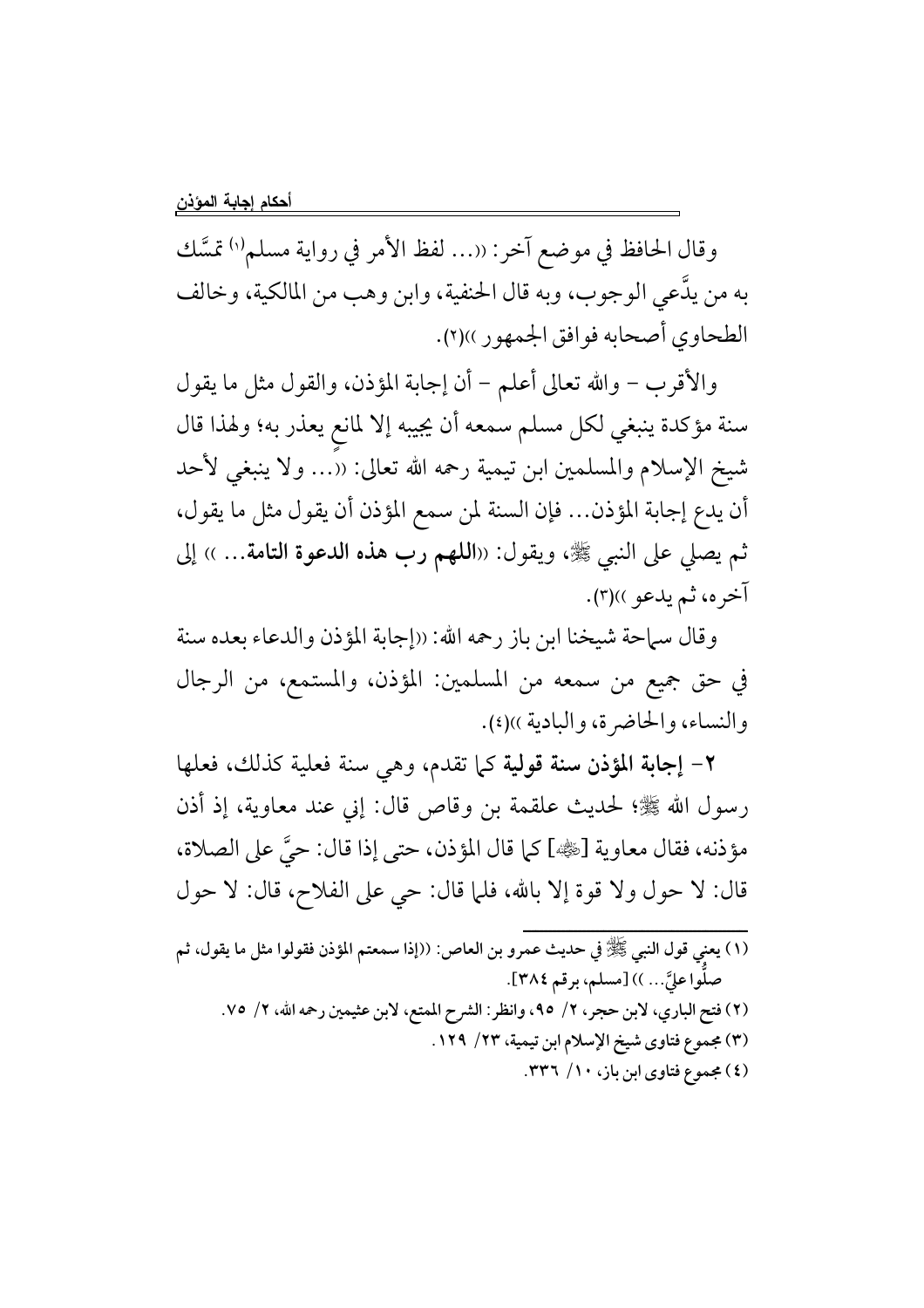ولا قوة إلا بالله، وقال بعد ذلك ما قال المؤذن، ثم قال: سمعت رسول الله ﷺ يقول مثل ذلك ))(١).

وعن أبي أمامة بن سهل قال: سمعت معاوية ﷺ يقول: سمعت من رسول الله ﷺ، وسمع المؤذن فقال مثل ما قال ))(٢)، وعند الإمام البخاري رحمه الله: أن عثمان بن عفان ﷺ: أذن المؤذن وعثمان جالس على المنبر، فأجاب المؤذن، فلما قضى المؤذن التأذين، قال: يا أيها الناس إني سمعت رسول الله ﷺ على هذا المجلس حين أذن المؤذن يقول ما سمعتم منى من مقالتي... ))، وفي رواية: أنه قال مثل ما قال المؤذن إلى قوله: «أشهد أن محمداً رسول الله ››؛ وفي رواية: أنه لما قال: «حيٌّ على الصلاة››، قال: «لا حول ولا قوة إلا بالله ))، وقال: هكذا سمعنا نبيكم ﷺ يقول))(٣).

فإجابة المؤذن سنة قولية وفعلية،فلا ينبغي للمسلم أن يترك هذه السنة العظيمة.

٣- حرص السلف على اتباع السنة في إجابة المؤذن اقتداءً برسول الله ﷺ، وامتثالاً لأمره، قال الحافظ ابن حجر رحمه الله: «ومما لوحظت فيه المناسبة ما نقل عبد الرزاق عن ابن جريج، قال: حُمِّثت أن الناس كانوا ينصتون للمؤذن إنصاتهم للقراءة، فلا يقول شيئاً إلا قالوا مثله، حتى إذا

- وحسنه الألباني في صحيح النسائي، ١/ ٢٢٢.
- (٢) النسائي، كتاب الأذان، باب القول مثل ما يتشهَّد المؤذن، برقم ٦٧٥، وحسن إسناده الألباني في صحيح النسائي، ١/ ٢٢٢.
- (٣) البخاري بنحوه، كتاب الأذان، باب ما يقول إذا سمع المنادي، برقم ٦١٢، ٦١٣، وكتاب الجمعة، باب يجيب الإمام على المنبر إذا سمع النداء، برقم ٩١٤.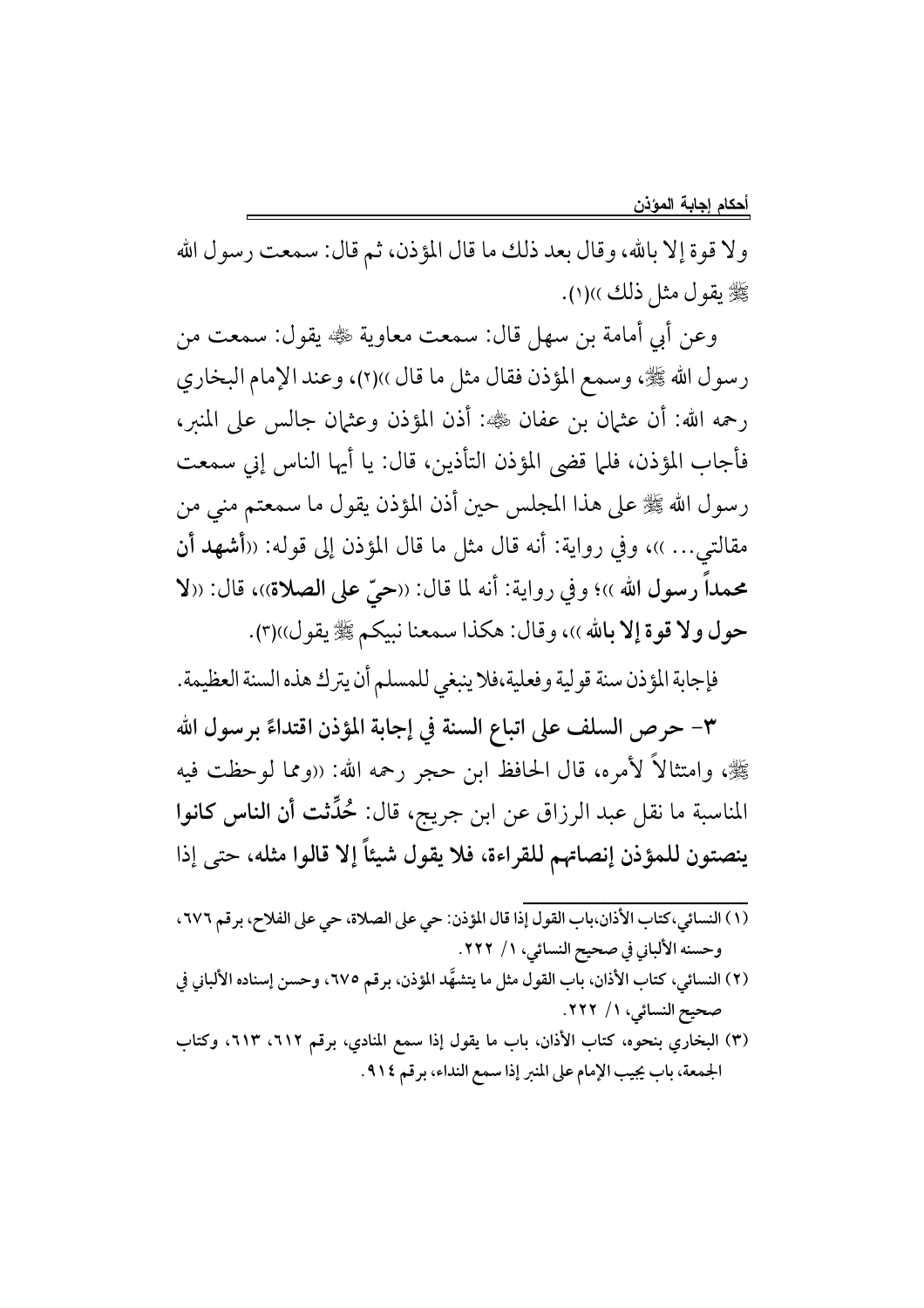قال: حيَّ على الصلاة، قالوا: ((لا حول ولا قوة إلا بالله...))(١).

٤- استحباب قول سامع المؤذن مثل ما يقول إلا في الحيعلتين، فإنه يقول: ((لا حول ولا قوة إلا بالله ))(٢).

٥- استحباب الصلاة على رسول الله ﷺ بعد فراغه من متابعة المؤذن، ثم يقول: اللهم رب هذه الدعوة التامة(٣).

٦- استحباب سؤال الله الوسيلة للنبي ﷺ بعد قول: ((اللهم رب هذه الدعوة التامة)) (٤).

٧- يستحب أن يقول السامع كل كلمة بعد فراغ المؤذن منها، ولا ينتظر فراغه من كل الأذان(٥). قال الإمام ابن الملقن رحمه الله: ((يستحب أن يتابع عقب كلِّ كلمة لا معها، ولا يتأخَّر عنها عملاً بظاهر فاء التعقيب المذكورة في الحديث، هذا مذهبنا))<sup>(٦)</sup>.

٨- استحباب قول السامع بعد الشهادتين: «وأنا أشهد أن لا إله إلا الله وحده لا شريك له، وأن محمداً عبده ورسوله، رضيت بالله رباً، وبمحمد رسولاً، وبالإسلام ديناً ))(٧).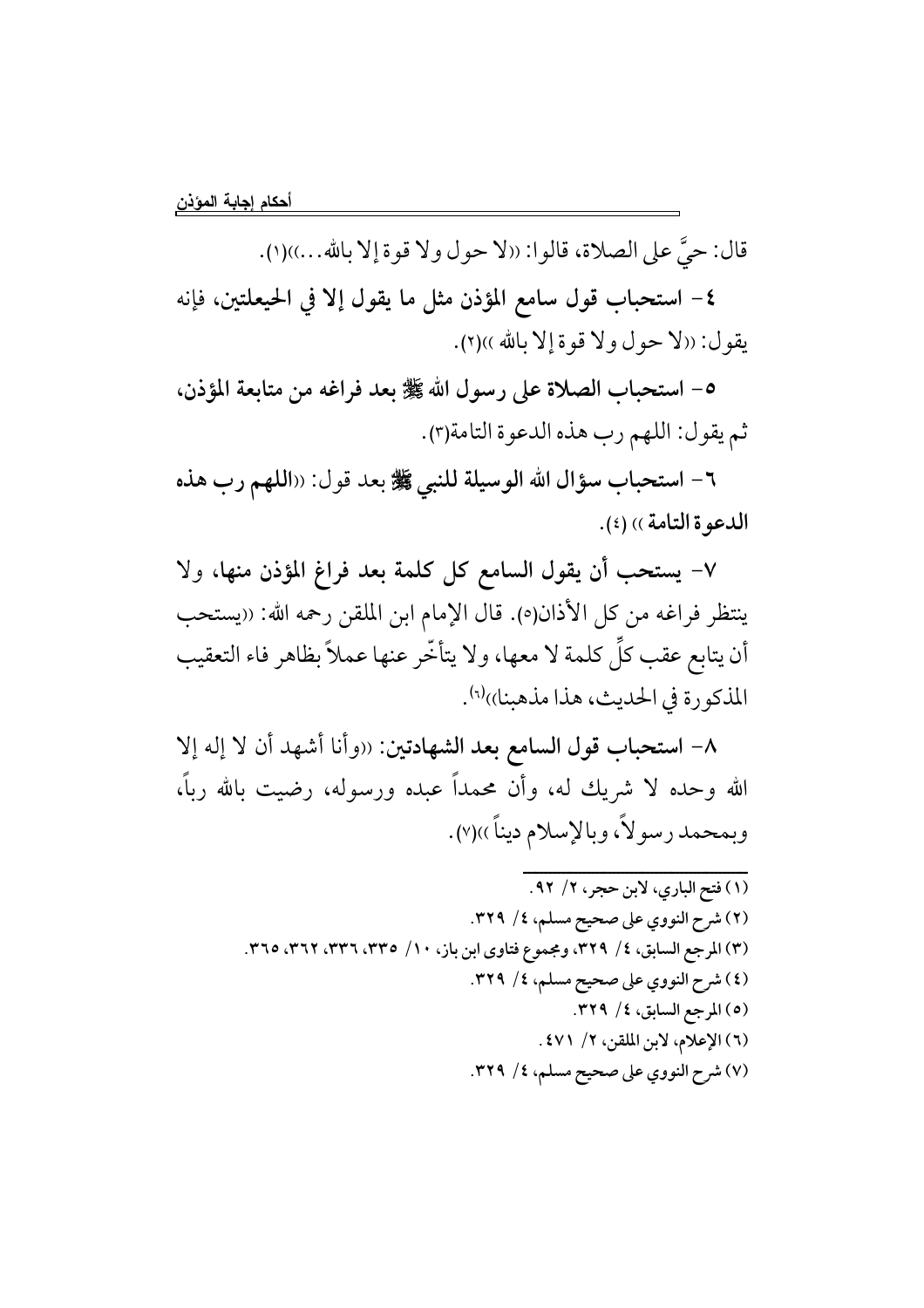٩- يستحب لمن رغَّب غيره في خير أن يذكر له شيئاً من دلائله؛ لينشطه؛ لقوله ﷺ: «فإنه من صلى على صلاة صلى الله عليه بها عشراً… » إلى قوله ﷺ: ((... فمن سأل لي الوسيلة حلت له الشفاعة ))(١).

١٠- يستحب إجابة المؤذن لكل من سمعه، قال الإمام النووي رحمه الله: «واعلم أنه يستحب إجابة المؤذن بالقول مثل قوله كل من سمعه: من متطهِّر، ومحدثٍ، وجنب، وحائض، وغيرهم، ممن لا مانع له، من الإجابة، فمن أسباب المنع: أن يكون في الخلاء، أو جماع أهله، أو نحوهما، ومنها أن يكون في صلاة: فريضة أو نافلة،... فإذا سلم أتى بمثله ))(٢).

١١- ظاهر اختصاص الإجابة بمن يسمع، حتى لو رأى المؤذن على المنارة مثلاً في الوقت، وعلم أنه يؤذن، لكن لم يسمع أذانه؛ لِبُعْدٍ، أو صَمَم، لا تشرع له المتابعة'".

١٢- الظاهر من قوله في الحديث: «فقولوا » التعبد بالقول، وعدم كفاية إمرار المجاوبة على القلب، فلا بد من القول باللسان، ولا يلزم المجيب أن يرفع صوته، أما المؤذن فيحتاج إلى رفع الصوت للإعلام، بخلاف السامع فليس مقصوده إلا الذكر ))(؛).

١٣- إذا سمع الأذان وهو في قراءة، أو تسبيح، قطع ما هو فيه، وأتى

(١)المرجع السابق، ٤/ ٣٢٩. (٢) شرح النووي على صحيح مسلم، ٤/ ٣٣٠. (٣) فتح الباري، لابن حجر، ٢/ ٩١، وقال: ((قاله النووي في شرح المهذب )). (٤) نيل الأوطار، للشوكاني، ١/ ٥٥٠.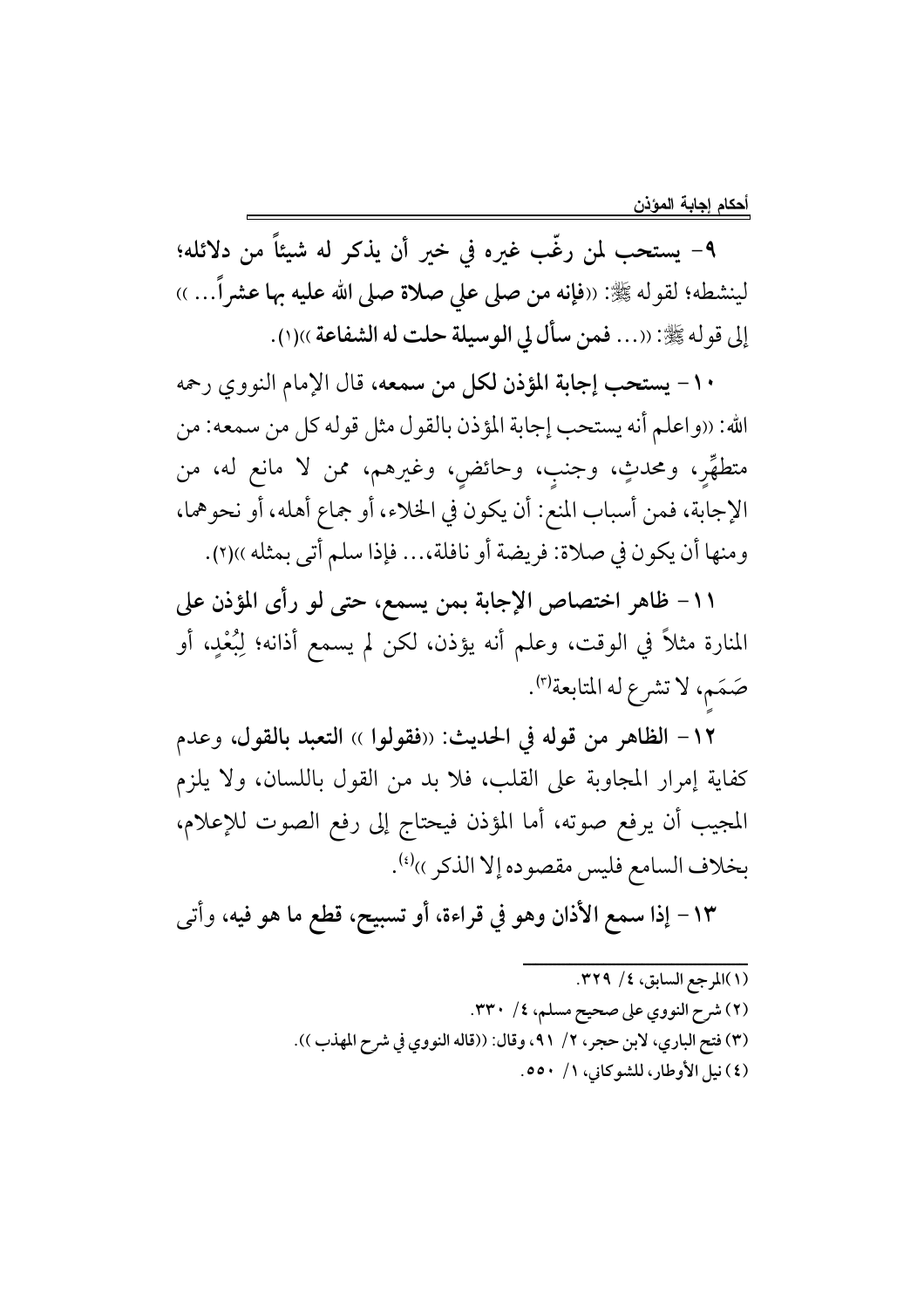بمتابعة المؤذن؛ لأنه يفوت، والقراءة لا تفوت(١)، وبين شيخنا ابن باز رحمه الله: أن الترديد مع المؤذن أولى من الاستمرار في قراءة القرآن؛ لامتثال قول النبي ﷺ: ((إذا سمعتم المؤذن فقولوا مثل ما يقول ))(٢).

١٤- يستحب متابعة المؤذن في الإقامة(٣)، قال العلامة ابن باز رحمه الله: «يستحب أن يجاب المقيم كما يجاب المؤذن، ويقول عند قول المقيم: ((قد قامت الصلاة )) مثله: قد قامت الصلاة، قد قامت الصلاة؛ لعموم الأحاديث المذكورة، وغيرها، وأما ما يروى عنه ﷺ أنه قال عند الإقامة: ((أقامها الله وأدامها )) (٤)، فهو حديث ضعيف لا يعتمد عليه(٥)، وأذكار الأذان تشرع بعد الأذان والإقامة معاً؛ لأنهما كلاهما أذان؛ لقو له ﷺ: ((بين كل أذانين صلاة، بين كل أذانين صلاة )) (٦)(٧).

١٥ – يستحب إذا قال المؤذن في أذان الفجر : الصلاة خير من النوم، أن يقول السامع مثله: ((الصلاة خير من النوم، الصلاة خير من النوم ))؛ لقوله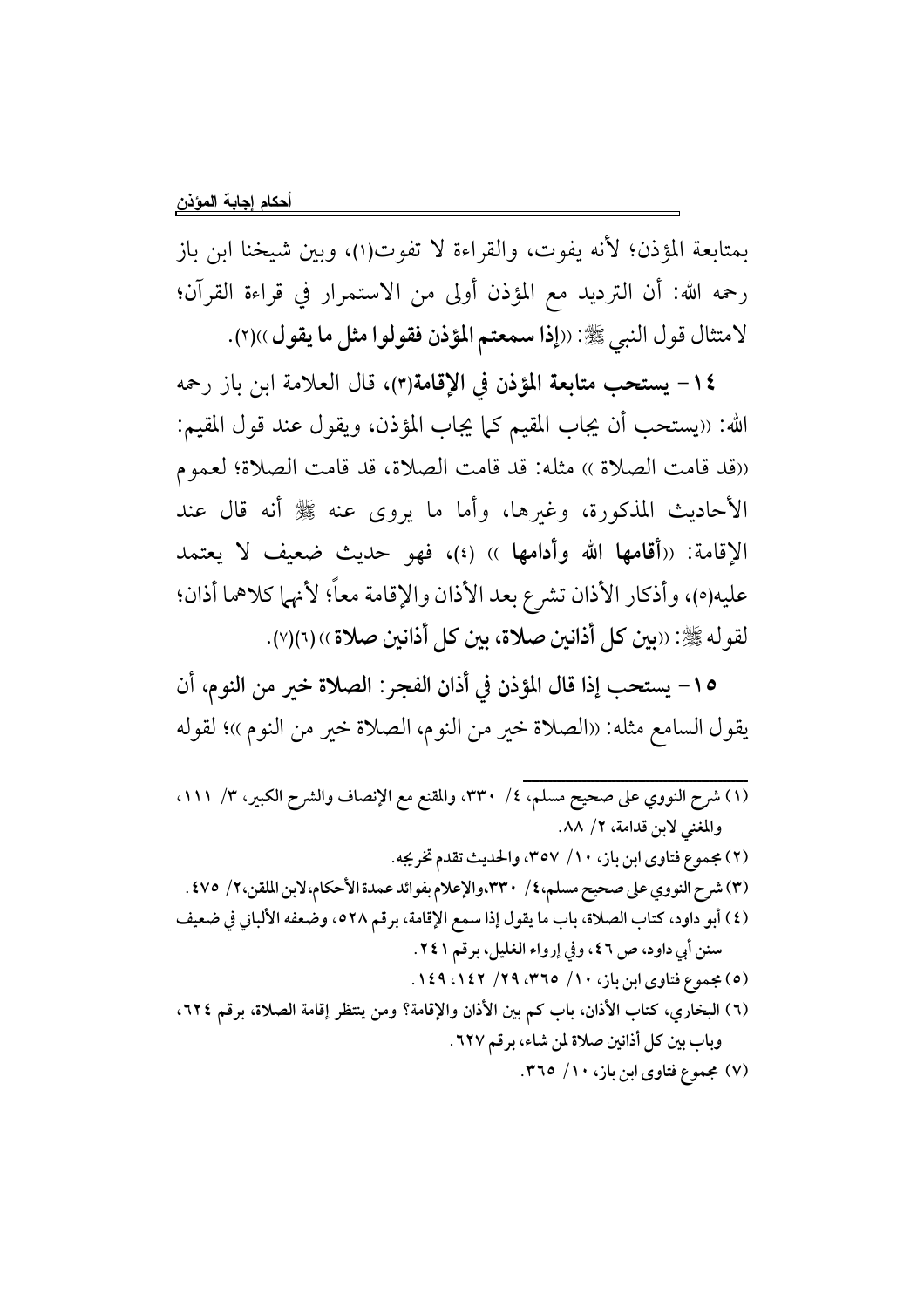ﷺ:((إذا سمعتم المؤذن فقولوا مثل ما يقول )) متفق عليه؛ولعموم الأحاديث المذكورة وغيرها<sup>(١)</sup>؛((ولأن قول:((صدقت وبَرَرْتَ )) إنها جاء في حديث ضعيف،فإن قيل:تركتم حي على الصلاة [وحي على الفلاح] إلى لا حول ولا قوة إلا بالله:قيل:ذلك ثبت فيه الدليل،وهذا لم يثبت))(٢)(٣).

وأما إجابة المؤذن والمقيم أنفسهما، فسمعت شيخنا ابن باز رحمه الله يقول: «هذا القول لا وجه له، ولا دليل عليه، فقد قاله ويكفي، وليس له إجابة نفسه))(٤).

قلت: يستحب للمؤذِّن والمقيم أن يصلى على النبي ﷺ بعد الانتهاء من الأذان، ثم يقول: «اللهم رب هذه الدعوة التامة... إلى آخره؛ لعموم الأدلة، والله تعالى أعلم.

١٦ - يستحب إذا دخل المسجد فسمع المؤذن: أن ينتظر ويجيب المؤذن، قال الإمام ابن قدامة رحمه الله: «وإن دخل المسجد فسمع المؤذن استحب

- (٢) قاله العلامة محمد بن إبراهيم آل الشيخ، مفتى السعودية سابقاً، في فتاويه، ٢/ ١٣٤.
- (٣) قال الإمام ابن الملقن في الإعلام بفوائد عمدة الأحكام، ٢/ ٤٧٣ : ((ظاهره أيضاً: أنه يجيب في التثويب مثل قوله، لكن صحح النووي في كتبه أنه يجيبه: ب(صدقت وبررت)، ولم يذكر له وجهاً، وقال بعض الفقهاء: إن فيه خبراً، وبحثت عنه دهراً، فلم أره )). [قال الحافظ ابن حجر في التلخيص الحبير، ١/ ٢١١: ((... لا أصل لما ذكره في الصلاة خير من النوم )) أي لا أصل لـ((لصدقتَ وبَرَرْتَ)) التي قيل: إن المجيب للمؤذن يقوها عند سماعه للصلاة خير من النوم ))، وانظر : إرواء الغليل، للألباني، ١/ ٢٥٩.
	- (٤) سمعته أثناء تقريره على الروض المربع، ١/ ٤٥٦.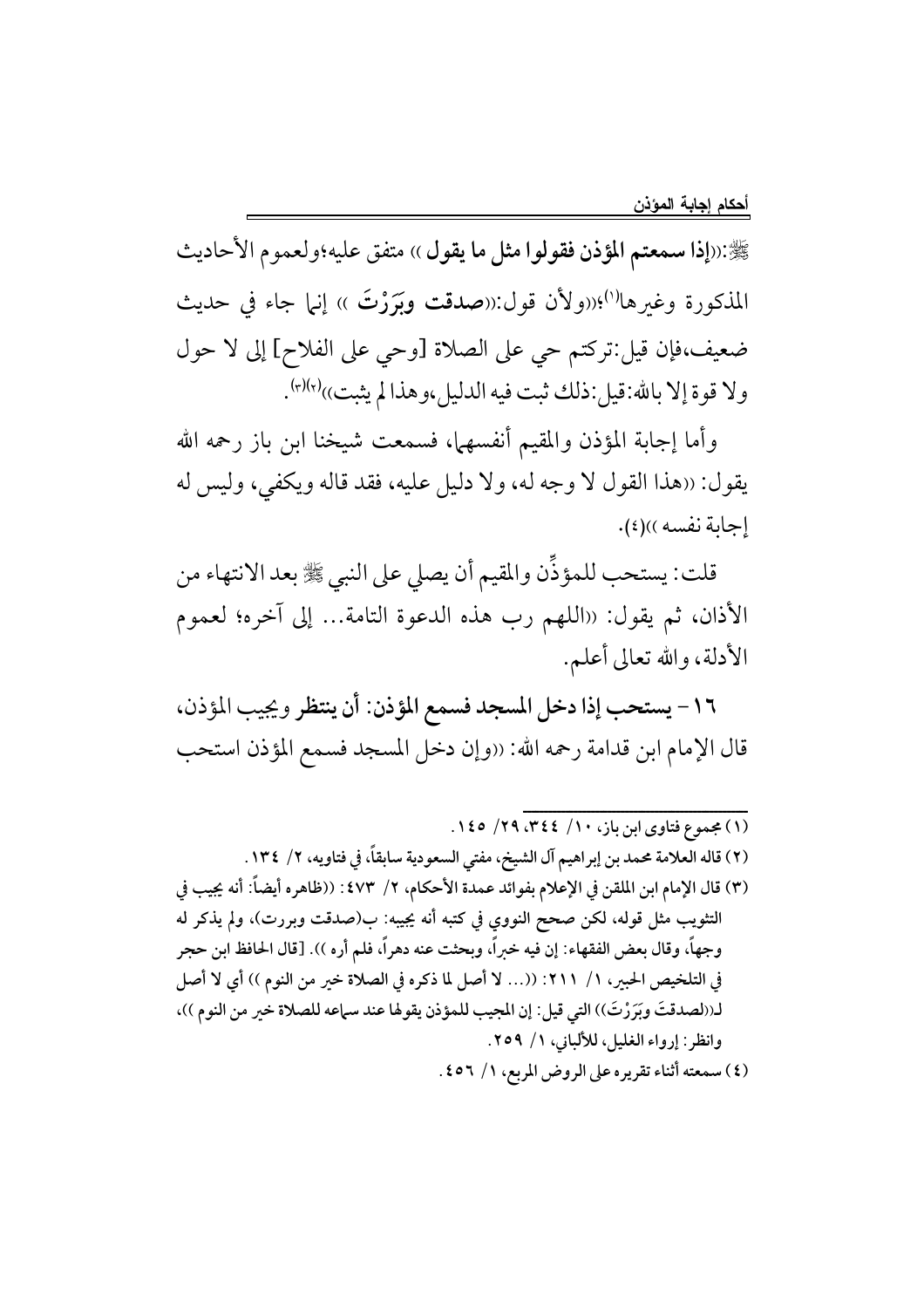له انتظاره؛ ليفرغ ويقول مثل ما يقول، جمعاً بين الفضلين ››(١)، وقال المرداوي في الإنصاف في معرفة الراجح من الخلاف: ((فائدة: لو دخل المسجد والمؤذن قد شرع في الأذان لم يأتِ بتحية المسجد ولا بغيرها حتى يفرغ، جزم به في التلخيص، والبلغة، وابن تميم، وقال: نص عليه، وقدمه في الفروع ))(٢).

وقال العلامة ابن مفلح في الفروع: «ولا يركع داخل المسجد التحية قبل فراغه... .)(٣).

وبين شيخنا ابن باز رحمه الله: أنه يستحب إذا دخل المسجد والمؤذن يؤذن أن يجيب المؤذن، ثم يصلي تحية المسجد، جمعاً بين العبادتين، وتحصيلاً للأجرين))(٤).

وسمعت شيخنا ابن باز رحمه الله يُرجِّح: أن المسلم إذا دخل المسجد يوم الجمعة فأذن المؤذن، فإنه ينتظر ويتابع المؤذن، ثم يصلِّي ركعتين خفيفتين، وبين أن استهاع خطبة الجمعة واجب، ولكن لا يؤثر، فإن الداخل إذا تابع المؤذن ثم صلى ركعتين خفيفتين، لا يفوته شيء؛ لأن الخطيب يبدأ بمقدمة للخطبة، فسَيُدْرِكُ الخطبة(٥).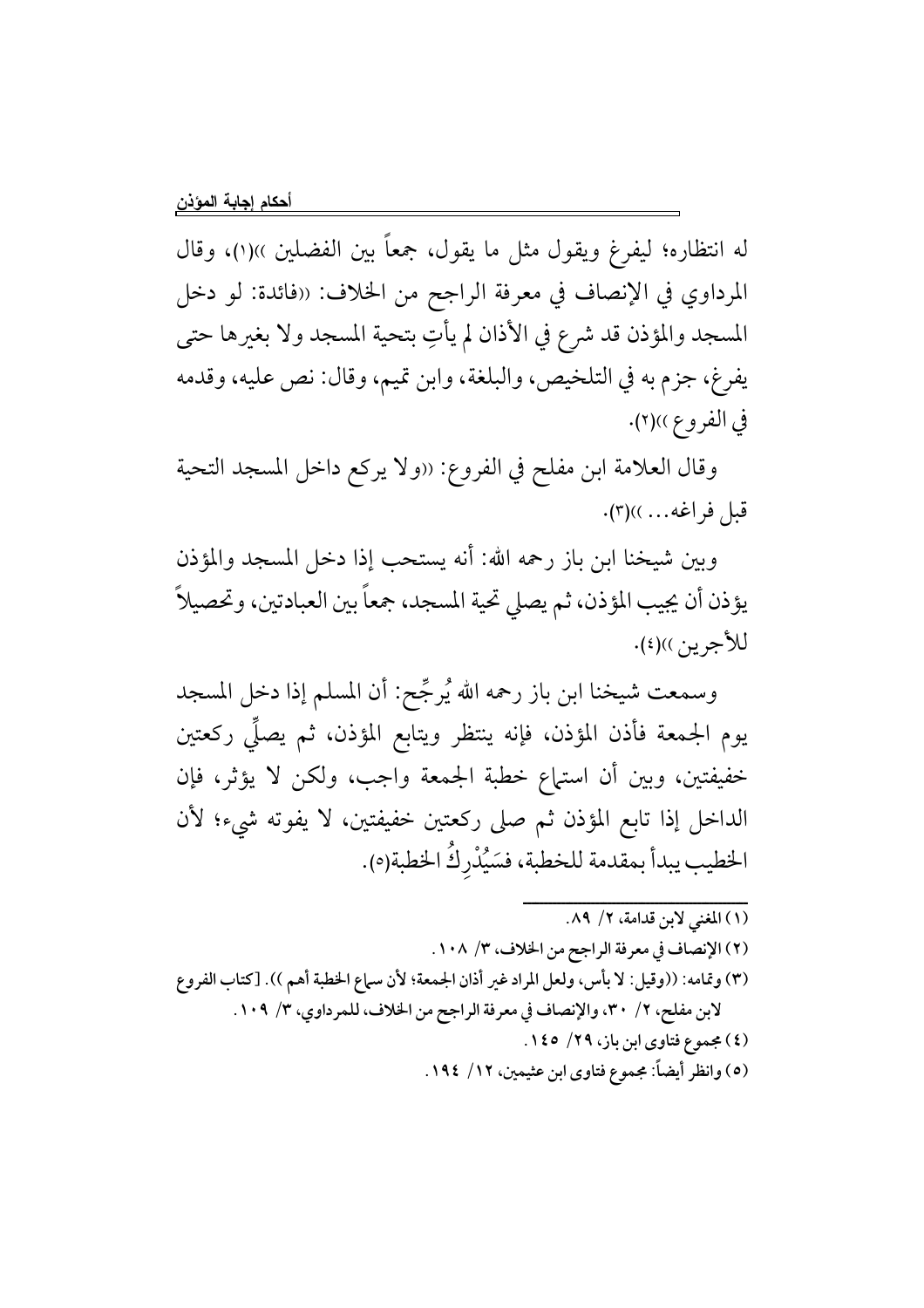١٧ – إجابة المؤذن والترديد معه في المذْيَاع سنة، إذا كان الأذان في وقت الصلاة، قاله شيخنا ابن باز رحمه الله(١).

وأفتى العلامة محمد بن صالح العثيمين رحمه الله: أن الأذان في المذياع أو التلفاز يجاب إذا كان الأذان في وقت الصلاة؛ لعموم قوله ﷺ: «إذا سمعتم المؤذن فقولوا مثل ما يقول ))(٢) إلا أن الفقهاء رحمهم الله قالوا: إذا كان قد أدَّى الصلاة التي يؤذن لها فلا يجيب(٣).

١٨ – لا بأس أن يُسمع مجيب المؤذن من حوله؛ ليقتدي به(٤).

١٩- إجابة مؤذن ثان وثالثٍ مستحبة، إذا كان الأذان مشروعاً، قال العلامة ابن مفلح رحمه الله: «فظاهر كلامهم: يجيب مؤذناً ثانياً فأكثر، ومرادهم حيث يستحب ))<sup>(٥)</sup> (٦).

وقال المرداوي رحمه الله: ((… إجابة مؤذنٍ ثانٍ وثالثٍ، وهو صحيح، قال في ((القواعد الأصولية )): ظاهر كلام أصحابنا يستحب ذلك، قال في الفروع: ومرادهم حيث يستحب، قال الشيخ تقى الدين: محلٌّ ذلك إذا

- (۱) مجموع فتاوی ابن باز، ۱۰/ ٣٣٥. (٢) مسلم، برقم ٣٨٤، وتقدم تخريجه. (۳) مجموع فتاوي ابن عثيمين، ۱۲/ ۱۹۶. (٤) مجموع فتاوى ابن باز، ١٠/ ٣٣٥.
	- (٥) كتاب الفروع، لابن مفلح، ٢/ ٢٦.
- (٦) قال الحافظ ابن حجر رحمه الله في فتح الباري، ٢/ ٩٢: ((… وحكوا أيضاً خلافاً هل يجيب في الترجيع أولاً؟ ))، وقال ابن الملقن في الإعلام بفوائد عمدة الأحكام، ٢/ ٤٧٣: ((ظاهر الحديث حكايته في الترجيع، ولا نَقْلَ في ذلك عندنا، والوجه استحبابه إن سمعه... )).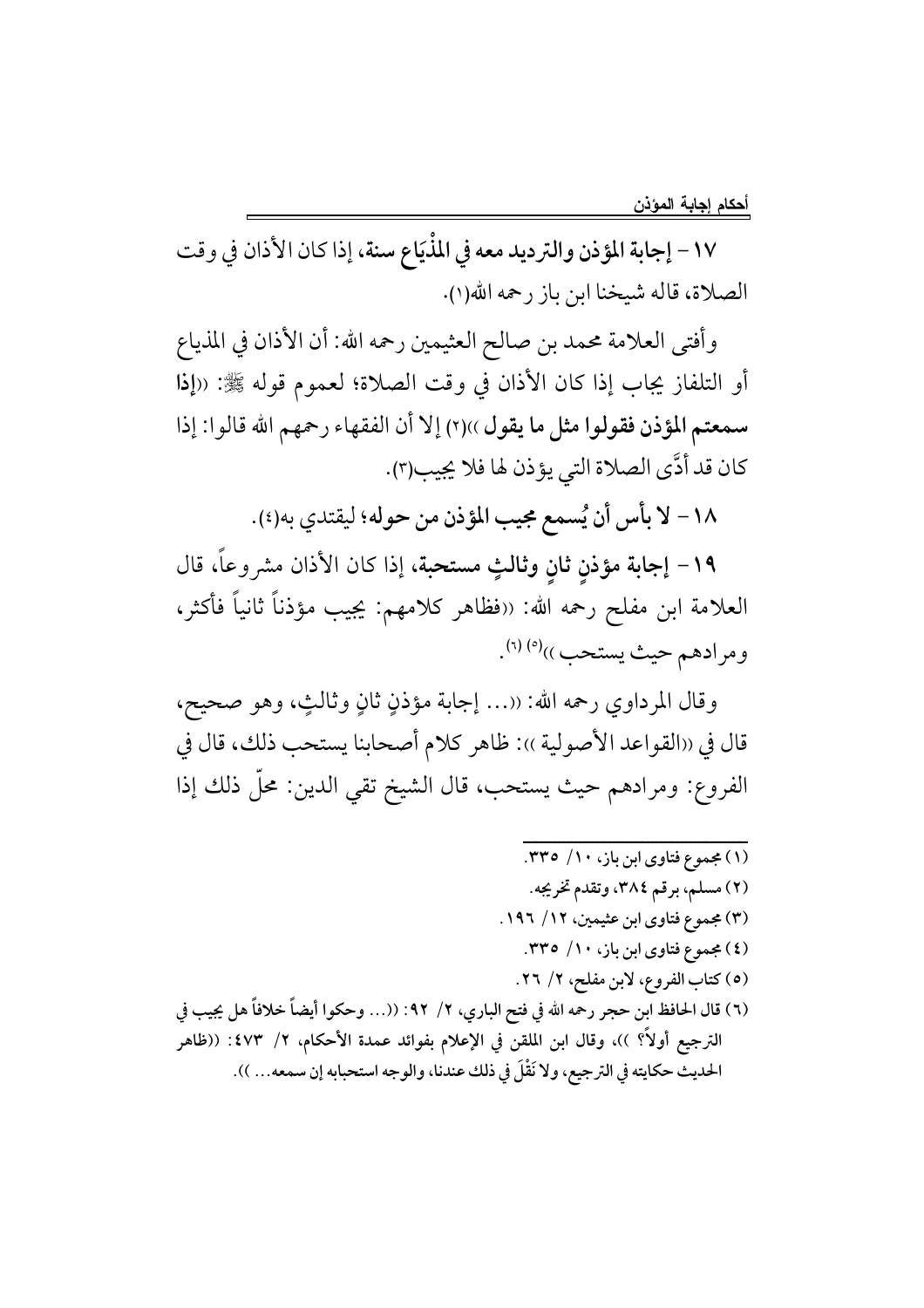كان الأذان مشر وعاً ))(١).

وقال العلامة منصور البهوتي صاحب الروض المربع: «ويسن لسامعه: أي المؤذن أو المقيم ولو أن السامع امرأة، أو سمعه ثانياً وثالثاً حيث سُنِّ متابعته سراً، بمثل ما يقول، ولو في طواف أو قراءة، ويقضيه المصلِّ، والمتخلَّى ))(٢).

قال العلامة ابن قاسم في حاشيته على الروض المربع على قول صاحب الروض: «حيث سن ))، أي حيث كان الأذان مشروعاً، قال في المبدع: ظاهر كلامهم أنه يجيب ثانياً وثالثاً حيث سن، واختاره الشيخ [أي شيخ الإسلام ابن تيمية] لكن لو سمع المؤذن وأجابه، وصلى في جماعته لم يجب الثاني؛ لأنه غير مدعو بهذا الأذان، وإجابة الأول أفضل، إلا أذاني الفجر فهما سواء ))(٣).

وقال الحافظ ابن حجر: ((... وقال ابن عبد السلام: يجيب كل واحد بإجابة لتعدد السبب، وإجابة الأول أفضل، إلا في الصبح والجمعة فإنهما سواء؛ لأنهما مشر وعان))(٤).

وقال الإمام ابن الملقن رحمه الله: «ظاهره استحباب متابعة كل مؤذن، وأنه لا يختصُّ بأول مؤذن... ))<sup>(ه)</sup>.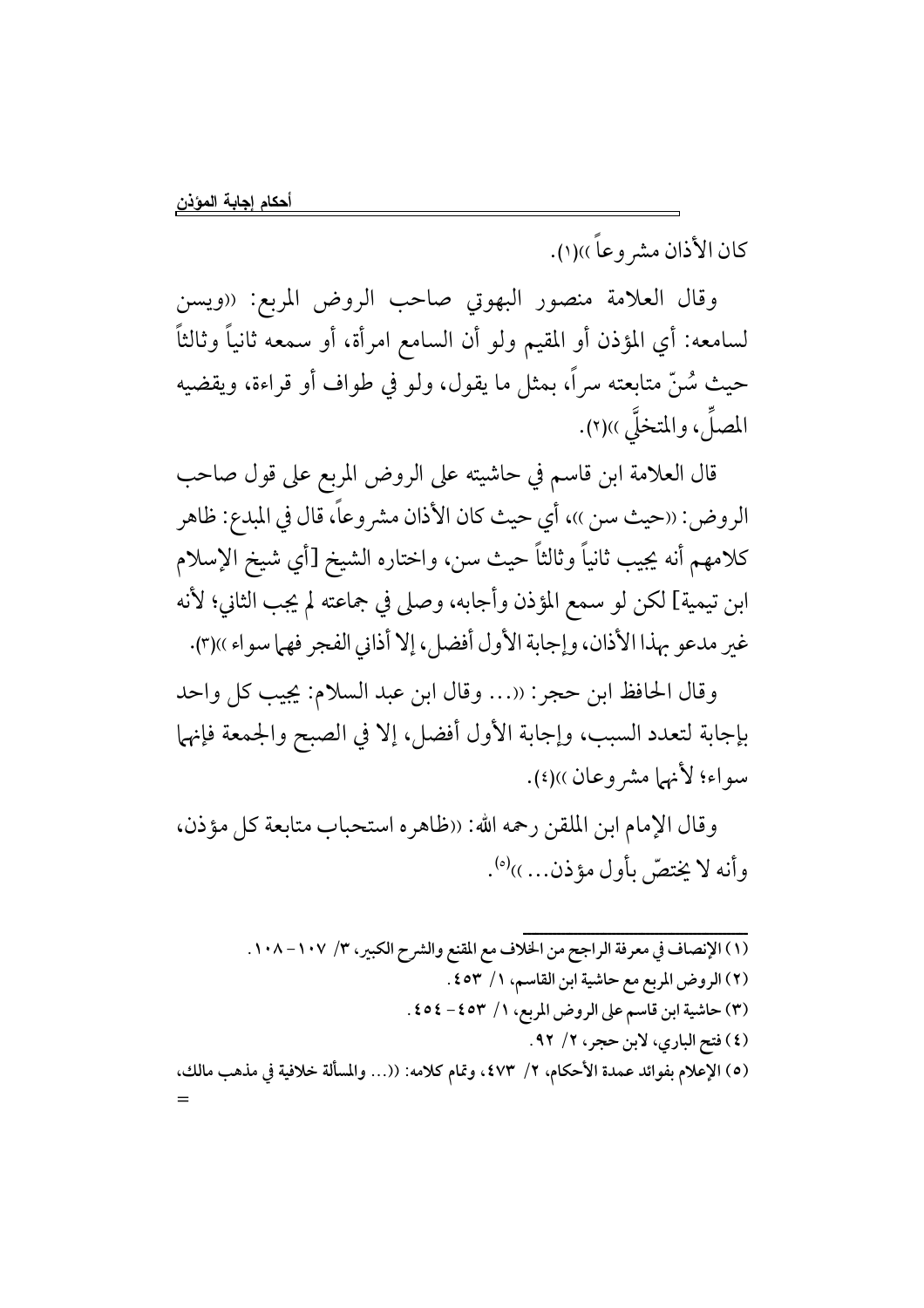وسمعت شيخنا ابن باز أثناء تقريره على كلام صاحب الروض في هذا الموضع يقول: ‹‹يُسنُّ لمن سمع الأذان أن يقول مثل ما يقول المؤذن، ولو كان فيه أذان ثانٍ وثالث، إذا كان مشروعاً، فالسنة أن يجيبه، ويقول المشروع، ولو كان يقرأ، فيقطع القراءة ويجيبه، وإن قضى المصلى بعد السلام، والمتخلَّى بعد قضاء الحاجة فلا حرج، كما ذكر المؤلف؛ لفضل ذلك العظيم، حتى لو كان في الشريط أو الراديو، إذا كان ذلك في الوقت، أما إذا لم يكن في الوقت فلا ))(١).

وقال العلامة محمد بن صالح العثيمين رحمه الله: «قول المؤلف: «يسن لسامعه ›› يشمل: الذكر، والأنثى، ويشمل النداء الأول والنداء والثاني، بحيث لو كان المؤذنون يختلفون، نقول: يجيب الأول ويجيب الثاني؛ لعموم الحديث، ثم هو ذكر يثاب الإنسان عليه، ولكن لو صلى ثم سمع مؤذناً بعد الصلاة فظاهر الحديث أنه يجيب لعمومه، وقال بعض أهل العلم: إنه لا يجيب؛ لأنه غير مدعوٍّ بهذا الأذان فلا يتابعه، قالوا: ونجيب عن الحديث بأن المعروف في عهد النبي ﷺ: أن المؤذن واحد، ولا يمكن أن يؤذن آخر بعد أن تؤدَّى الصلاة، فيحمل الحديث على المعهود في عهد النبي ﷺ، وأنه لا تكرار في الأذان، ولكن لو أخذ أحد بعموم الحديث،

ولا نُقل فيها عندنا، لكن قال الرافعي في كتاب سباه: ((الإيجاز بأخطار الحجاز على ما حكاه بعضهم منه:خطَر لي أنه إذا سمع المؤذن وأجابه،وصلى في جماعة فلا يجب الثاني؛لأنه غير مدعو به، وهو حسن، لكن بخدشه إعادة الصلاة جماعة،ويؤخذ منه أن من لم يصلِّ أجاب لأنه مدعو به)). (١) سمعته أثناء تقريره على الروض المربع،١/ ٤٥٣، وذلك في درس فجر الأربعاء،١٢/ ١١/ ١٤١٨هـ.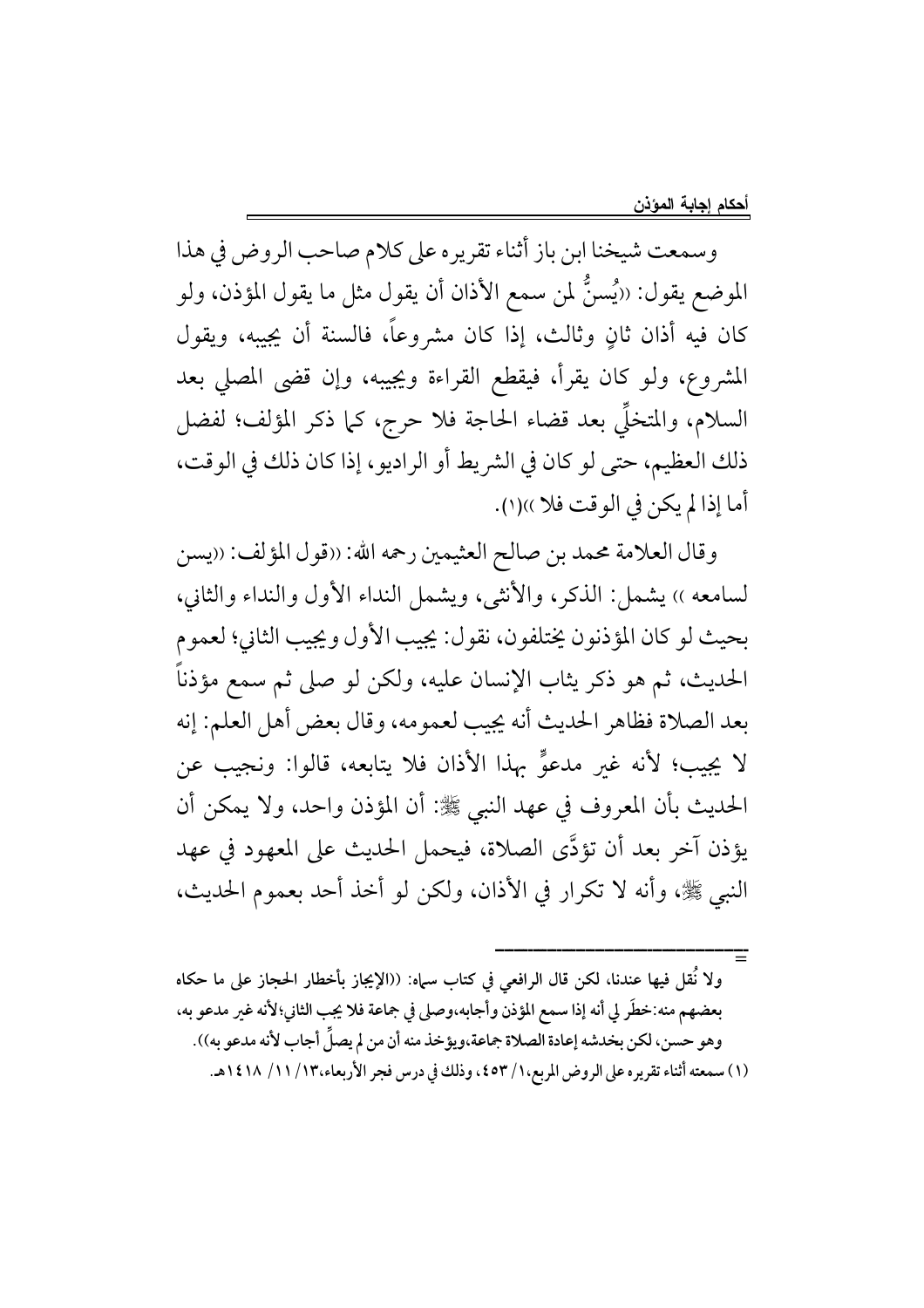وقال: إنه ذكر، وما دام الحديث عاماً، فلا مانع من أن أذكر الله گَچَل اقْهُو على خير]))(١).

قال شيخ الإسلام ابن تيمية رحمه الله: «ويجيب مؤذناً ثانياً فأكثر حيث يستحب ذلك، كما كان المؤذنان يؤذنان على عهد النبي ﷺ، وأما المؤذنون الذين يؤذنون مع المؤذن الراتب يوم الجمعة(٢) في مثل صحن المسجد فليس أذانهم مشروعاً باتفاق الأئمة، بل ذلك بدعة منكرة ))(٣)(٤).

- (١) الشرح الممتع على زاد المستقنع، ٢/ ٧٤، ومجموع الفتاوى لابن عثيمين أيضاً، ١٢/ ١٩٣، وما بين المعقوفين من فتاويه، ١٢/ ١٩٤.
	- (٢) يقصد في عهده رحمه الله، وإلا فهذا ليس معروفاً في وقتنا الحاضر ولله الحمد.
		- (٣) الأخبار العلمية من الاختيارات الفقهية، لشيخ الإسلام ابن تيمية، ص ٢٠.
- (٤) ومن الغرائب أن شيخ الإسلام رحمه الله في هذه الاختيارات، ص ٢٠ قال: ((ويستحب أن يجيب المؤذن ويقول مثل ما يقول ولو في الصلاة ))، وهذا مذهب الظاهرية، قال في المحلَّى، ٣/ ١٤٨: ((ومن سمع المؤذن فليقل كما يقول المؤذن، سواء بسواء من أول الأذان إلى آخره، وسواء كان في غير صلاة، أو في صلاة فرضٍ أو نافلة، حاشا قول المؤذن: حي على الصلاة، حيَّ على الفلاح...)). وقال المرادوي في الإنصاف: ((وأما المصلى إذا سمع المؤذن فلا يستحب له أن يجيب ولو كانت الصلاة نفلاً، بل يقضيه إذا سلم، وقال الشيخ تقى الدين: يستحب أن يجيبه، ويقول مثل ما يقول ولو في الصلاة، انتهى. فإن أجابه فيها بطلت بالحيعلة فقط مطلقاً على الصحيح من المذهب، وقال أبو المعالى: إن لم يعلم أنها دعاء إلى الصلاة ففيه روايتان أيضاً، وقال: تبطل الصلاة بغير الحيعلة أيضاً إن نوى الأذان، لا إن نوى الذكر، وأما المتخلي فلا يجيب على الصحيح من المذهب، لكن إذا خرج أجابه، وقال الشيخ تقى الدين: يجيبه في الخلاء، وتقدم ذلك في باب الاستنجاء )) [ وانظر أيضاً: فتح الباري، لابن حجر، ٢/ ٩٢]. فإنه قال: ((واستدل به على جواز إجابة المؤذن في الصلاة عملاً بظاهر الأمر؛ ولأن المجيب لا يقصد المخاطبة، وقيل: يؤخر الإجابة حتى يفرغ؛ لأن في الصلاة شغلاً، وقيل: يجيب إلا في الحيعلتين؛ لأنهما كالخطاب للآدميين، والباقي من ذكر الله، فلا يمنع، لكن قد يقال: من يبدل الحيعلة بالحوقلة لا يمنع؛ لأنها من ذكر الله، قاله ابن دقيق العيد... والمشهور في المذهب كراهة الإجابة في الصلاة؛ بل يؤخرها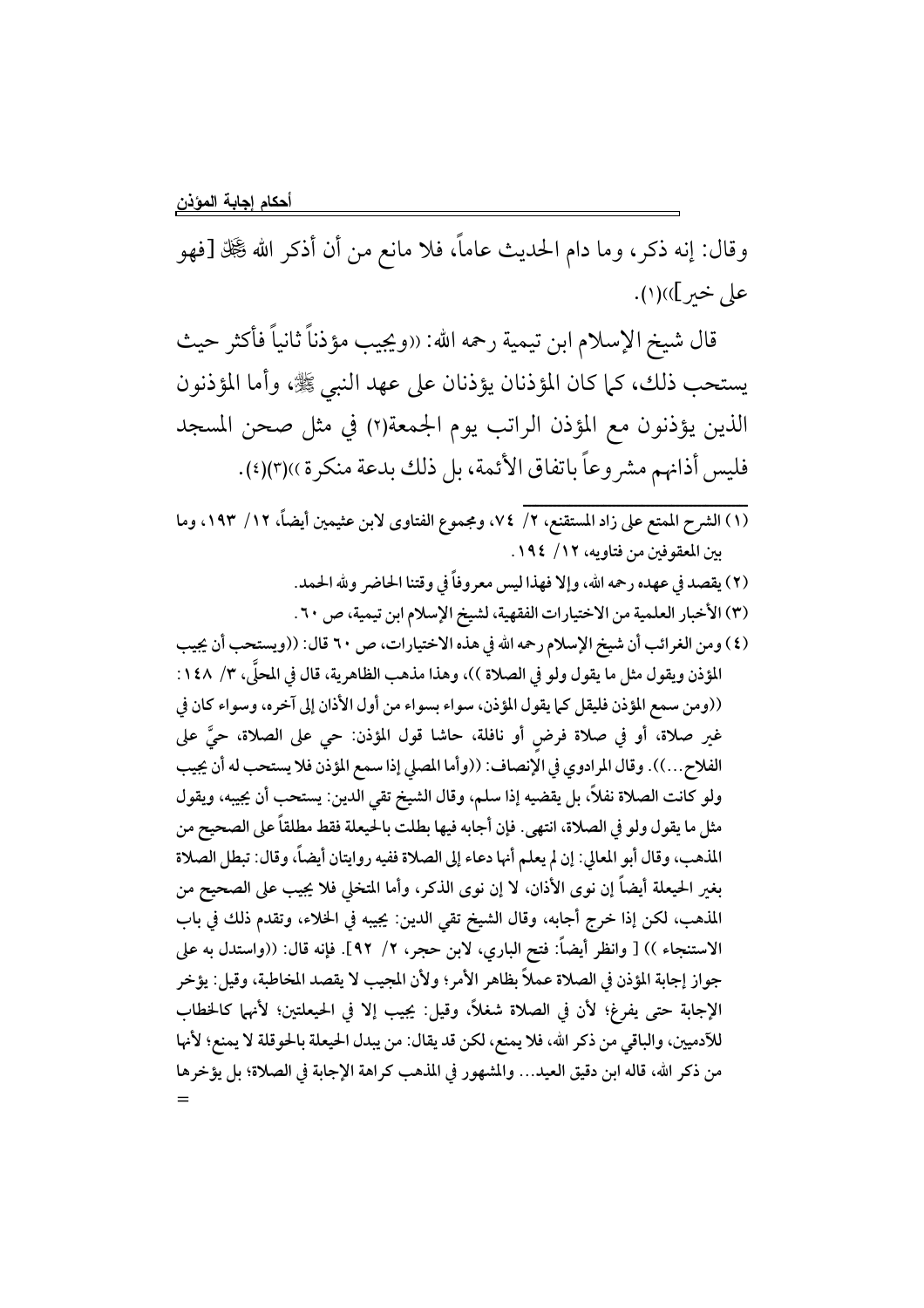٢٠- إذا لم يسمع إلا بعض الأذان، قال العلامة محمد بن إبراهيم: ((إذا أدرك بعض الأذان فالْمَرجَّح عند كثير من الأصحاب أنه يبدأ بأوله حتى يدركه، والقول الآخر أنه لا يجيب إلا ما سمع، وأنه يفوت لفوات محله، ولعل هذا أرجح... .))(١).

٢١- إجابة النداء سنة قولية وفعلية مؤكدة، عمل بها: الصحابة، والتابعون، والأخيار من أهل العلم والإيهان، وعمل بها العلماء الراسخون في العلم، وحثَّوا الناس ورغَّبوهم فيها، خاصة في حلقاتهم ودروسهم العلمية، فإذا أذَّن المؤذِّن أوقفوا الدروس، وتابعوا الأذان، وأمروا من لم يتابع المؤذن أن يتابعه، فينصتون كما ينصتون لقراءة القرآن، إلا أنهم يجيبون النداء بالأذكار المشروعة سراً بقدر ما يسمع الإنسان نفسه ومن حوله.

وكان شيخنا الإمام العامل بالسنة ابن باز رحمه الله إذا أذَّن المؤذِّن أنصت وتابع الأذان، وأمر من لم ينصت بمتابعة المؤذن، ولا أحصى ما

حتى يفرِغ، وكذا في حالة الجماع والخلاء، لكن إن أجاب بالحيعلة بطلت، كذا أطلقه كثير منهم، ونصّ الشافعي في الأم على عدم فساد الصلاة بذلك )). وقال الإمام الشوكاني: (( قيل: والقول بكراهة الإجابة في الصلاة يحتاج إلى دليل ولا دليل، ولا يخفي أن حديث: ((إن في الصلاة لشغلاً )) [ البخاري، برقم ١٢١٦، ومسلم، برقم ٥٣٨] دليل على الكراهة، ويؤيده امتناع النبي ﷺ من إجابة السلام فيها، وهو أهم من الإجابة للمؤذن))[نيل الأوطار، ١/ ٥٥٠]. وانظر أيضاً: الإعلام بفوائد عمدة الأحكام، لابن الملقن، ٢/ ٤٧٢، وشرح النووي على صحيح مسلم، ٤/ ٣٣٠.

(١) فتاوي ورسائل محمد بن إبراهيم بن عبد اللطيف، مفتى المملكة العربية السعودية سابقاً، ورئيس القضاة والشؤون الإسلامية، ٢/ ١٣٤. ثم قال: ((ومن قال إنه يبدأ بأوله فإن أقام دليلاً ترجح قوله، وإلا فظاهر ((إذا سمعتم )) يتعلق بيا سمع )). ٢/ ١٣٤.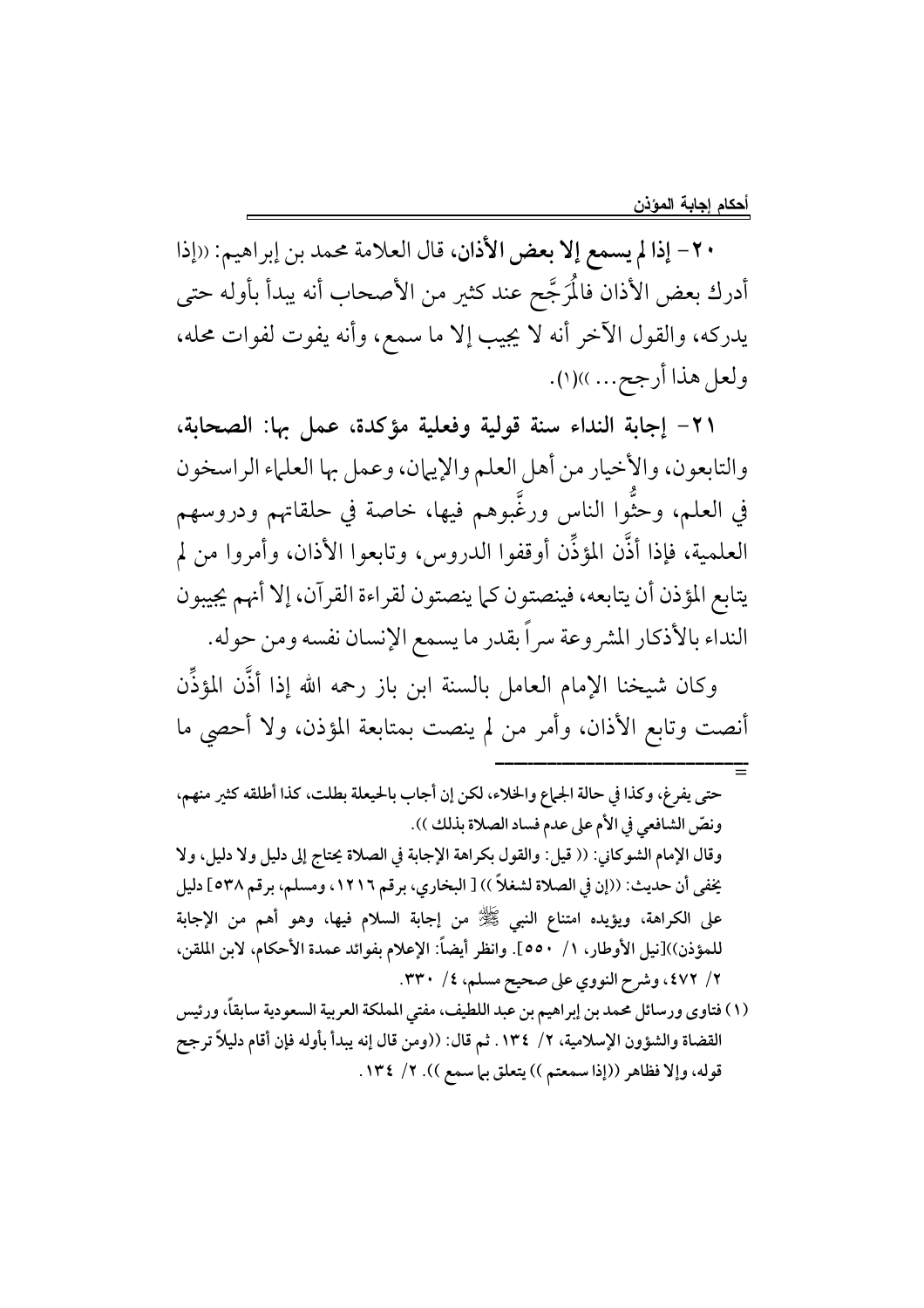رأيت من مواقفه في تطبيقه لهذه السُّنَّة: سواء كان ذلك في الدروس العلمية، أو في المحاضرات والندوات، أو في الجلسات العامة في بيته أو في غيره، وقد رأيته في دروسه إذا شرع المؤذن في الأذان أوقف الدرس، وأرخى رأسه، وتابع الأذان، وكذلك جميع من يحضر مجلسه من تلاميذه وغيرهم يقتدون به، وينصتون كأن على رؤوسهم الطير، ويجيبون المؤذن.

وأختم كلماتي هذه بقصة في تطبيق هذه السنة عن شيخنا رحمه الله تعالى: فقد حدَّثنى الشيخ الدكتور عايض بن عبد الله القرني الداعية المشهور: أنه كان مع شيخنا عبد العزيز ابن باز في مجلس ملك المملكة العربية السعودية، فهد بن عبد العزيز آل سعود رحمه الله، وطيّب ثراه، فأذن المؤذن لصلاة العصر، فأنصت الشيخ عبد العزيز ابن باز، وتابع الأذان، وطلب من الحضور في مجلس الملك متابعة المؤذن، فأنصت الملك رحمه الله، وأنصت جميع من في مجلسه: من العلماء، والأمراء، والوجهاء، ومن حضر ، وتابعوا الأذان جميعاً حتى انتهى المؤذن!!

رحم الله شيخنا عبد العزيز، وجزاه خيراً، ورحم الله الملك فهد بن عبد العزيز،فقد أدخل السرور على هذا الشيخ بالعمل بهذه السنة وتطبيقها.

44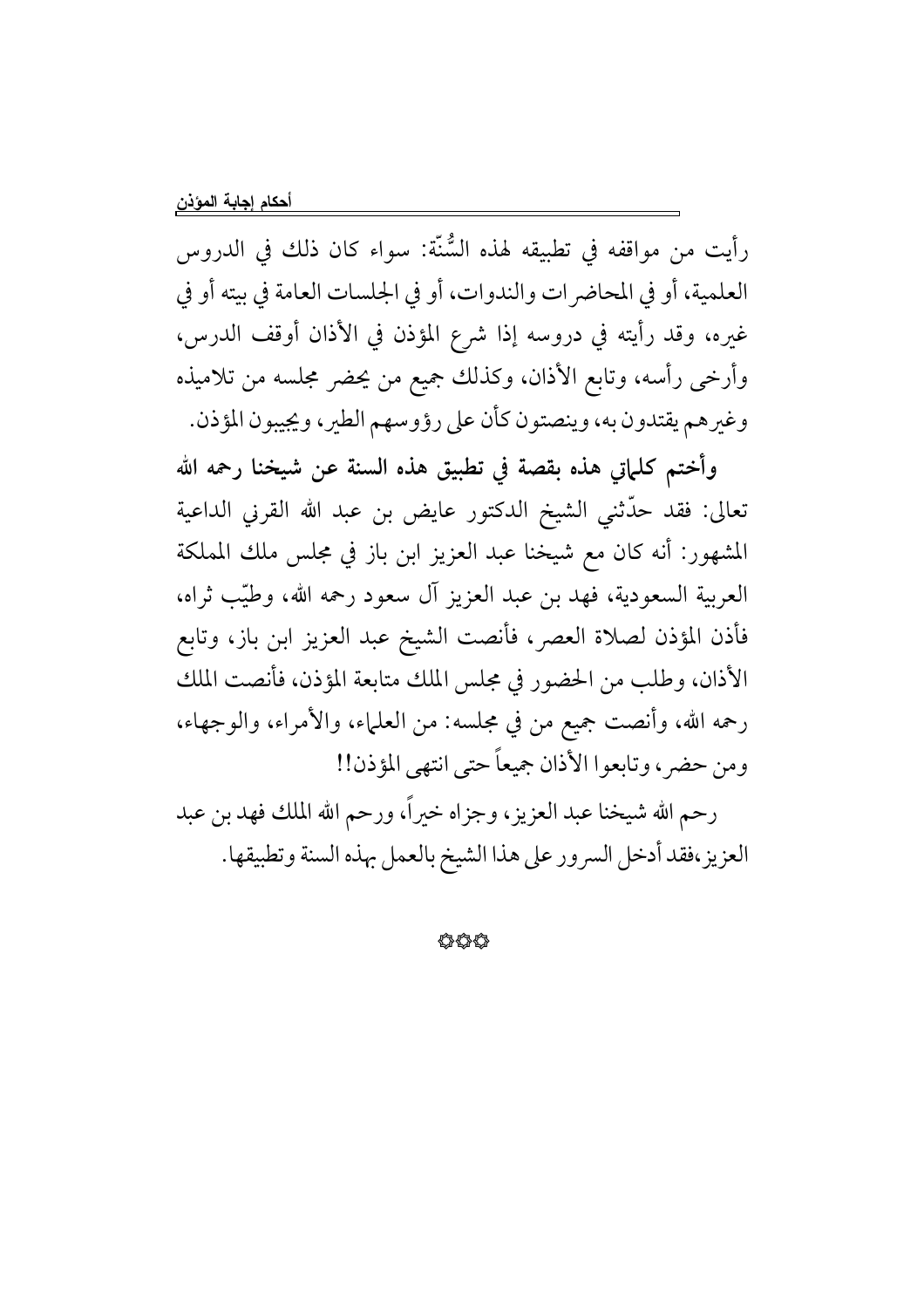## المبحث السادس: إجابة النداء بالفعل

يجب على كل مسلم: من الرجال، المكلفين، القادرين، حضر اً، وسفراً، إجابة المؤذن بالفعل، فيصلوا مع الجماعة؛ فإنَّ صلاة الجماعة فرض عين على هؤلاء<sup>(١)</sup>؛ لأدلة صر يحة كثيرة من الكتاب والسنة الصحيحة، والآثار<sup>(٢)</sup>، ومنها ما يأتي:

- (١) اتفق علماء الإسلام على أن إقامة الصلوات الخمس في المساجد هي من أعظم العبادات، وأجل القربات، ولكن تنازع العلماء بعد ذلك في كونها، فرضاً على الأعيان، أو فرضاً وشرطاً في صحة الصلاة، أو فرضاً على الكفاية، أو سنة مؤكدة على أربعة أقوال على النحو الآتي: القول الأول:فرض عين،وهذا المنصوص عن الإمام أحمد وغيره من أئمة السلف وفقهاء الحديث. القول الثاني:فرض عين وشرط في صحة الصلاة،وهو قول طائفة من قدماء أصحاب أحمد وطائفة من السلف، واختاره ابن حزم وغيره،ويذكر عن شيخ الإسلام ابن تيمية في أحد قوليه كما في الاختيارات الفقهية له،ص١٠٣،وعن تلميذه ابن القيم كما في كتاب الصلاة له،ص٨٧-٨٧ القول الثالث:فرض كفاية،وهذا المرجح في مذهب الشافعي،وقول بعض أصحاب مالك،وقول في مذهب أحمد. القول الرابع: سنة مؤكدة، وهذا هو المعروف عن أصحاب أبي حنيفة، وأكثر أصحاب مالك، وكثير من أصحاب الشافعي، ويذكر رواية عن أحمد. والقول الصواب هو الأول والله تعالى أعلم. انظر: كتاب المجموع شرح المهذب للشيرازي، للإمام النووي، ٤/ ٨٧، والمغنى لابن قدامة، ٣/ ٥، وفتاوى شيخ الإسلام ابن تيمية، ٢٣/ ٢٢٥- ٢٥٤، والإنصاف في معرفة الراجح من الخلاف، للمرداوي، مع المقنع والشرح الكبير، ٤/ ٢٦٥، ونيل الأوطار للشوكاني، ٢/ ٣٤٠، والأخبار العلمية من الاختيارات الفقهية لشيخ الإسلام ابن تيمية، ص١٠٣، وكتاب الصلاة لابن القيم، ص ٦٩–٨٦. وصلاة الجماعة، للأستاذ الدكتور صالح بن غانم السدلان، ص11 –٧٢، وأهمية صلاة الجماعة، للأستاذ الدكتور فضل إلهي، ص٤١ -١١٠٠، وفتاوى الإمام ابن باز، ١٢/ ٧، والشرح الممتع، للعلامة ابن عثيمين، ٤/ ٢٠٤، والإحكام شرح أصول الأحكام، لابن قاسم، ١/ ٢٣٩.
- (٢) قد وفق الله تعالى لكتابة رسالة بالتفصيل، بعنوان: «صلاة الجماعة: مفهوم، وفضائل، وأحكام، وفوائد، وآداب، في ضوء الكتاب والسنة ››،وقد أدرجتها ضمن صلاة المؤمن،١/ ٤٠٨ - ٤٧١، وهي أيضاً رسالة مفردة تقع في مائة وخمس وعشرين صفحة من الحجم المتوسط، فمن أراد المزيد فليرجع إليها إن شاء، والله المستعان.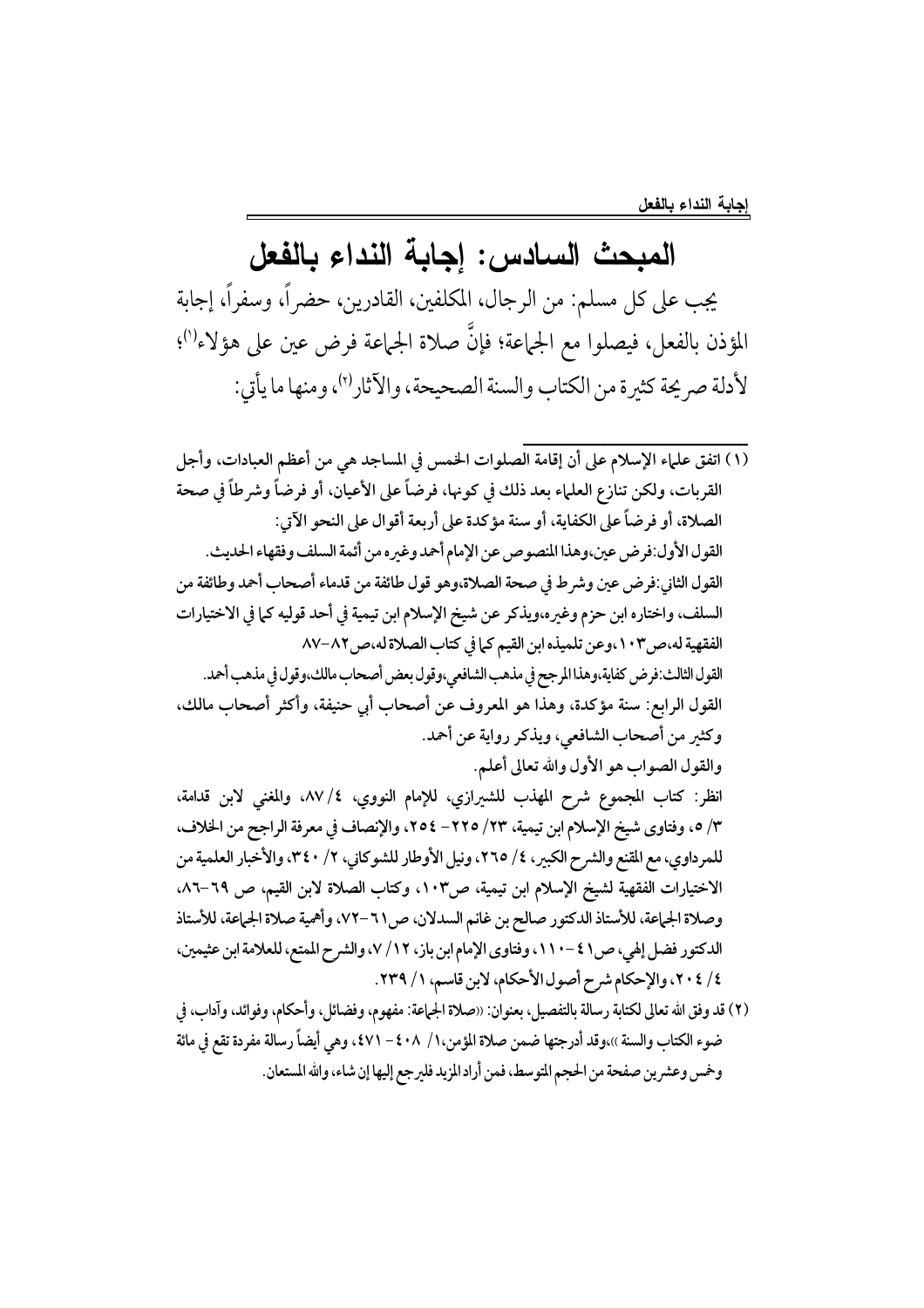١ – عاقب الله من لم يُجب المؤذن فيصلي مع الجماعة بأن حال بينهم وبين السجود يوم القيامة، قال رَّةِ. ﴿ يَوْمَ يُكْشَفُ عَن سَاقِ وَيُدْعَوْنَ إِلَى السُّجُودِ فَلا يَسْتَطِيعُونَ \* خَاشِعَةً أَبْصَارُهُمْ تَرْهَقُهُمْ ذِلَّةٌ وَقَدْ كَانُوا يُدْعَوْنَ إِلَى السُّجُودِ وَهُمْ سَالُمُونَ ﴾ ٰ ٰ فقد عاقب سبحانه من لم يجب الداعي إلى الصلاة مع الجماعة بأن حال بينه وبين السجود يوم القيامة.

وعن أبي سعيد الخدري ﷺ قال: سمعت النبي ﷺ يقول: «يكشف ربنا عن ساقه فيسجد له كل مؤمن ومؤمنة، ويبقى من كان يسجد في الدنيا رياءً وسمعة، فيذهب ليسجد فيعود ظهره طبقاً واحداً». وفي لفظ: ((. . فيُكشف عن ساق فلا يبقى من كان يسجد لله من تلقاء نفسه إلا أذن الله له بالسجود، ولا يبقى من كان يسجد اتقاءً ورياءً إلا جعل الله ظهره طبقة واحدة كلما أراد أن يسجد خرَّ على قفاه...»(").

وهذا فيه عقوبة للمنافقين وأن ظهورهم يوم القيامة تكون طبقاً واحداً: أي فقار الظهر كله يكون كالفقارة الواحدة، فلا يقدرون على السجود<sup>(٣)</sup>.

٢- لم يرخص النبي صلى الأعمى بعيد الدار في التخلف عن الجماعة؛ بل أمره بإجابة النداء، فعن أبي هريرة ڜ قال: أتى النبي ﷺ رجل أعمى فقال: يا رسول الله إنه ليس لي قائد يقودني إلى المسجد، فسأل رسول الله ﷺ أن 

(٢) متفق عليه: البخاري، كتاب التفسير، تفسير سورة ﴿ ن وَالْقَلَمِ ﴾، باب ((يوم يكشف عن ساق)) برقم ٤٩١٩،وكتاب التوحيد،باب قول الله تعالى:﴿ وُجُوهٌ يَوْمَئِذٍ نَّاضِرَةٌ ۞ إِلَى رَبِّهَا نَاظِرَةٌ ﴾، برقم ٧٤٣٩، ومسلم، كتاب الإيهان، باب إثبات رؤية المؤمنين ربهم في الآخرة، برقم ١٨٢ . (٣) انظر: النهاية في غريب الحديث لابن الأثير ، ٣/ ١١٤.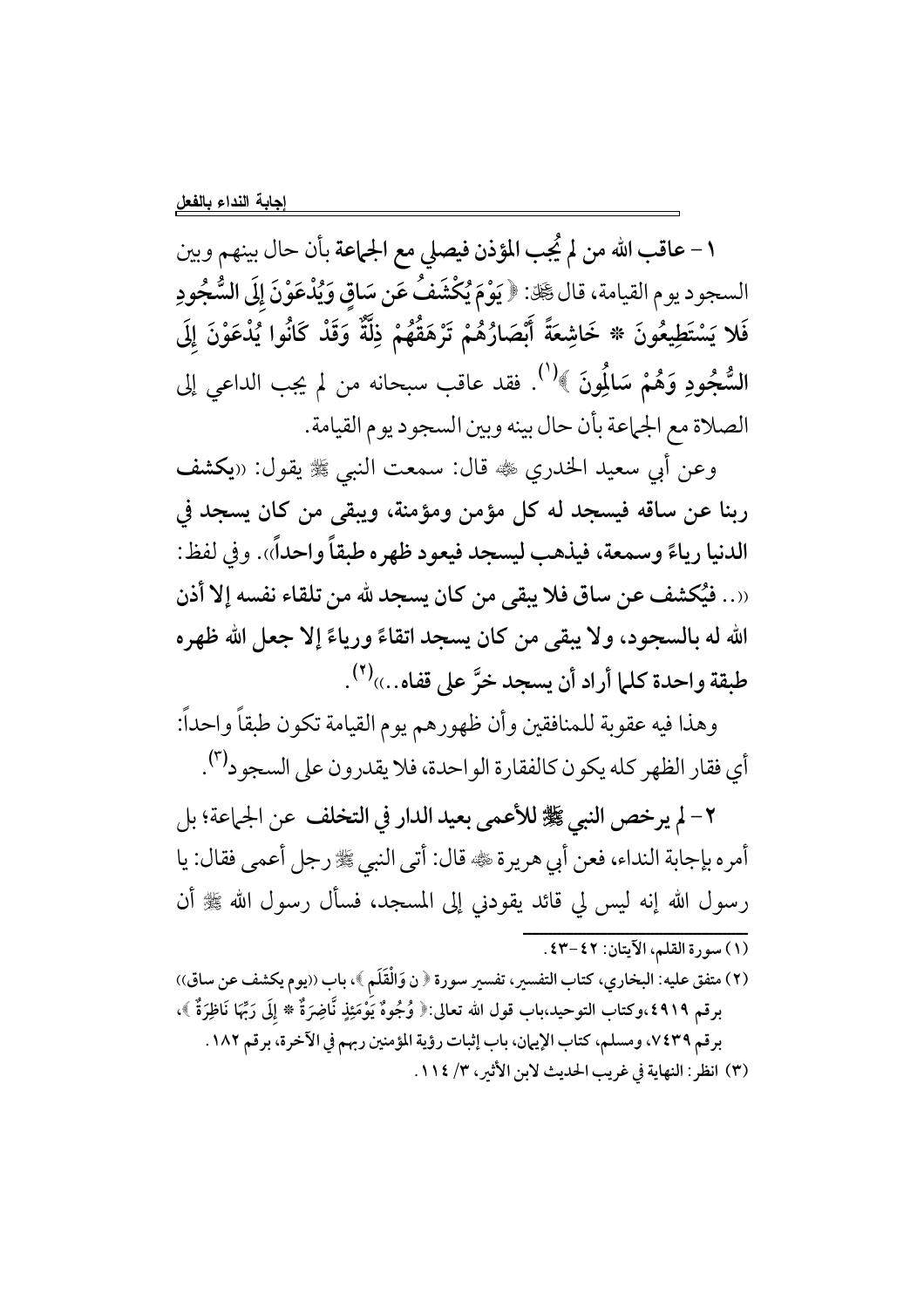يرخص له؛ فيصلي في بيته، فرخص له، فلما ولَّى دعاه فقال: «هل تسمع النداء بالصلاة؟)، فقال: نعم، قال: ((فأجب))<sup>(١</sup>).

وعن ابن أم مكتوم ضي أنه سأل النبي ﷺ فقال: يا رسول الله، إني رجل ضرير البصر، شاسع الدار، ولي قائد لا يلائمني، فهل لي رخصة أن أصلي في بيتي؟ قال: «هل تسمع النداء؟» قال: نعم، قال: «لا أجد لك رخصة»''). وفي لفظ أنه قال: يا رسول الله، إن المدينة كثيرة الهوام والسباع، فقال النبي ﷺ: «أ**تسمع ح**يَّ على الصلاة، حيَّ على الفلاح؟ فحى هلا<sup>(٣)</sup>»<sup>(٤)</sup>.

وهذا يصرح فيه النبي ﷺ بأنه لا رخصة للمسلم في التخلف عن صلاة الجماعة إذا سمع النداء، ولو كان مخيراً بين أن يصلى وحده أو جماعة، لكان أولى الناس بهذا التخيير هذا الأعمى الذي قد اجتمع له ستة أعذار: كونه أعمى البصر، وبعيد الدار، والمدينة كثيرة الهوام والسباع، وليس له قائد يلائمه، وكبير السن، وكثرة النخل والشجر بينه وبين المسجد(°).

٣-بيَّن النبي ﷺ أن من سمع النداء فلم يأته فلا صلاة له؛ فعن ابن عباس رضِيلله عنهماعن النبي ﷺ أنه قال: «من سمع النداء فلم يأته فلا صلاةَ له إلا من

- 
- (٢) أبو داود، كتاب الصلاة، باب التشديد في ترك الجماعة، برقم ٥٥٢، وقال العلامة الألباني في صحيح سنن أبي داود: ((حسن صحيح))، ١ / ١١٠.
- (٣) ((حيَّ)) أي هلمَّ، وكلمة ((هلا)) بمعنى عَجَّل وأسرع. جامع الأصول لابن الأثير، ٥/ ٢٦٦].
- (٤) أبو داود، كتاب الصلاة، باب التشديد في ترك الجماعة، برقم ٥٥٣، وصححه الألباني في صحيح سنن أي داود، ١ / ١١٠.
	- (٥) انظر: كتاب الصلاة لابن القيم ص٧٦، وصحيح الترغيب والترهيب، للألباني ص١٧٣.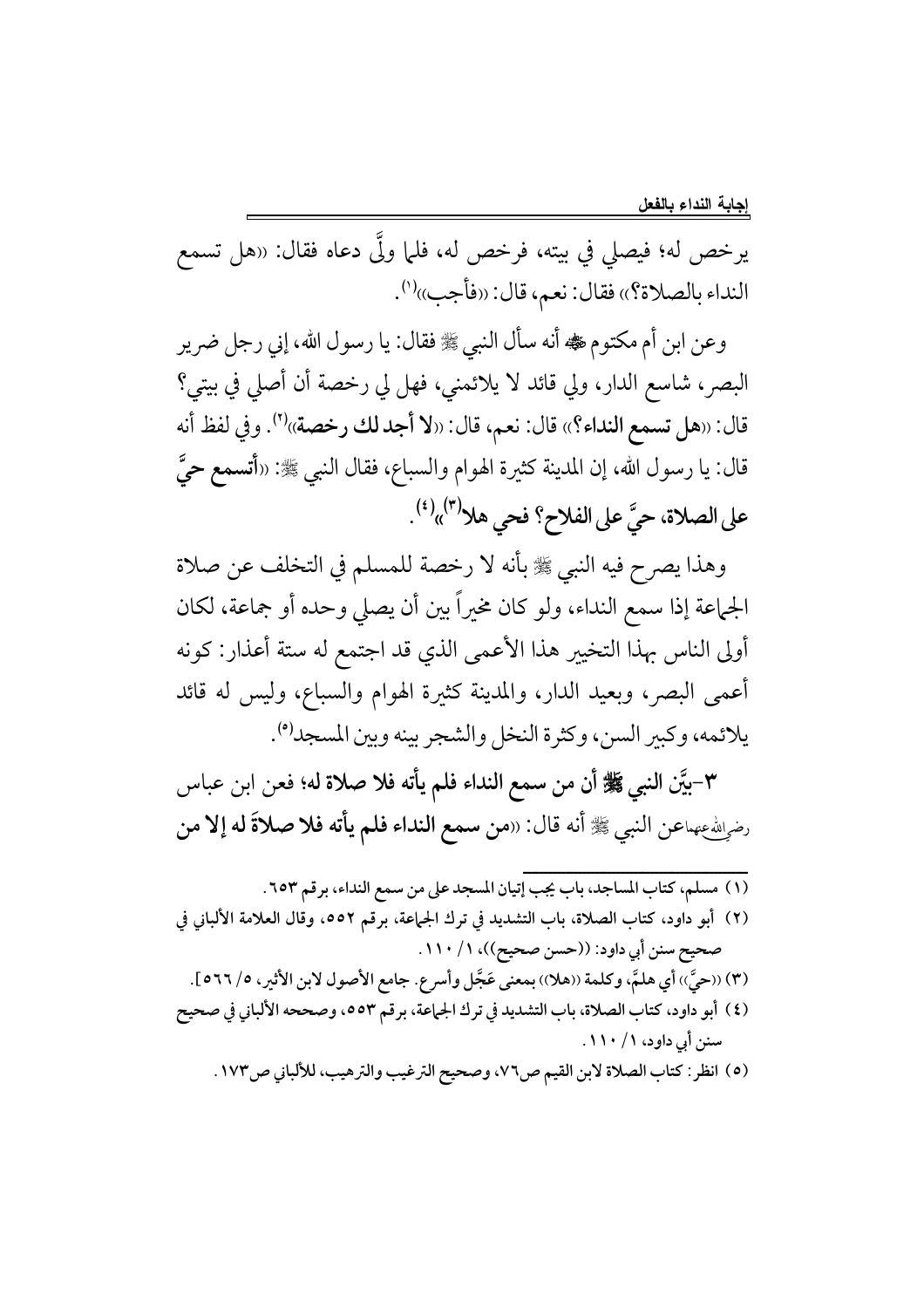عُذر»'').وهذا يدل على أن صلاة الجماعة فرض عين '').

٤ – أمر الله تعالى حال الخوف بالصلاة جماعة، فقال: ﴿ وَإِذَا كُنتَ فِيهِمْ فَأَقَمْتَ هُمُ الصَّلاَةَ فَلْتَقُمْ طَآئِفَةٌ مِّنْهُم مَّعَكَ وَلْيَأْخُذُواْ أَسْلِحَتَهُمْ فَإِذَا سَجَدُواْ فَلْيَكُونُواْ مِن وَرَآئِكُمْ وَلْتَأْتِ طَآئِفَةٌ أُخْرَى لَمْ يُصَلُّواْ فَلْيُصَلُّواْ مَعَكَ وَلْيَأْخُذُواْ حِذْرَهُمْ وَأَسْلِحَتَهُمْ ﴾ (")، فالله گِلّ أمر بالصلاة في الجماعة في شدة الخوف، ثم أعاد هذا الأمر سبحانه مرة ثانية في حق الطائفة الثانية، فلو كانت الجماعة سُنَّة لكان أولى الأعذار بسقوطها عذر الخوف، ولو كانت فرض كفاية لأسقطها سبحانه عن الطائفة الثانية بفعل الأولى، فدَّل ذلك على أن الجماعة فرض على الأعيان.

٥- أمر الله ﷺ بالصلاة مع المصلين، فقال: ﴿ وَأَقِيمُواْ الصَّلاَةَ وَآتُواْ الزَّكَاةَ وَارْكَعُواْ مَعَ الرَّاكِعِينَ ﴾'''،فقد أمر الله گَلِّ بالصلاة مع جماعة المصلين،

- (١) ابن ماجه، كتاب المساجد والجهاعات، باب التغليظ في التخلف عن الجهاعة، برقم ٧٩٣، والدارقطني في سننه، ١/ ٤٢٠، برقم ٤، وابن حبان ((الإحسان))، ٥/ ٤١٥ برقم ٢٠٦٤، والحاكم وصححه على شرط الشيخين ووافقه الذهبي، ١/ ٢٤٥، وأخرجه أبو داود، كتاب الصلاة، باب التشديد في ترك الجهاعة، برقم ٥٥١،وصححه ابن القيم في كتاب الصلاة،ص٢٧، والألباني في صحيح سنن ابن ماجه، ١/ ١٣٢، وصحيح سنن أبي داود، ١/ ١١٠، وفي إرواء الغليل، ٢/ ٣٢٧، وسمعت الإمام ابن باز أثناء تقريره على الحديث رقم ٤٢٧ من بلوغ المرام يقول: ((لا بأس به على شرط مسلم))، وهذا كما قال الحافظ ابن حجر في البلوغ: ((وإسناده على شرط مسلم)).
- (٢)وسمعت شيخنا الإمام عبد العزيز بن عبد الله ابن باز رحمه الله- يقول: ((معنى لا صلاة له: أي لا صلاة كاملة بل ناقصة، والجمهور على الإجزاء...)) سمعته من سماحته أثناء تقريره على بلوغ المرام، الحديث رقم ٤٢٧. (٣) سورة النساء، الآية: ١٠٢.
	- (١) سورة البقرة، الآية: ٤٣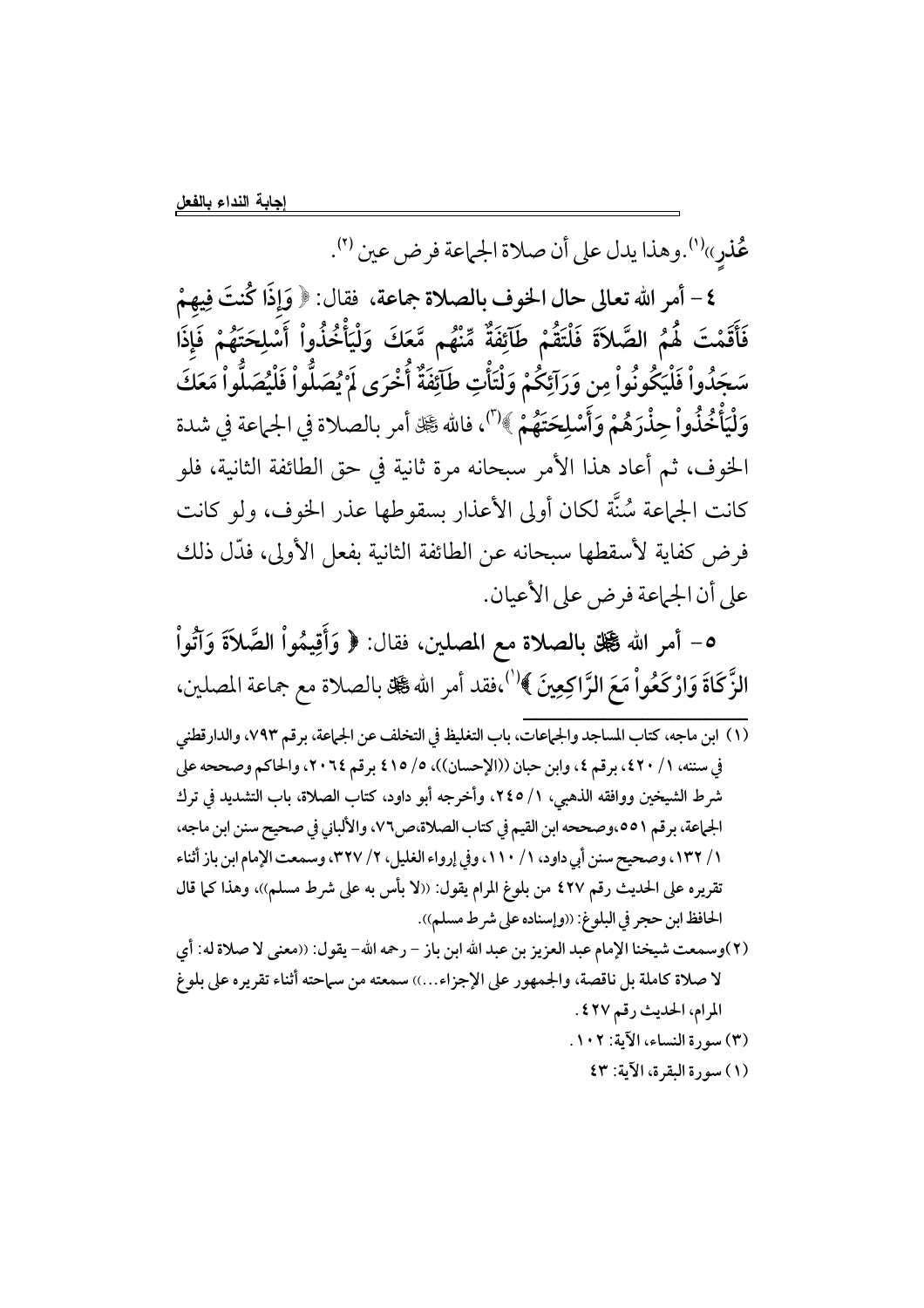والأمر يقتضي الوجوب.

٦- أُمرِ النبي ﷺ بالصلاة مع الجماعة، فعن مالك بن الحويرث ﷺ قال: أتيت النبي ﷺ في نفرٍ من قومي، فأقمنا عنده عشرين ليلة – وكان رحيهاً رفيقاً– فلما رأى شوقنا إلى أهالينا قال: «ا**رجعوا فكونوا فيهم، وعلَّموهم، وصلُّوا، فإذا** حضرت الصلاة فليؤذن لكم أحدكم، وليؤمكم أكبركم))''.

فالنبي ﷺ أمر بصلاة الجماعة، والأمر يقتضي الوجوب.

٧- همّ النبي ﷺ بتحريق البيوت على المتخلفين عن صلاة الجماعة؛ فعن أبي هريرة ﷺ أن رسول الله ﷺ فقد ناساً في بعض الصلوات فقال: «لقد هممتُ أن آمر رجلاً يصلي بالناس، ثم أُخالِفَ'') إلى رجالٍ يتخلَّفون عنها فآمر بهم فيحرقوا عليهم بحزم الحطب بيوتهم، ولو عَلِمَ أحدهم أنه يجد عظماً سميناً لشهدها». وهذا لفظ مسلم، ولفظ البخاري: «والذي نفسي بيده لقد هممتُ أن آمر بحطب ليحطب، ثم آمر بالصلاة فيؤذّن لها، ثم آمر رجلاً فيؤمُّ الناس، ثم أخالف إلى رجالٍ فأحرِّق عليهم بيوتهم، والذي نفسي بيده لو يعلم أحدهم أنه يجد عَرْقاً سميناًًا"، أو مرماتين حسنتين'' لشهد العشاء)).

- ومسلم، كتاب المساجد، باب من أحق بالإمامة، برقم ٢٧٤.
	- (٢) أخالف إلى رجال: أي أذهب إليهم، شرح النووي على صحيح مسلم، ٥/ ١٦٠.
- (٣) عَرقا: العرق: العظم بيا عليه من بقايا اللحم بعدما أخذ عنه معظم اللحم. جامع الأصول لابن الأثير ، ٥٦٨/٥.
- (١) المرماة: قيل: هو ما بين ظلفي الشاة، وقيل: سهمان يرمي بهما الرجل. انظر جامع الأصول لابن الأثير ، ٥٦٨/٥.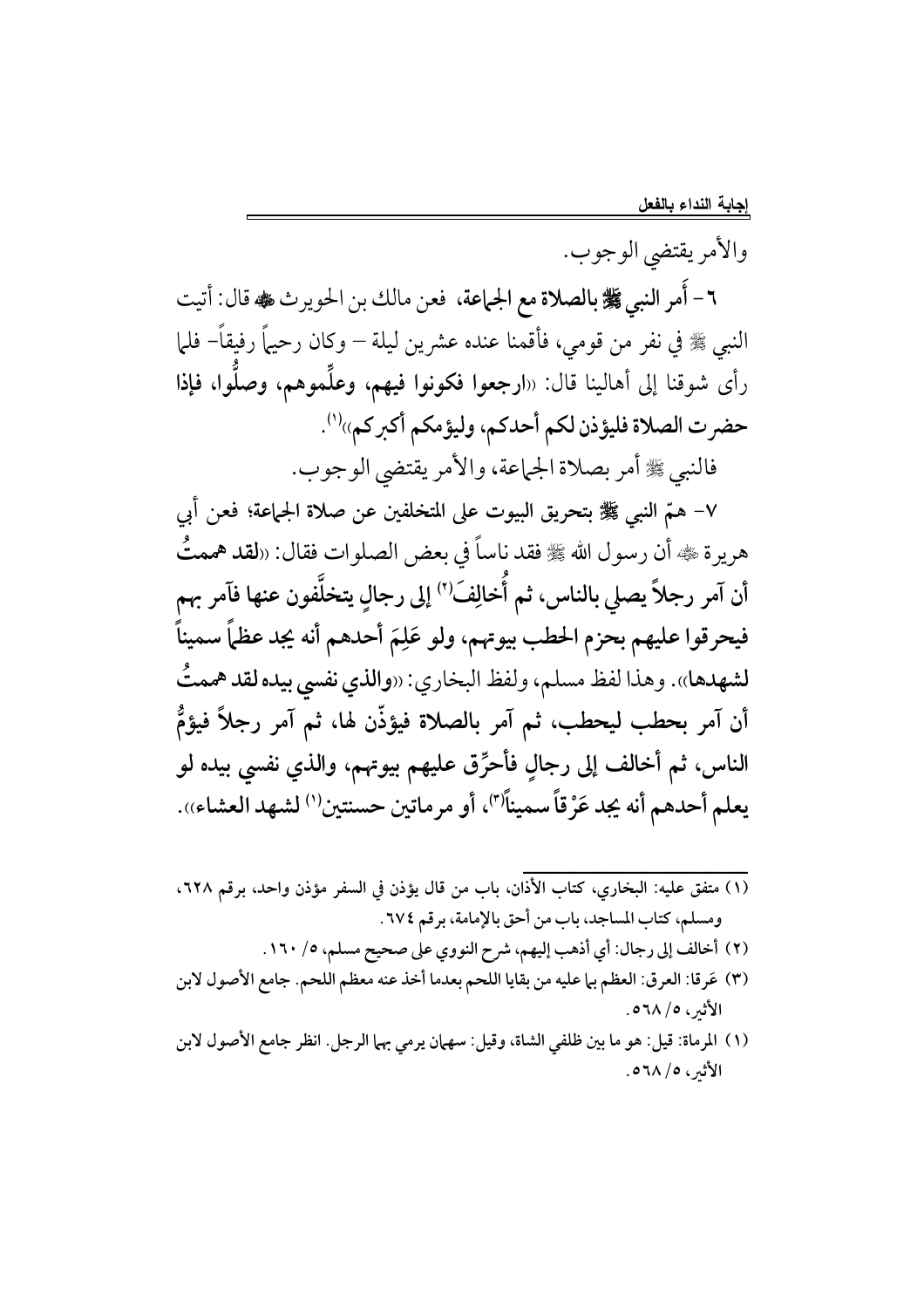وفي لفظ لمسلم: «إن أثقل صلاة على المنافقين صلاة العشاء وصلاة الفجر، ولو يعلمون ما فيهما لأتوهما ولو حبواً<sup>(١)</sup>، ولقد هممتُ أن آمر بالصلاة فتُقام، ثم آمر رجلاً فيصلى بالناس، ثم أنطلق معي برجال معهم حزم من حطب إلى قوم لا يشهدون الصلاة، فأحرق عليهم بيوتهم بالنار»'". وفي هذا الحديثُ دلالة على أن صلاة الجماعة فرض عين'".

٨– تركَ صلاة الجماعة من علامات المنافقين ومن أسباب الضلال؛ لقول عبد الله بن مسعود ﷺ: «لقد رأيتُنا وما يتخلَّف عن الصلاة إلا منافق قد عُلِم نفاقه، أو مريض، إن كان المريض ليمشى بين الرجلين حتى يأتي الصلاة، وقال: إن النبي ﷺ علمنا سنن الهُدى، وإن من سنن الهُدى الصلاة في المسجد الذي يؤذن فيه)). وفي رواية: أن عبد الله قال: ((من سرَّ ه أن يلقى الله تعالى غداً مسلماً فليحافظ على هؤلاء الصلوات، حيثُ يُنادَى بِهِنَّ؛ فإن الله شرع لنبيكم سنن الهدى<sup>(٤)</sup>، وإنهنَّ من سنن الهدي، ولو أنكم صليتم في بيوتكم كما يصلي هذا المتخلف في بيته لتركتم سنة نبيكم، ولو تركتم سنة نبيكم لضللتم<sup>(١)</sup>، وما من رجل يتطهر

- (١) حبواً: الحبو حبو الصبي الصغير على يديه ورجليه، شرح النووي على صحيح مسلم، ٥/ ١٦٠ .
- (٢) متفق عليه: البخاري، كتاب الأذان، باب وجوب صلاة الجماعة، برقم ٢٤٤، ومسلم، كتاب الصلاة، باب فضل صلاة الجماعة وبيان التشديد في التخلف عنها، برقم ٢٥١.
	- (٣) انظر: شرح النووي على صحيح مسلم، ٥/ ١٦١.
- (٤) سنن الهدى، روي بضم السين وفتحها، وهما بمعنى متقارب، أي طرائق الهدى والصواب. شرح النووي على صحيح مسلم، ٥/ ١٦٢.
- (١) وفي رواية أبي داود برقم ٥٥٠ ((ولو تركتم سنة نبيكم لكفرتم)) . قال الألباني في صحيح سنن أبي داود: (( لضللتم))، وهو المحفوظ، ١ / ١١٠.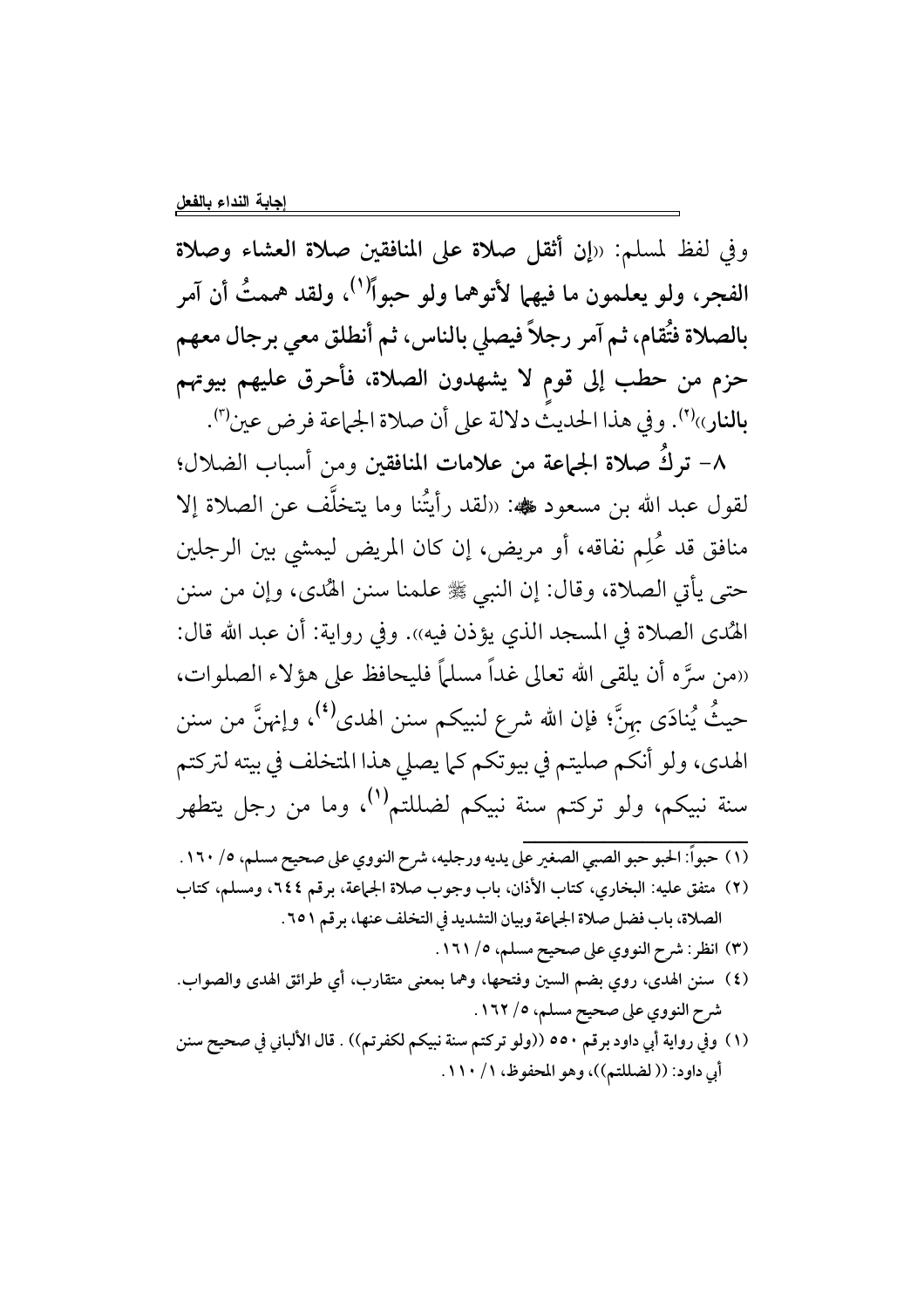فيحسن الطهور ثم يعمد إلى مسجدٍ من هذه المساجد إلا كتب الله له بكل خطوة يخطوها حسنة، ويرفعه بها درجة، ويحط عنه بها سيئة، ولقد رأيتُنا وما يتخلف عنها إلا منافق معلوم النفاق، ولقد كان الرجل يؤتى به يُهادى بين الرجلين<sup>(١)</sup> حتى يقام في الصف))<sup>(٢)</sup>.

وهذا يدل على أن التخلف عن الجماعة من علامات المنافقين المعلوم نفاقهم، وعلامات النفاق لا تكون بترك مستحب، ولا بفعل مكروه، ومعلوم أن من استقرأ علامات النفاق في السنة وجدها إما بترك فريضة، أو فعل محرم<sup>(٣)</sup>، وفي هذا كله تأكيد أمر الجماعة، وتحمل المشقة في حضورها، وأنه إذا أمكن المريض ونحوه التوصل إليها استحب له حضورها<sup>(٤)</sup>.

وعن أبي هريرة عله عن النبي ﷺ قال: «إن للمنافقين علامات يُعرَفون بها: تحيتهم لعنةٌ، وطعامهم نُهبة، وغنيمتهم غلول، ولا يقربون المساجد إلا هَجْراً<sup>(י)</sup>، ولا يأتون الصلاة إلا دَبْراً<sup>(٢)</sup> مستكبرين، لا يألفون ولا يُؤلفون، خُشُبٌ<sup>(٣)</sup> بِالليلِ، صُخُبٌ بِالنهارِ»<sup>(٤)</sup>. وفي لفظ: «سُخُبٌ (١) يهادَى:أي يمسكه رجلان من جانبيه بعضديه يعتمد عليهما،شرح النووي على صحيح مسلم، ٥/ ١٦٢. (٢) مسلم،كتاب المساجد ومواضع الصلاة،باب صلاة الجاعة من سنن الهدى،برقم ٢٥٤. (٣) انظر: كتاب الصلاة، لابن القيم، ص٧٧. (٤) شرح النووي على صحيح مسلم، ٥/ ١٦٢. (١) لا يقربون المساجد إلا هجراً: يعني لا يقربون المساجد بل يهجرونها، انظر: شرح المسند، لأحمد شاكر، ۱۵/ ۵۱. (٢) دَبْراً: أي آخراً، حين كاد الإمام أن يفرغ. شرح المسند، لأحمد شاكر، ١٥/ ٦١. (٣) خشب بالليل:أي ينامون الليل لا يصلون،شبههم في تمددهم نياماً بالخشب المطرحة،شرح المسند لأحمد شاكر،١٥/ ٥١ (٤) صخب: سخب وصخب: الضجة واضطراب الأصوات للخصام على الدنيا شحًّا وحرصاً.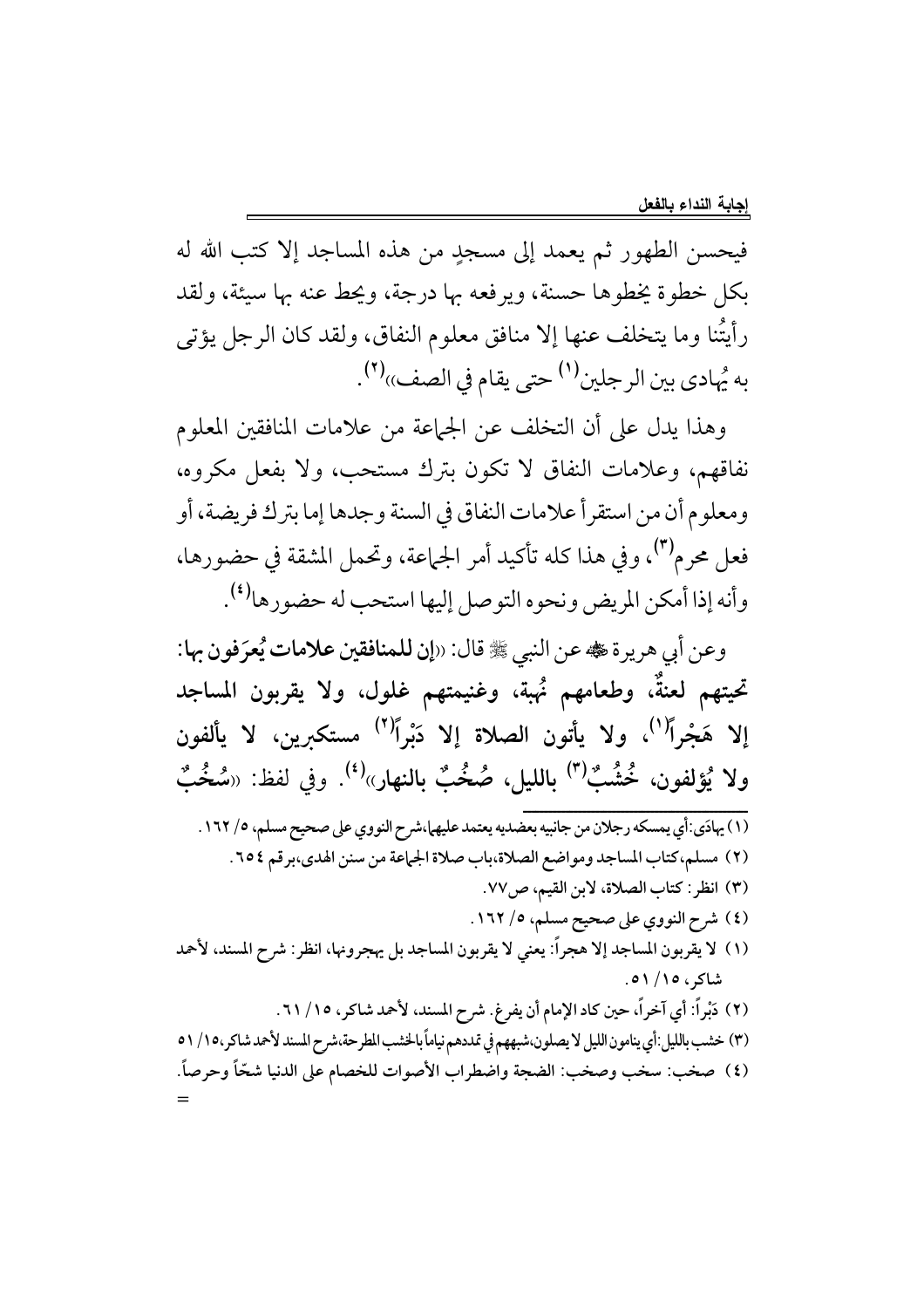بالنهار»<sup>(۱)</sup>.

وعن عبد الله بن عمر رض<sub>ي</sub>لله عنهما قال: «كنا إذا فقدنا الرجل في صلاة العشاء وصلاة الفجر أسأنا به الظن»<sup>(٢)</sup>. وفي رواية عنه ﷺ: «كنا إذا فقدنا الرجل في صلاة الغداة أسأنا به الظن»(٣).

٩- تارك صلاة الجماعة متوعد بالختم على قلبه؛لحديث ابن عباس وابن عمر ﷺ أنهما سمعا النبي ﷺ يقول على أعواده<sup>(١)</sup>: «ل**ينتهينَّ أقوامٌ عن** ودعهم<sup>(٢)</sup> الجماعات أو ليختمنَّ الله على قلوبهم، ثم ليكوننَّ من الغافلين»<sup>(٣)</sup>. وهذا التهديد لا يكون إلا على ترك واجب عظيم.

١٠-استحواذ الشيطان على قوم لا تقام فيهم الجماعة؛ لحديث أبي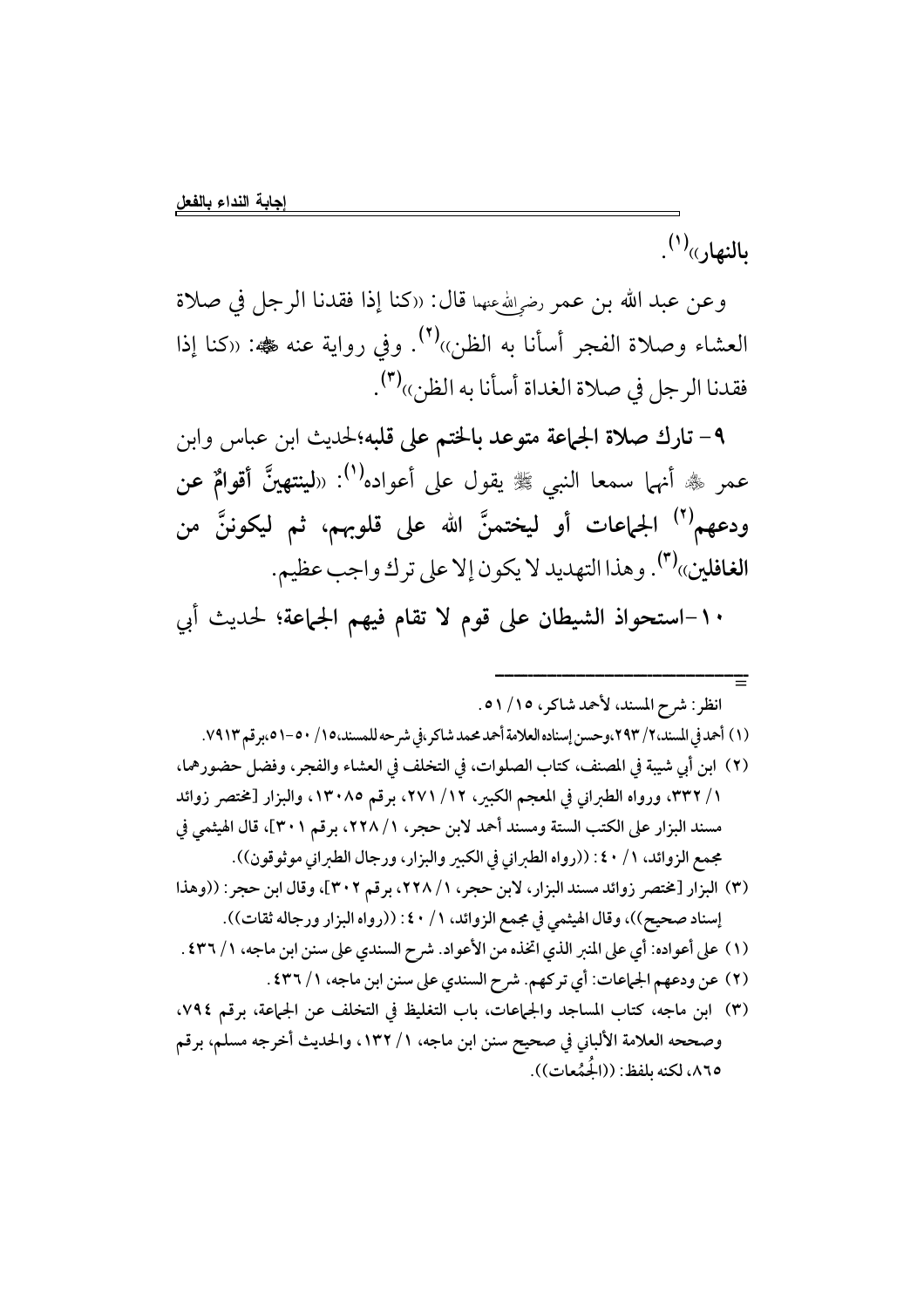الدرداء ، الله عليه قال: سمعت رسول الله ، عليه يقول: «ما من ثلاثة في قرية، ولا بدوِ لا تقام فيهم الصلاة<sup>(١)</sup> إلا قد استحوذ عليهم الشيطان<sup>(٢)</sup>، فعليك بالجماعة، فإنما يأكل الذئب من الغنم القاصية))<sup>(٣)</sup>. قال زائدة: قال السائب: يعني بالجماعة: الصلاة في الجماعة<sup>(٤)</sup>، فقد أخبر النبي ﷺ باستحواذ الشيطان عليهم بترك الجماعة التي شعارها الأذان، وإقامة الصلاة، ولو كانت الجماعة ندباً يخير الرجل بين فعلها وتركها لما استحوذ الشيطان على تاركها وتارك شعارها<sup>(١)</sup>.

١١-تحريم الخروج من المسجد بعد الأذان حتى يصلى صلاة الجماعة إلاَّ لأمرِ لا بدَّ منه؛ لحديث أبي الشعثاء قال: كنا قعوداً في المسجد مع أبي هريرة ڜه فَأَذَّن المؤذن، فقام رجل من المسجد يمشى فأتبعه أبو هريرة بصره حتى خرج من المسجد، فقال أبو هريرة کُه: «أما هذا فقد عصي أبا القاسم ﷺ).(٢) فقد جعله أبو هريرة ﷺ عاصياً لرسول الله ﷺ بخروجه بعد الأذان؛ لتركه الصلاة جماعة<sup>(٣)</sup>.

قال الإمام النووي – رحمه الله تعالى–: «فيه كراهة الخروج من المسجد

(١) لا تقام فيهم الصلاة:أي جماعة.عون المعبود شرح سنن أبي داود،للعظيم آبادي، ٢/ ٢٥١. (٢) استحوذ عليهم الشيطان: أي غلبهم وحولهم إليه، عون المعبود شرح سنن أبي داود، ٢/ ٢٥١. (٣) فإنها يأكل الذئب من الغنم القاصية، أي إن الشيطان يتسلط على الخارج عن الجهاعة. انظر : عون المعبود، ٢/ ٢٥١. (٤) أبو داود،كتاب الصلاة، باب التشديد في ترك الجماعة، برقم ٥٤٧، والنسائي، كتاب الإمامة، باب التشديد في ترك الجماعة، برقم ٨٤٧، وأحمد، ٦/ ٤٤٦،والحاكم وصححه ووافقه الذهبي، ١/ ٢٤٦، وحسنه الألباني في صحيح سنن أبي داود، ١ / ١٠٩،وفي صحيح سنن النسائي، ١ ١ / ١٨٢ . (١) انظر: كتاب الصلاة، لأبن القيم، ص ٨٠. (٢) مسلم، كتاب المساجد ومواضع الصلاة، باب النهي عن الخروج من المسجد إذا أذن المؤذن، برقم ٢٥٥. (٣) انظر: كتاب الصلاة لابن القيم، ص١٨١.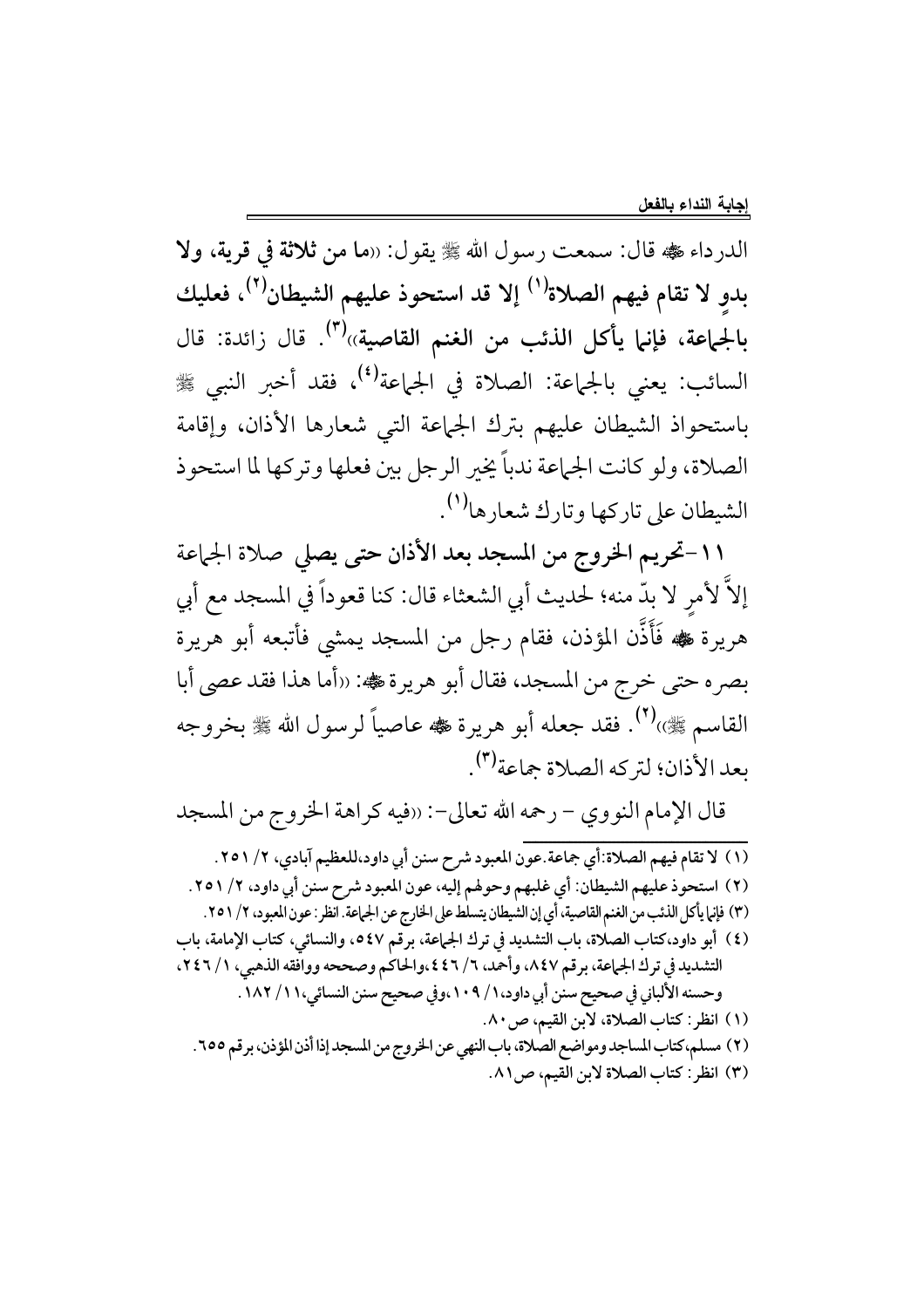بعد الأذان حتى يصلى المكتوبة إلا لعذر والله أعلم»<sup>(١)</sup>. وقد جاء النهي صر يحاً، فعن أبي هريرة ﷺ، قال: أمرنا رسول الله ﷺ: «إذا كنتم في المسجد فنودي بالصلاة فلا يخرج أحدكم حتى يصلي»<sup>(٢)</sup>. وعنه ‱ قال: قال رسول الله ﷺ: «لا يسمع النداء في مسجدي هذا ثم يخرج منه إلا لحاجة، ثم لا يرجع إليه إلا منافق»<sup>(٣)</sup>.

وسمعت شيخنا الإمام عبد العزيز بن عبد الله ابن باز – رحمه الله– يذكر أنه لا يجوز الخروج من المسجد الذي أذن فيه،إلا لعذر:كأن يريد الوضوء أو يصلي في مسجد آخر .

قلت: قال الترمذي – رحمه الله–: «وعلى هذا العمل عند أهل العلم من أصحاب النبي ﷺ، ومن بعدهم، أن لا يخرج أحد من المسجد بعد الأذان إلا من عذر، أو يكون على غير وضوء، أو أمرٌ لا بد منه»(').

وذكر المباركفوري – رحمه الله-: أن الحديث يدل على أنه لا يجوز الخروج من المسجد، بعدما أذن فيه، إلا للضرورة، كمن كان جنباً، أو عليه حدث أصغر، أو الذي حصل له رعاف، أو الحاقن، ونحوهم، وكذا من يكون إماماً لمسجد آخر ، ومن في معناه<sup>(٢)</sup>.

(١) شرح النووي على صحيح مسلم، ١٦٣/٥. (٢) أخرجه أحمد في المسند،٢/ ٥٣٧ه،قال الهيثمي في مجمع الزوائد،٢/ ٥: «رواه أحمد ورجاله رجال الصحيح». (٣) أخرجه الطبراني في الأوسط [مجمع البحرين، ٢/ ٢٢، برقم ٦٤٣]، وقال الهيثمي في مجمع الزوائد، ٢/ ٥: ((رواه الطبراني في الأوسط ورجاله رجال الصحيح)). (١) سنن الترمذي،تاب الصلاة، باب النهي عن الخروج من المسجد إذا أذن المؤذن، بعد الحديث رقم ٢٠٤. (٢) انظر: تحفة الأحوذي بشرح جامع الترمذي، للمباركفوري، ٢/ ٦٠٧.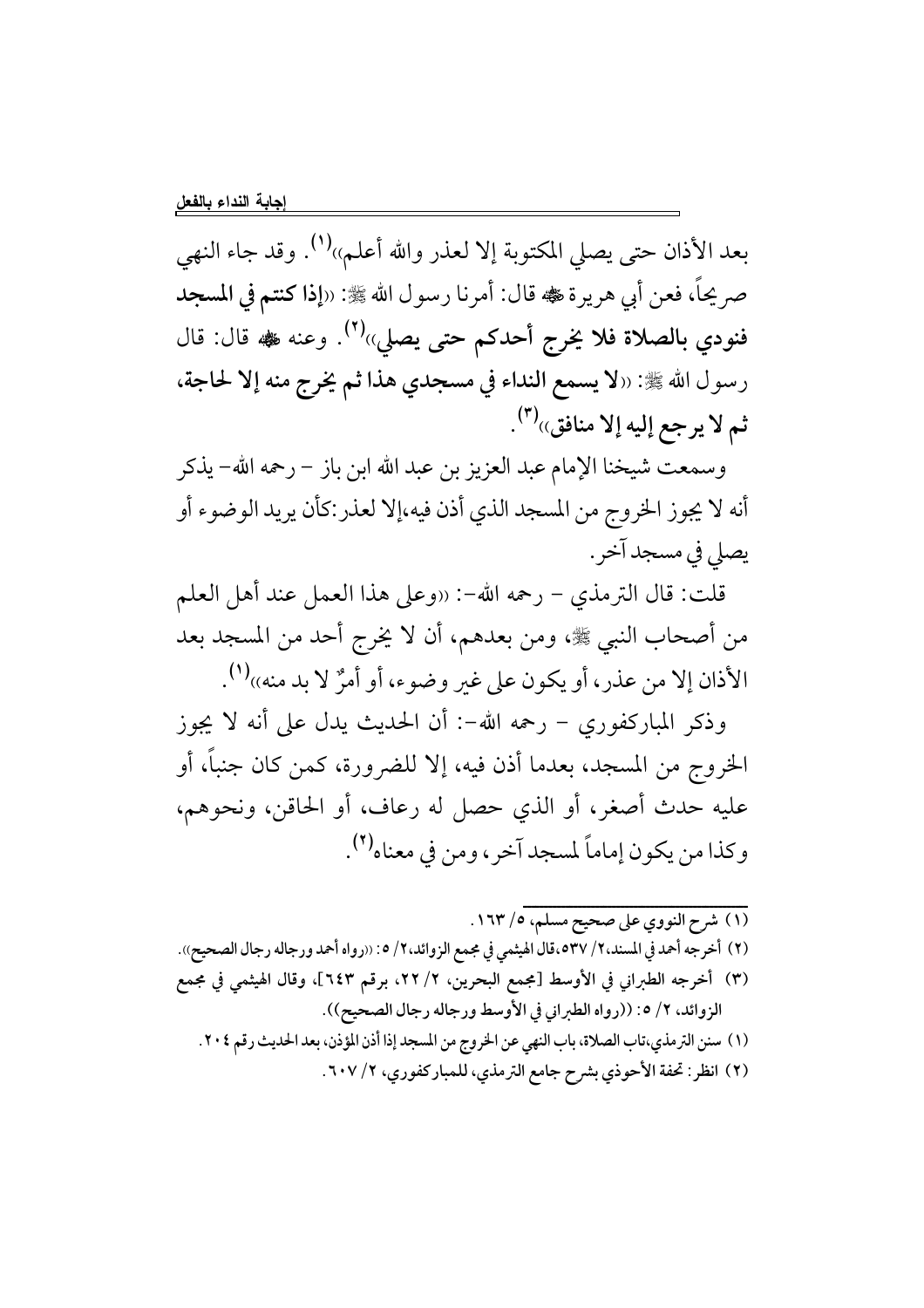١٢-تفقَّد النبي ﷺ للجماعة في المسجد يدل على وجوب صلاة الجماعة؛ لحديث أبي بن كعب ١٠ قال: صلى بنا رسول الله ﷺ يوماً الصبح، فقال: «أشاهد فلان؟» قالوا: لا، قال: «أشاهد فلان؟» قالوا: لا، قال: «إن هاتين الصلاتين<sup>(١)</sup> أثقل الصلوات على المنافقين، ولو تعلمون ما فيهما، لأتيتموها ولو حبواً على الركب، وإن الصف الأول على مثل صف الملائكة، ولو علمتم ما فضيلته لابتدرتموه، وإن صلاة الرجل مع الرجل أزكي من صلاته وحده، وصلاته مع الرجلين أزكي من صلاته مع الرجل وما كثر فهو أحب إلى الله تعالى»<sup>(١)</sup>.

١٣ - إجماع الصحابة ﷺ على وجوب صلاة الجماعة؛ فقد ذكر الإمام ابن القيم – رحمه الله تعالى– إجماع الصحابة على وجوب صلاة الجماعة، وذكر نصوصهم في ذلك، ثم قال: «فهذه نصوص الصحابة كما تراها: صحةً، وشهرةً، وانتشاراً، ولم يجئ عن صحابي واحد خلاف ذلك، وكل من هذه الآثار دليل مستقل في المسألة، لو كان وحده، فكيف إذا تعاضدت وتظافرت، وبالله التوفيق»(٢).

وقال الترمذي – رحمه الله–: «وقد رُوِيَ عن غير واحدٍ من أصحاب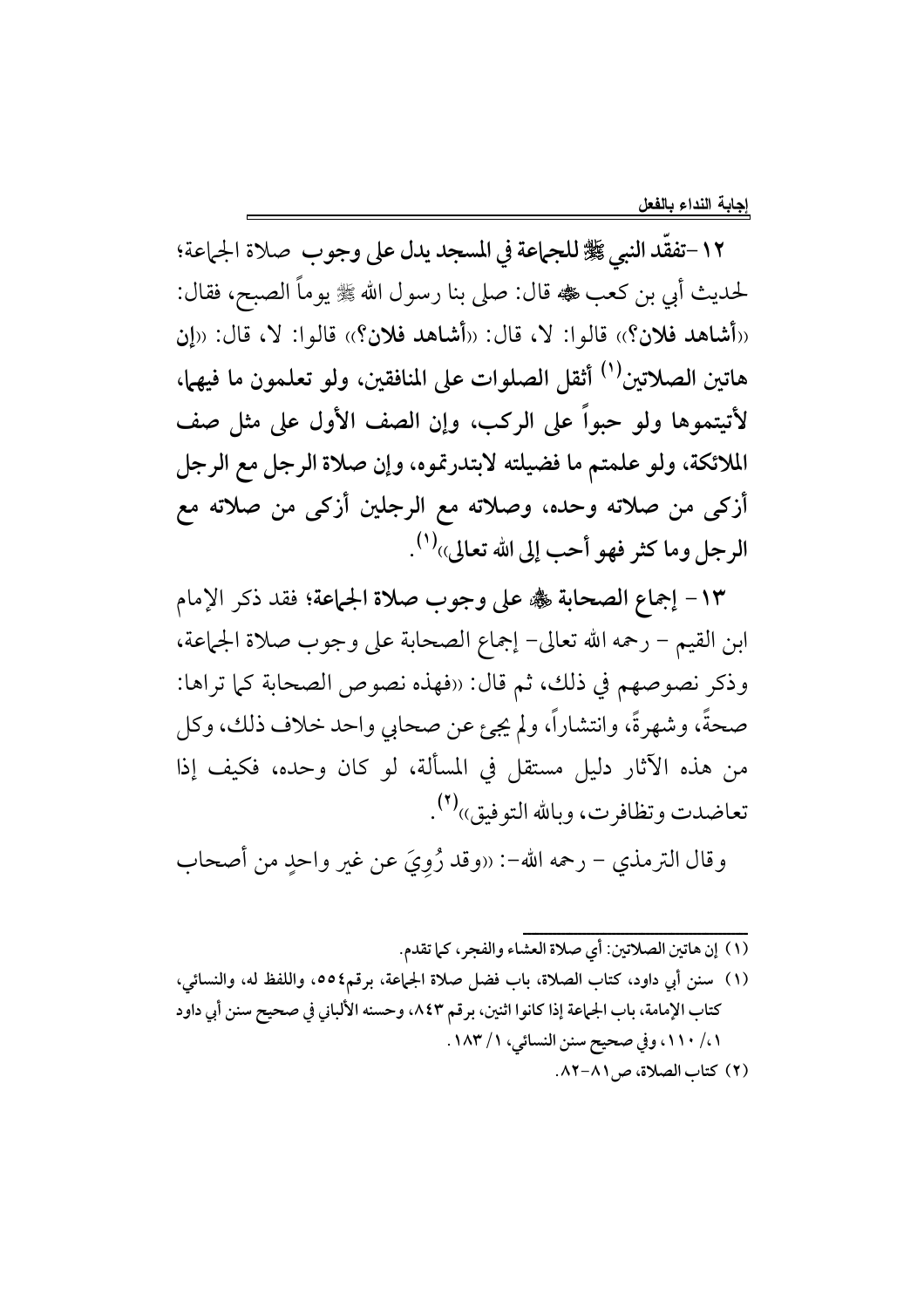النبي ﷺ أنهم قالوا: من سمع النداء فلم يجب فلا صلاة له»ا $^{(1)}$ . وقال بعض أهل العلم: هذا على التغليظ والتشديد ولا رخصة لأحد في ترك الجماعة إلا من عذر)ا<sup>(٢)</sup>.

وقال مجاهد: «وسئل ابن عباس عن رجل يصوم النهار ويقوم الليل، ولا يشهد جمعة ولا جماعة؟ قال: هو في النارِ››(').

قال الترمذي – رحمه الله–: «ومعنى الحديث: أن لا يشهد الجماعة والجمعة رغبة عنها، واستخفافاً بحقها، وتهاوناً بها»(٢).

والله أسأل أن يجعلني وجميع من قرأ هذه الرسالة من المتبعين للسنة، المحبين لها، وجميع المسلمين، وصلى الله وسلم وبارك على نبينا محمد وعلى آله وأصحابه أجمعين.

444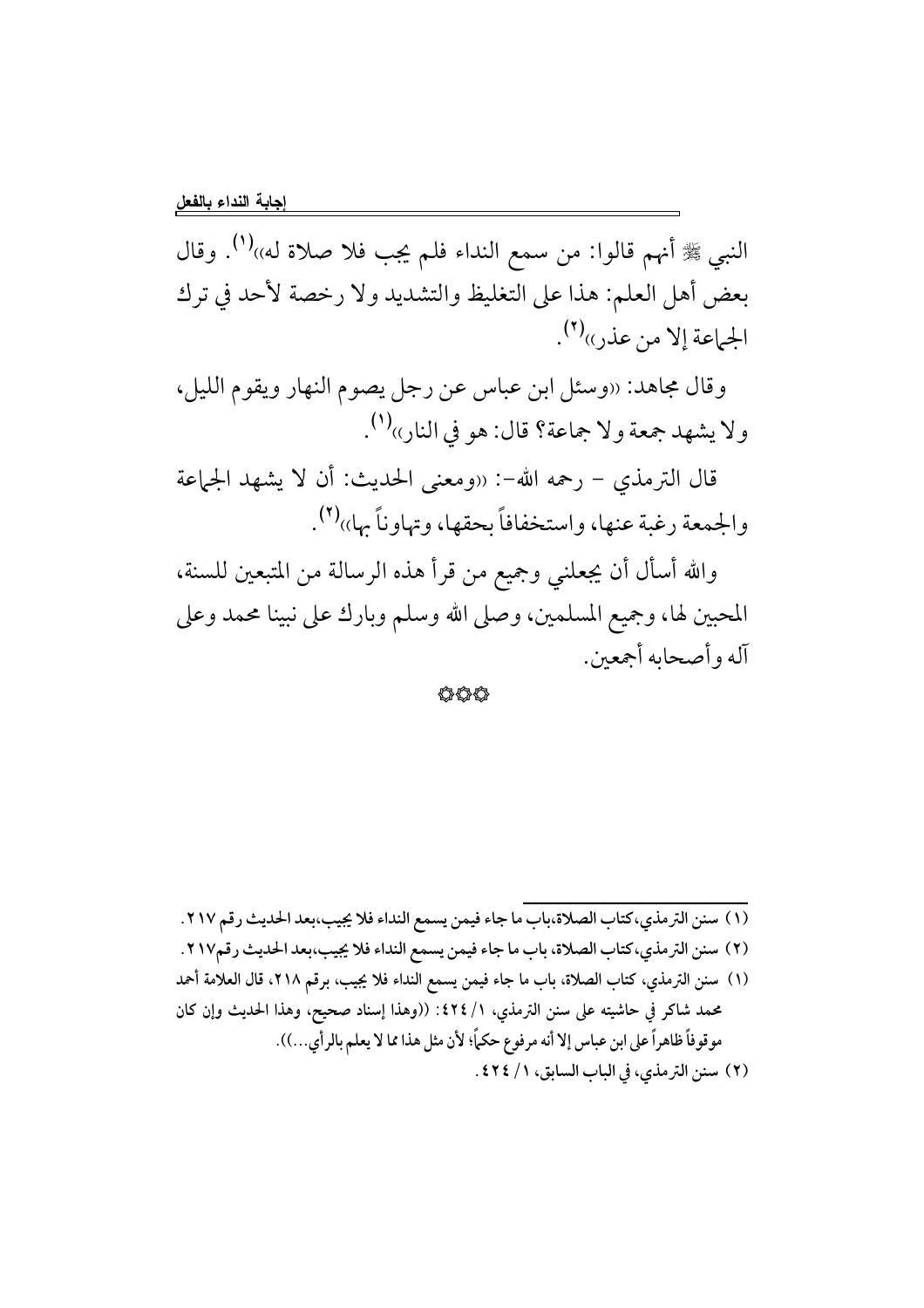للفهرس

فهرس الموضوعات

| <u>الصفحة الصفحة الصفحة</u> | <u>الموضوع __</u>                                                |
|-----------------------------|------------------------------------------------------------------|
|                             |                                                                  |
|                             |                                                                  |
|                             |                                                                  |
|                             |                                                                  |
|                             |                                                                  |
|                             |                                                                  |
|                             |                                                                  |
|                             | ٦ –يُغفر للمؤذن مدى صوته وله مثل أجر من صلى معه  ٥               |
|                             |                                                                  |
|                             | ٨– الأذان تغفر به الذنوب ويُدخِل الجنة                           |
|                             |                                                                  |
|                             |                                                                  |
|                             | ١١− المؤذن إذا أذن وأقام صلى خلفه من جنود الله   ٧               |
|                             |                                                                  |
|                             | النوع الأول:  يقول السامع مثل ما يقول المؤذن   ٨                 |
|                             |                                                                  |
|                             | النوع الثالث:يصلَّى علَّى النبي ﷺ بعد فراغه   ٩                  |
|                             | النوع الرابع: يقول بعد صلاته على النبي ﷺ: اللهم ربَّ ……………………… ٩ |
|                             |                                                                  |
|                             |                                                                  |
|                             |                                                                  |
|                             |                                                                  |
|                             |                                                                  |
|                             | ٤–من أجاب المؤذن ثم صلى على النبي ﷺ صلى الله عليه ١١             |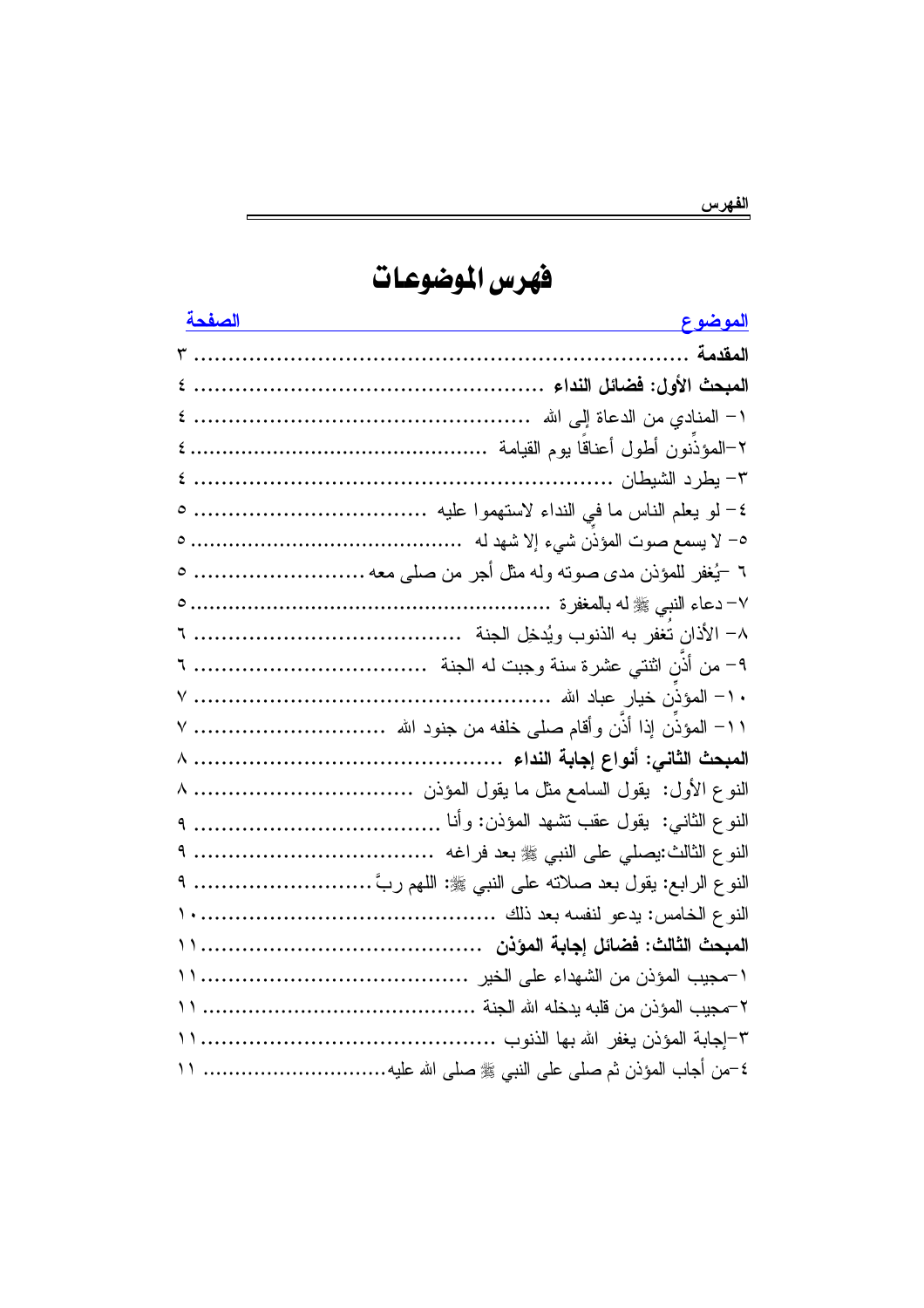| ٦-من سأل الله نعالـي للنبـي ﷺ: أن يبعثـه مقامـا محمودا وجبت  ١٢ |  |
|-----------------------------------------------------------------|--|
|                                                                 |  |
|                                                                 |  |
|                                                                 |  |
|                                                                 |  |
|                                                                 |  |
|                                                                 |  |
|                                                                 |  |
|                                                                 |  |
| ١-قوله ﷺ: إذا سمعتم النداء فقولوا مثل ما يقول المؤذن ١٤         |  |
|                                                                 |  |
| ٣-ل حديث عمر بن الخطاب ﷺ: أن المشروع للمسلم  ١٥                 |  |
|                                                                 |  |
| ٥–إجابة المؤذن ننل على عظيم الرغبة في الفوز بالفلاح١٧           |  |
| ٦–اجابة المؤذن، بـــ: لا حول ولا قوة إلا بالله   ١٧٠            |  |
| ٧–الوسيلة: المنزلة عند الملك، و هي منزلة للنبي ﷺ ١٨             |  |
|                                                                 |  |
|                                                                 |  |
|                                                                 |  |
|                                                                 |  |
|                                                                 |  |
|                                                                 |  |
|                                                                 |  |
|                                                                 |  |
|                                                                 |  |
|                                                                 |  |

 $\overline{\phantom{0}}$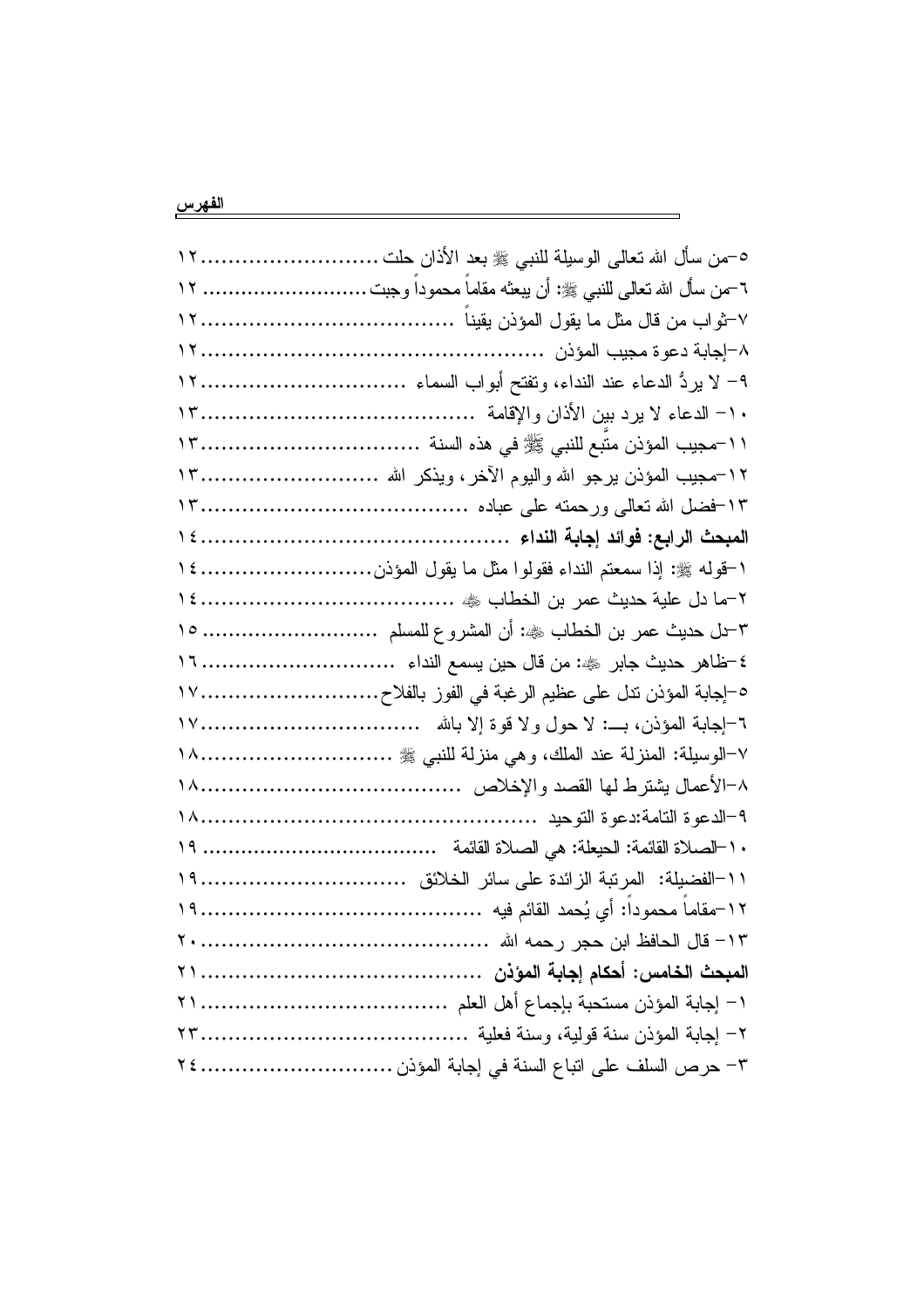| ٤– استحباب قول سامع المؤذن مثل ما يقول إلا في    ٢٥        |  |
|------------------------------------------------------------|--|
| ٥– استحباب الصلاة على رسول الله ﷺ بعد فراغه  ٢٥            |  |
|                                                            |  |
| ٧– يستحب أن يقول السامع كل كلمة بعد فراغ المؤذن ٢٥         |  |
|                                                            |  |
| ۹– يستحب لمن رغب غيره في خير أن يذكر له شيئا ٢٦            |  |
|                                                            |  |
| 1۱– ظاهر اختصاص الإجابة بمن يسمع، حتى لو رأى……………………٢٦     |  |
|                                                            |  |
| ١٣– إذا سمع الأذان وهو في قراءة، أو تسبيح، قطع ما ٢٦       |  |
|                                                            |  |
| ١٥– يستحب إذا قال المؤذن في أذان الفجر : الصلاة خير   ٢٧   |  |
|                                                            |  |
|                                                            |  |
|                                                            |  |
|                                                            |  |
|                                                            |  |
|                                                            |  |
|                                                            |  |
| ١– عاقب الله من لم يُجب المؤذن فيصلي مع الجماعة   ٣٧       |  |
| ٢– لم يرخص النبي ﷺ للأعمى بعيد الدار في التخلف    ٣٧       |  |
| ٣-بَيّن النبي ﷺ أن من سمع النداء فلم يأته فلا صلاة له   ٣٨ |  |
|                                                            |  |
|                                                            |  |
|                                                            |  |
|                                                            |  |
|                                                            |  |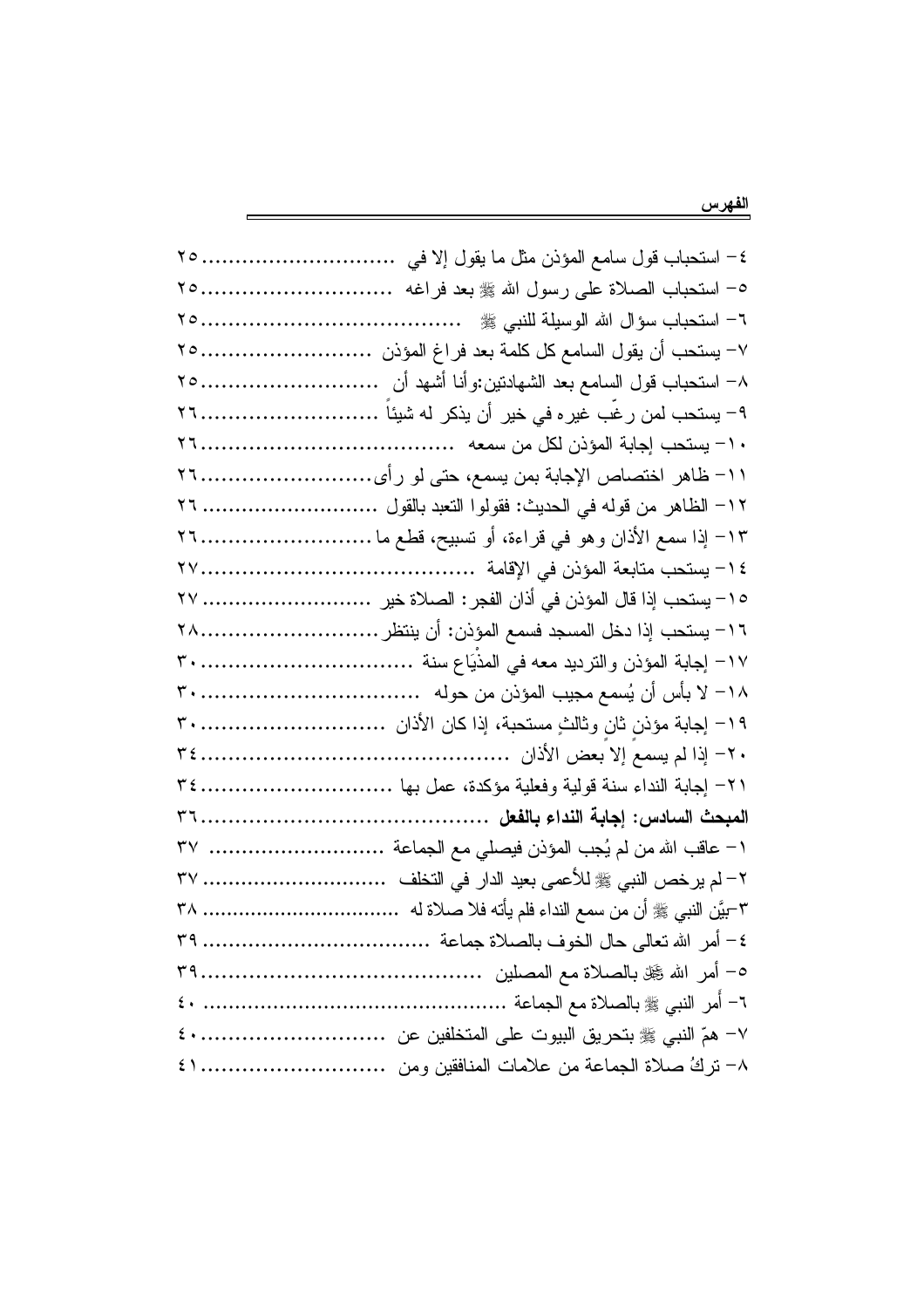## الفهرس المستخدمة المستخدمة المستخدمة المقارر المستخدمة المستخدمة المستخدمة المستخدمة المستخدمة المستخدمة

| 11-تحريم الخروج من المسجد بعد الأذان حتى يصلي ٤٤ |
|--------------------------------------------------|
|                                                  |
| ١٣- إجماع الصحابة ﴾ على وجوب صلاة الجماعة  ٤٦    |
|                                                  |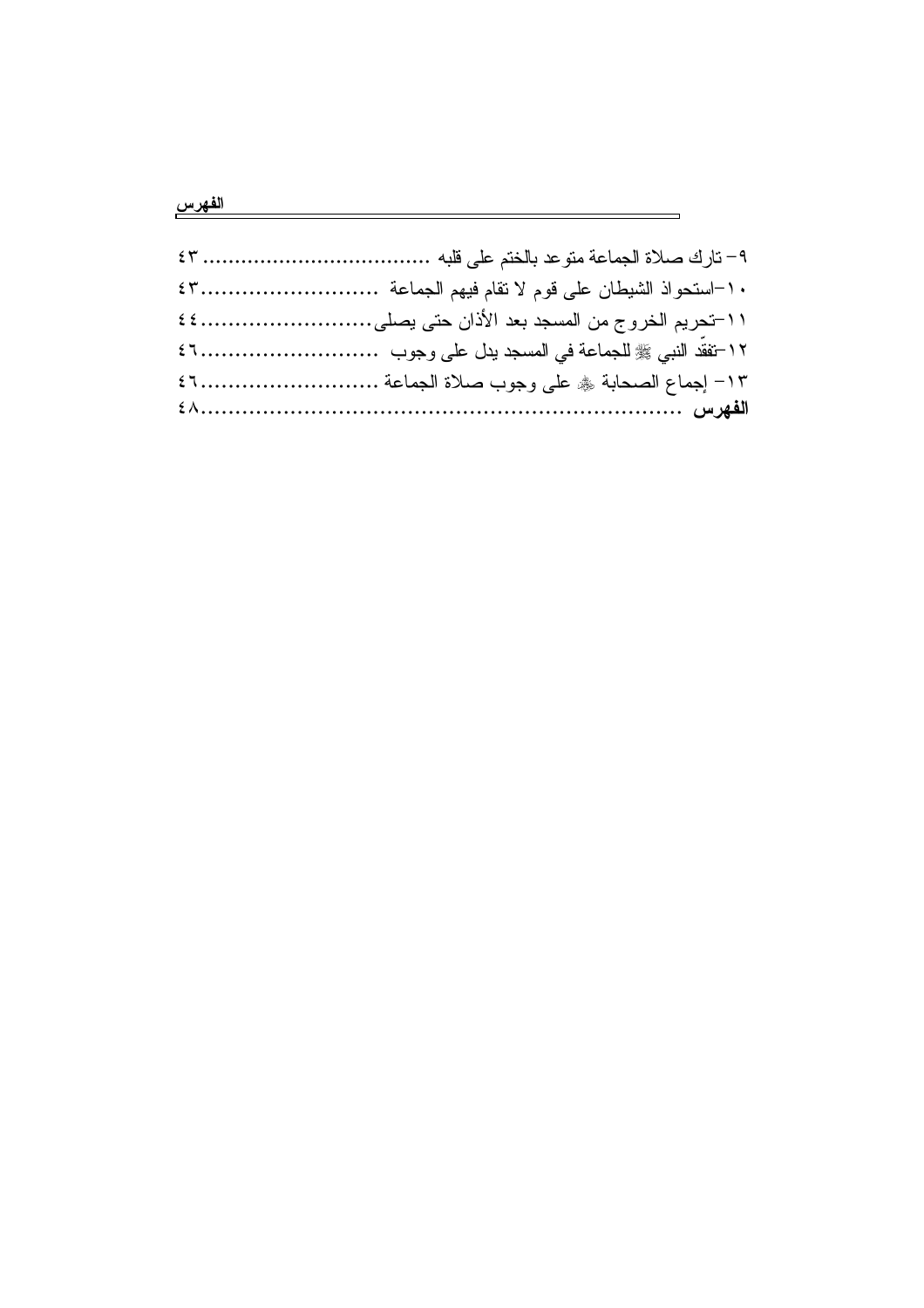| كتب للمؤلف                                                                        |               |                                                                           |           |
|-----------------------------------------------------------------------------------|---------------|---------------------------------------------------------------------------|-----------|
|                                                                                   |               |                                                                           |           |
| فضــــــــائل الصــــــــــيام وقيـــــــــام رمضـــــــــان                      |               | ___روة الــــوثقى في ضــــوء الكتـــــاب والســـــنة                      |           |
| الص<br>سلام<br>عام في الإســـــ                                                   | ٥.            | ـان عقيـــدة آهـــل الســـنة والجماعـــة ولـــزوم اتباعهـــا              |           |
| العمــــرة والحــــج والزيــــارة في ضــــوء الكتــــاب والســــنة                | ٥١            | سرح العقيسسسس                                                             |           |
| مر شــ                                                                            | ٥٢            | ـرح أسمـــــاء الله الحســـــنى _2 ضـــــوء الكتـــــاب والســــنة        | ٤         |
| رمــــــــــى الجمــــــــــرات في ضــــــــــوءِ الكتـــــــــاب والســـــــــنة | ٥٣            |                                                                           |           |
| ـلام                                                                              | ع ہ           | ـــنة<br>ـــور والظلمـــــــــات في الكتــــــــــاب والسـ<br>النسب       |           |
| الحهـاد في سـبيل الله: فضـله، وأسـباب النصـر علـي الأعـداء                        | $\circ \circ$ | نسور التوحيسه وظلميات الشيرك فجرضيوء الكتياب والسينة                      |           |
| المفاهيم الصسحيحة للجهساد في ضسوء الكتساب والسسنة                                 | ٥٦            | نسور الإخسلاص وظلمسات إرادة السدنيا بعمسل الأخسرة                         |           |
| ــلام                                                                             | ٥٧            | سات الكفسر فج ضسوء الكتساب والسسنة<br>نسور الإسسلام وظلم                  |           |
| ـــا: أضـــــراره وآشــــاره ــِة ضـــــوء الكتـــــاب والســـــنة  <br>الرب      | ٥٨            | نسور الإيمسان وظلمسات النفساق فج ضسوء الكتساب والسسنة                     |           |
|                                                                                   | ٥٩            |                                                                           |           |
|                                                                                   | ٦.            | نسور السسنة وظلمسات البدعسة فج ضسوء الكتساب والسسنة                       |           |
|                                                                                   | ٦١            | نسور التقسوي وظلمسات المعاصسي فج ضسوء الكتساب والسسنة                     |           |
| مواقف النبي صلى الله عليه وسلم في الدعوة إلى الله تعالى                           | ٦٢            | نسور الهسدي وظلمسات الضسلال ية ضسوء الكتساب والسسنة                       |           |
| مواقـف الصـحابـة رضـي الله عـنهم _ الـدعوة إلى الله تعـالى                        | ٦٣            | قضسية الستكفير بسين أهسل السسنة وفسرق الضسلال                             | ه ۱       |
| مواقسف التسابعين وأتبساعهم في السدعوة إلى الله تعسالي                             |               | الاعتصي يستسلم بالكتيسية سيساب والسيستسينة                                |           |
| مواقسف العلمساء عسبر العصسور فج السدعوة إلى الله تعسالي                           | ٦2            | تبريسيد حسيرارة المسسيبة فج ضيسوء الكتسياب والسسينة                       |           |
| مفهـــــــــــوم الحكمــــــــــة _⊈ ضـــــــــــوءِ الكتــــــــــاب والسـ       | ٦٥            | عقيــــدة المســــلم في ضــــــوءِ الكتـــــاب والســـــنة (٢/١)          |           |
| كيفية دعوة الملحدين إلى الله تعالى في ضوء الكتاب والسنة                           | ٦٦            | أنسواع الصسبر ومجالاتسه ية ضسوء الكتساب والسسنة                           |           |
| كيفية دعوة الـوثنيين إلى الله تعـالى _ ضوء الكتـاب والسـنـة                       | ٦٧            | أفــــــات اللســــــــان في ضــــــــوءِ الكتــــــــاب والس             |           |
| كيفيـة دعوة أهل الكتاب إلى الله تعالى في ضوء الكتاب والسنسة                       | ٦٨            | طهـــور المســــلم في ضـــوء الكتـــــاب والســــــنة                     | ۲.        |
| كيفية دعوة عصاة المسلمين إلى الله تعالى في ضوء الكتاب والسنة                      |               | منزلسة الصللاة في الإسللام في ضلوء الكتساب والسنة                         |           |
| مقومسات الداعيسة النساجح فج ضسوء الكتساب والسسنة                                  |               | لمستة<br>ساب والس                                                         |           |
| فقـــه الــدعوة _2 صـــحـيح الإمـــام البـخــاري رحمـــه الله (٢/١)               | ٧١            | ــاب والسـ                                                                |           |
| لـذكر والـدعاء والعـلاج بـالرقي مـن الكتـاب والسـنة (٤/١)                         |               | قرة عبون المصلين ببيان صفة صلاة الحسنين في ضوء الكتاب والسنة              | ع ۲       |
| لمنة                                                                              | ۷۳            | ہا ہے ضد                                                                  |           |
| سن المس                                                                           | ٧٤            | والسنة<br>سجود السهو: مشروعيته ومواضعه وأسبابه في ضوء الكتاب              | ۲٦        |
| ورد الصـــــباح والمســـــاء في ضـــــــوء الكتــــــاب والســــــنة              | ٧٥            | صلاة التطوع: مفهوم وفضائل وأقسام وأنواع في ضوء الكتاب والسنة              | ۲۷        |
| العسسلاج بسسالرقى مسسن الكتسساب والسسسنة                                          | ٧٦            | صــلاة الحماع                                                             | ۲۸        |
| ش                                                                                 | ٧٧            | ـو، وفضــائل، وأحكــام، وفوائــد، وآداب                                   | ۲۹        |
|                                                                                   | ٧٨            | ـوم، وفضــــائل، وأحكــــام، وحقــــوق، وآداب<br>احد، مفھ                 |           |
| نسور الشسيب وحكسم تغسييره فج ضسوء الكتساب والسسنة                                 | ۷۹            | الإمامــــة في الصـــــــلاة في ضــــــوءِ الكتــــــاب والســـــنة       |           |
| قيسام الليسل: فضسله وآدابسه في ضسوء الكتساب والسـ<br>سنة                          | Λ,            | ـــنة                                                                     | ۳۲        |
| صيــــلة الأرجــــــام في ضـــــوء الكتــــــاب والســـ<br>سنة                    | $\wedge$      | _لاة المســـــــافر في ضـــــــــوءِ الكتـــــــــاب والس<br>لمنة         | ٣٣        |
| سنة                                                                               |               | سوف فج ضيسسوءِ الكتيسساتِ والس                                            | ۲٤        |
| للامة الصيــــــدرية ضيــــــــوء الكتــــــــاب والســ                           | ۸۲ اس         | منة<br>ــلاة الحمعــــــــــــة _2 ضـــــــــــــوء الكتــــــــــاب والس | $r \circ$ |
| ثواب القرب المهداة إلى أموات المسلمين في ضوء الكتاب والسنسة                       | ۸٢            | للاة العيــــــدين في ضــــــــوءِ الكتـــــــاب والس<br>ــنة             |           |
| وداع السرســــول صــــــلى الله علــــيـــه وســـــلم لأمــ                       |               | ــــنة<br>ــاب والسـ                                                      | ٣٦        |
| ول الله س                                                                         |               |                                                                           |           |
|                                                                                   |               |                                                                           |           |
| اء الله الحسني                                                                    |               |                                                                           |           |
| لوس والأرواح                                                                      | ۸۸            |                                                                           | ٤٠        |
|                                                                                   | ۸۹            |                                                                           | ٤١        |
| حصن المسلم في ضوء الكتاب والسنة<br>تصحيح شر                                       | ٩.            |                                                                           | ٤٢        |
| ـن ســـير ة و الــدتــ ر حمـهـ<br>مواق                                            | ۹۱            |                                                                           | ٤٣        |
| ـة النــ<br>ـداء في ضد                                                            | ۹۲            | ارة فح ض                                                                  | ٤٤        |
| الزجاج في سيرة الحجاج: تأليف عبدالرحمن بن سعيد رحمه الله (تحقيق)<br>أبراج         | ۹۳            | ۔ 2 ض                                                                     | ه ٤       |
| الحنة والنار : تأليف عبدالرجمن بن سعيد بن على رجمه الله (تحقيق)                   | ۹٤            | ارف الزكساة في الإسسلام في ضيوءِ الكتب                                    | ٤٦        |
| غـزوة فـتح مكـة: تـأليف عبـدالرحمن بـن سـعيد بـن علـى رحمـه الله (تحقيـق)         | ۹٥            | ــوء الكتـــ<br>۔وء ہے ضد                                                 | ٤٧        |
| يرة الشـاب الصـالح عبـدالرحمن بـن سـعيد بـن بـن علـي وهـف رحمـه الله              | ۹٦            | ـلام _2 ض<br>ساة فے الاسـ<br>غة                                           | ٤٨        |
|                                                                                   |               |                                                                           |           |
|                                                                                   |               |                                                                           |           |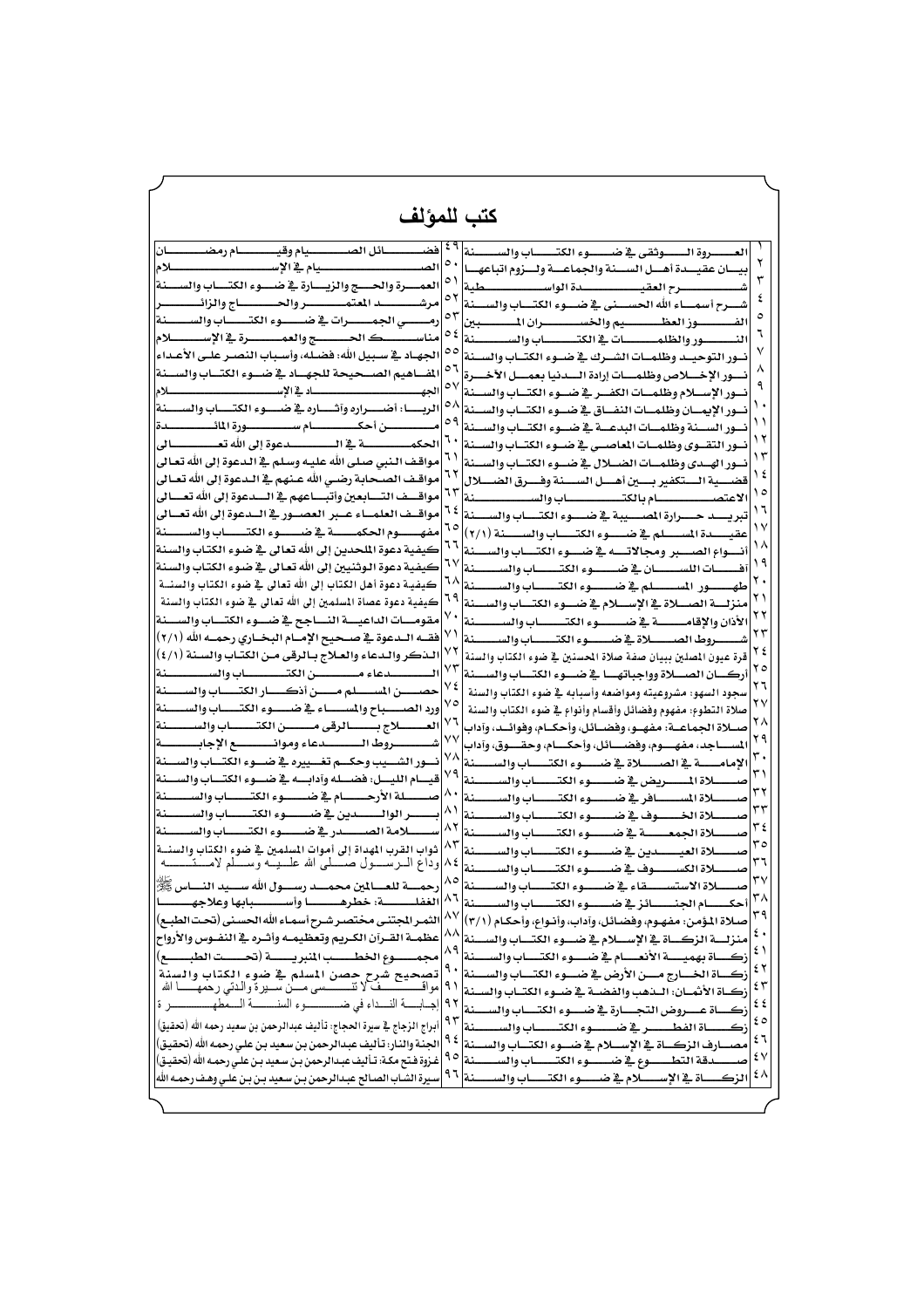|                                                                                                                                                  | سب ( مترجمسه ) للمؤا                                    |
|--------------------------------------------------------------------------------------------------------------------------------------------------|---------------------------------------------------------|
| * أولًا: حصــــــن المســــــلّم باللغـــــات الأنيـــــة: ٣١ حصــــــــــن المســــــــلم باللغــــــــــة النيباليــــــــة                    |                                                         |
| حصــــــن المســـــــــلم باللغــــــــة الإنجليزيــــــــة     * ثانيــــا كتـــب متر جمــــة للغـــة الأورديــــة :                            |                                                         |
|                                                                                                                                                  |                                                         |
| حصيــــــن المســـــــــلم باللغـــــــــة الأورديــــــــة  ٣٣  شــــــــروط الــــــــدعاء وموانـــــــع الإجابـــــــة                        | ٣                                                       |
| حصب من المسلسلم باللغيسية الإندونيسيسية  ٣٤  المسلسلاعاء مسلسلن الكتيسياب والسيسسينة                                                             |                                                         |
|                                                                                                                                                  |                                                         |
| حصــــــــــن المســــــــــلم باللغــــــــة الأمهريــــــــة  ٣٦  بيـان عقيدة أهـل السنة والجماعـة ولـزوم اتباعهـا                             |                                                         |
| حصــــــــــن المــــــــــــلم بـاللغـــــــــة الـــــــــــواحلية  ٣٧  نور الإيمان وظلمات النفاق فج ضوء الكتاب والسنة                         | ٧                                                       |
|                                                                                                                                                  | ۸                                                       |
|                                                                                                                                                  |                                                         |
| حصــــــــن المســـــــــلم باللغـــــــــة الفارســــــــية  ٤٠  صـــــلاة التطــــوع فج ضــــوء الكتــــاب والســــنة                          |                                                         |
| حصــــــــن المســـــــــلم باللغــــــــة الماليباريــــــــــة  ٤١  نـــور التقـــوي وظلمـــات المعاصـــي (دار الســـلام)                      | $\left  \cdot \right $                                  |
| حصــــــــن المســـــــــلم باللغــــــــة التاميليــــــــة  ٤٢  نـــور الإســــلام وظلمــــات الكفـــر (دار الســــلام)                        | ۲ (                                                     |
| حصــــــــــن المســــــــــــلم باللغــــــــــة اليوربـــــــــــا [2] [الضــوز العظـــلم والخســـران المبـراح (دار الســـلام)                 | ۱۳                                                      |
| حصـــــــــن المســــــــــلم باللغـــــــــــة البشــــــــــتو  ٤٤  النــور والظلمـات في الكتـاب والمسنة (دار المسلام)                         | ع ۱                                                     |
|                                                                                                                                                  | $\sqrt{2}$                                              |
|                                                                                                                                                  | ۱٦                                                      |
| حصـــــــــــن المســـــــــــلم باللغـــــــــــة [1] المنازل المسلم المسلم المسلم المسلم المسلم ال                                             | $\gamma$                                                |
| * ثالثــــا: كتـــب مترجمــــة للغــــات أخـــــرى:                                                                                              | ヽヘ<br>حصيصن المسلسلم باللغيسة الصيبينية                 |
| حصـــــــن المســــــــلم باللغــــــــة الشيشــــــــانية $ \mathfrak{b} $ مرشد الحاج والمتمر والزائر (باللغة الماليبارية )                     | $\lambda$                                               |
| حصــــــن المســـــــلم باللغـــــــة الروســـــــية $ \mathfrak{e} $ الـدعاء مــن الكتــاب والسـنة (باللغــة الفارسـية)                         | ۲.                                                      |
|                                                                                                                                                  | ۲۱                                                      |
| حصــــــــن المســـــــــلم بـاللغــــــــــة البوســـــــــنية $ \circ \circ  $ نور السنة وظلمان البدعة في ضوء الكتاب والسنة باللغة الماليبارية | ۲۲                                                      |
| الدعاء من الكتاب والسنة (باللغة اللوغندية)                                                                                                       | ۲۳<br>۲٤                                                |
| حصــــــــن المســـــــــلم بـاللغــــــــة الأســــــــبانية $ \circ \mathrm{v} $ صــلاة الــريض (باللغــة مليباريــة -    دار الســلام)        | ۲٥                                                      |
| حصــــن المســـلم باللغــــة الفلبينيــــة « مرنــــاو »  <sup>6-6</sup>  رحمة للعالمين (باللغـة الإنجليزيـة —   دار السلام)                     | ۲٦                                                      |
|                                                                                                                                                  | حصــن المســلم باللغــة الفلبينيــة « تجــالوج » <br>۲۷ |
|                                                                                                                                                  | ۲۸                                                      |
|                                                                                                                                                  | ۲۹                                                      |
|                                                                                                                                                  |                                                         |
|                                                                                                                                                  |                                                         |
|                                                                                                                                                  |                                                         |